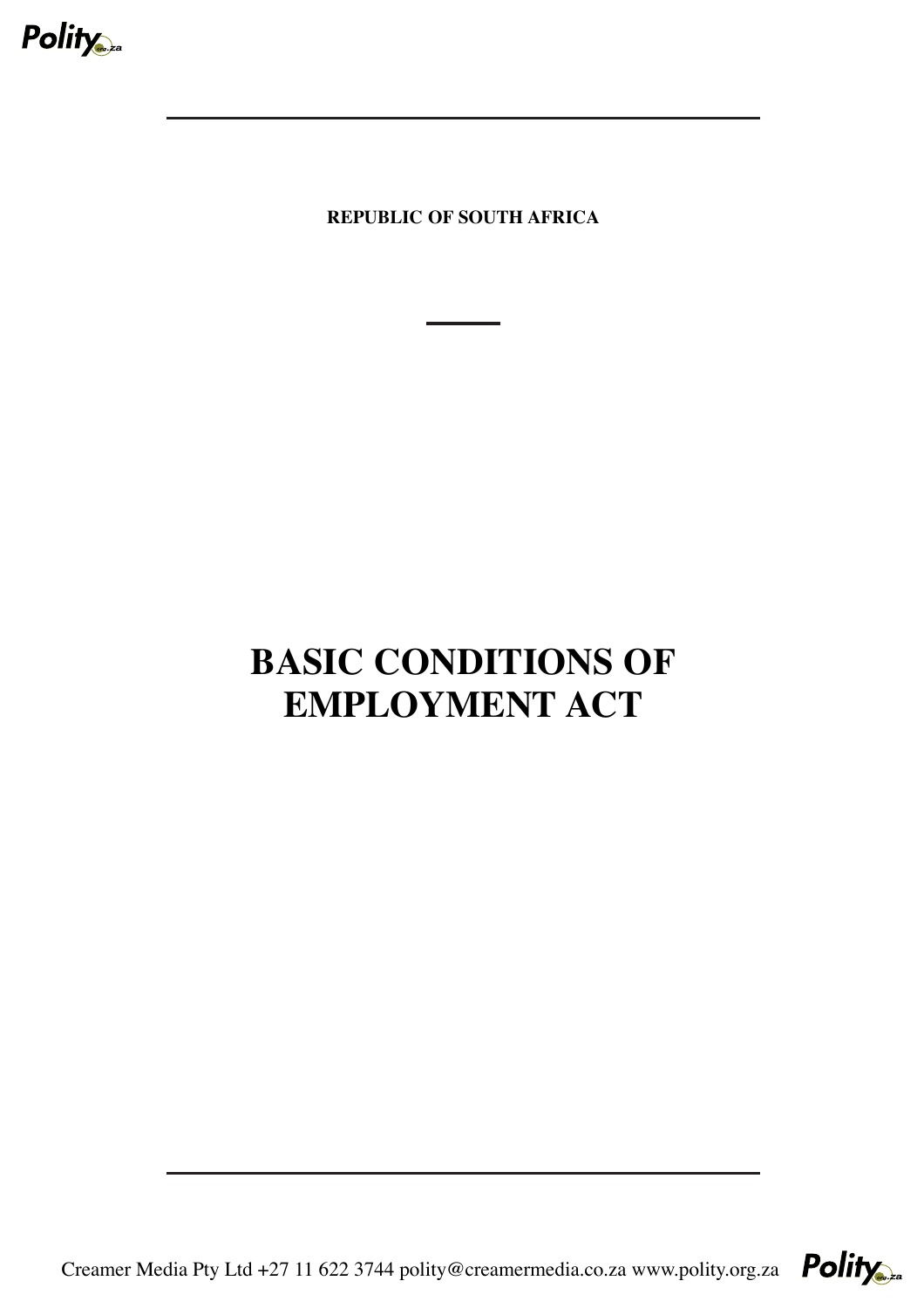# **ACT**

**To give effect to the right to fair labour practices referred to in section 23(1) of the Constitution by establishing and making provision for the regulation of basic conditions of employment; and thereby to comply with the obligations of the Republic as a member state of the International Labour Organisation; and to provide for matters connected therewith.**

**BE** IT ENACTED by the Parliament of the Republic of South Africa as follows:-

# **TABLE OF CONTENTS**

#### **CHAPTER ONE**

|                               | Definitions, purpose and application of this Act                                                                                                                              | 5  |
|-------------------------------|-------------------------------------------------------------------------------------------------------------------------------------------------------------------------------|----|
| 2.<br>3.<br>4.                | 1. Definitions<br>Purpose of this Act<br>Application of this Act<br>Inclusion of provisions in contracts of employment<br>5. This Act not affected by agreements              | 10 |
|                               | <b>CHAPTER TWO</b>                                                                                                                                                            |    |
|                               | <b>Regulation of working time</b>                                                                                                                                             |    |
| 9.                            | 6. Application of this Chapter<br>7. Regulation of working time<br>8. Interpretation of day<br>Ordinary hours of work                                                         | 15 |
| 10 <sub>1</sub><br>14.<br>15. | Overtime<br>11. Compressed working week<br>12. Averaging of hours of work<br>13. Determination of hours of work by Minister<br>Meal intervals<br>Daily and weekly rest period | 20 |
| 16.<br>17.                    | Pay for work on Sundays<br>Night work<br>18. Public holidays                                                                                                                  | 25 |

# **CHAPTER THREE**

#### *Leave*

| 19. Application of this Chapter |    |
|---------------------------------|----|
| 20. Annual leave                |    |
| 21. Pay for annual leave        | 30 |
| 22. Sick leave                  |    |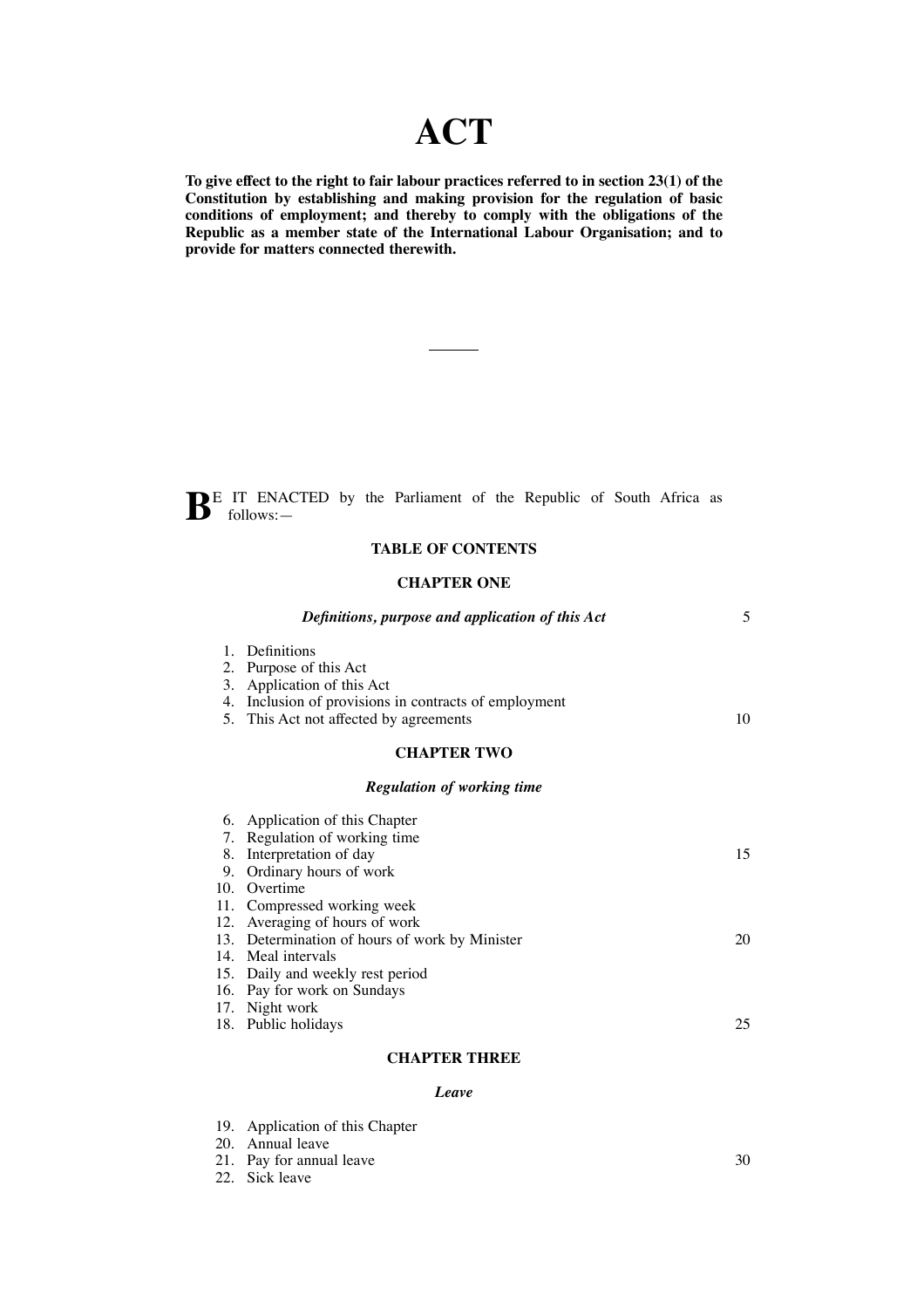|     | 3                                                                                                                                                                                                                       |    |
|-----|-------------------------------------------------------------------------------------------------------------------------------------------------------------------------------------------------------------------------|----|
|     | 23. Proof of incapacity<br>24. Application to occupational accidents or diseases<br>25. Maternity leave<br>26. Protection of employees before and after birth of a child<br>27. Family responsibility leave             | 5  |
|     | <b>CHAPTER FOUR</b>                                                                                                                                                                                                     |    |
|     | Particulars of employment and remuneration                                                                                                                                                                              |    |
|     | 28. Application of this Chapter<br>29. Written particulars of employment<br>30. Informing employees of their rights<br>31. Keeping of records<br>32. Payment of remuneration                                            | 10 |
|     | 33. Information about remuneration<br>34. Deductions and other acts concerning remuneration                                                                                                                             |    |
|     | 35. Calculation of remuneration and wages                                                                                                                                                                               | 15 |
|     | <b>CHAPTER FIVE</b>                                                                                                                                                                                                     |    |
|     | <b>Termination of employment</b>                                                                                                                                                                                        |    |
|     | 36. Application of this Chapter<br>37. Notice of termination of employment<br>38. Payment instead of notice<br>39. Employees in accommodation provided by employers<br>40. Payments on termination<br>41. Severance pay | 20 |
|     | 42. Certificate of service                                                                                                                                                                                              |    |
|     | <b>CHAPTER SIX</b>                                                                                                                                                                                                      | 25 |
|     | Prohibition of employment of children and forced labour                                                                                                                                                                 |    |
|     | 43. Prohibition of employment of children<br>44. Employment of children of 15 years or older<br>45. Medical examinations<br>46. Prohibitions                                                                            | 30 |
|     | 47. Evidence of age<br>48. Prohibition of forced labour                                                                                                                                                                 |    |
|     | <b>CHAPTER SEVEN</b>                                                                                                                                                                                                    |    |
|     | Variation of basic conditions of employment                                                                                                                                                                             |    |
| 50. | 49. Variation by agreement<br>Variation by Minister                                                                                                                                                                     | 35 |
|     | <b>CHAPTER EIGHT</b>                                                                                                                                                                                                    |    |
|     | <b>Sectoral determinations</b>                                                                                                                                                                                          |    |
|     | 51. Sectoral determination<br>52. Investigation<br>53. Conduct of investigation                                                                                                                                         | 40 |
|     | 54. Preparation of report<br>55. Making of sectoral determination<br>56. Period of operation of sectoral determination                                                                                                  |    |
| 58. | 57. Legal effect of sectoral determination<br>Employer to keep a copy of sectoral determination                                                                                                                         | 45 |
|     | <b>CHAPTER NINE</b>                                                                                                                                                                                                     |    |
|     |                                                                                                                                                                                                                         |    |

# *Employment Conditions Commission*

|  | 59. Establishment and functions of Employment Conditions Commission |  |  |  |  |  |  |  |  |  |
|--|---------------------------------------------------------------------|--|--|--|--|--|--|--|--|--|
|--|---------------------------------------------------------------------|--|--|--|--|--|--|--|--|--|

60. Composition of Commission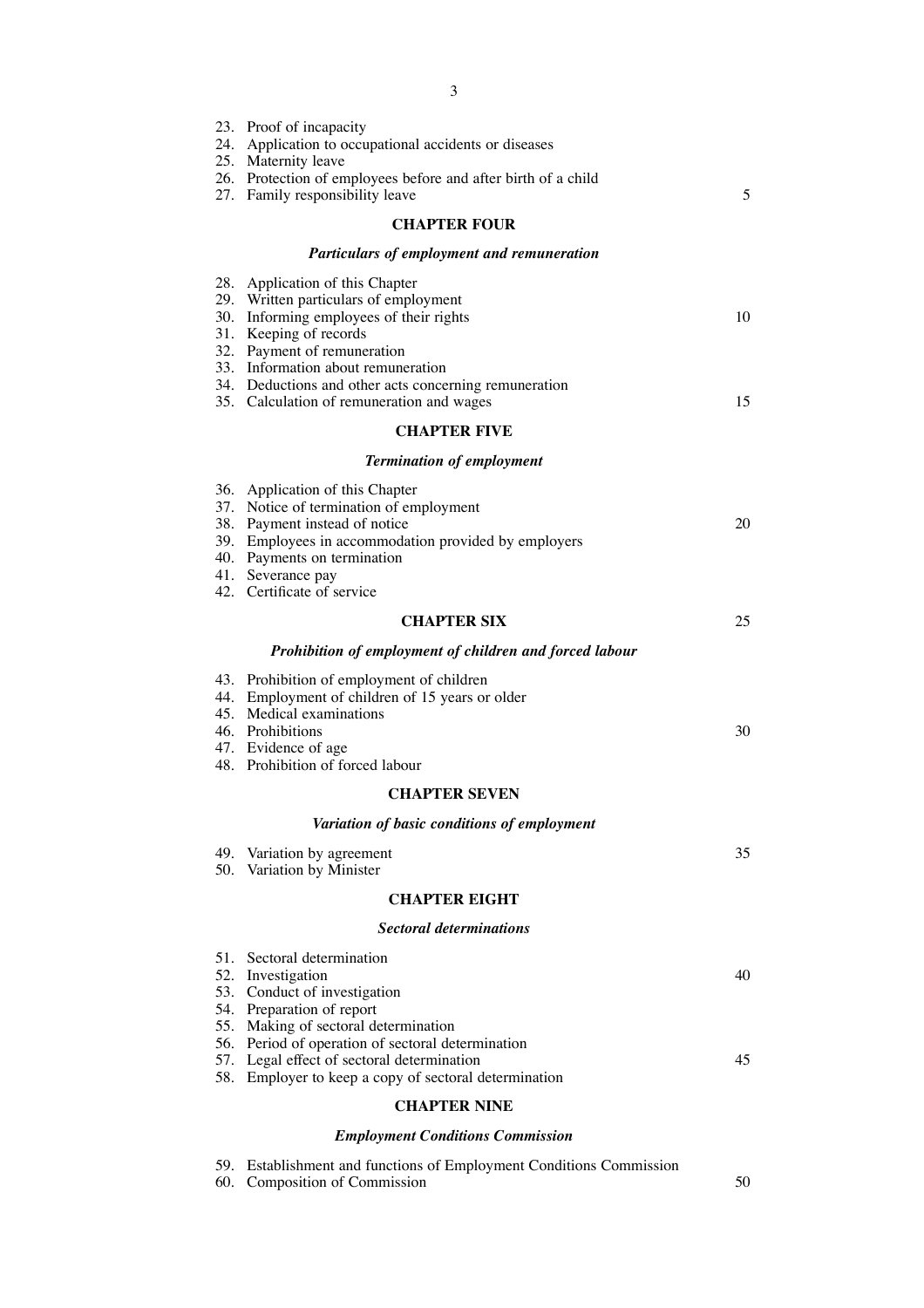61. Public hearings

62. Report by Commission

# **CHAPTER TEN**

# *Monitoring, enforcement and legal proceedings*

|     | 63. Appointment of labour inspectors    | 5  |
|-----|-----------------------------------------|----|
|     | 64. Functions of labour inspectors      |    |
|     | 65. Powers of entry                     |    |
| 66. | Powers to question and inspect          |    |
| 67. | Co-operation with labour inspectors     |    |
| 68. | Securing an undertaking                 | 10 |
|     | 69. Compliance order                    |    |
|     | 70. Limitations                         |    |
| 71. | Objections to compliance order          |    |
| 72. | Appeals from order of Director-General  |    |
| 73. | Order may be made order of Labour Court | 15 |
|     | 74. Consolidation of proceedings        |    |
|     | 75. Payment of interest                 |    |
|     | 76. Proof of compliance                 |    |
|     | 77. Jurisdiction of Labour Court        |    |
|     | 78. Rights of employees                 | 20 |
|     | 79. Protection of rights                |    |
|     | 80. Procedure for disputes              |    |
| 81. | Burden of proof                         |    |
|     | <b>CHAPTER ELEVEN</b>                   |    |
|     | <b>General</b>                          | 25 |

|  | 82. Temporary employment services                              |     |
|--|----------------------------------------------------------------|-----|
|  | 83. Deeming of persons as employees                            |     |
|  | 84. Duration of employment                                     |     |
|  | 85. Delegation                                                 |     |
|  | 86. Regulations                                                | 30. |
|  | 87. Codes of Good Practice                                     |     |
|  | 88. Minister's power to add and change footnotes               |     |
|  | 89. Representation of employees or employers                   |     |
|  | 90. Confidentiality                                            |     |
|  | 91. Answers not to be used in criminal prosecutions            | 35. |
|  | 92. Obstruction, undue influence and fraud                     |     |
|  | 93. Penalties                                                  |     |
|  | 94. This Act binds the State                                   |     |
|  | 95. Transitional arrangements and amendment and repeal of laws |     |
|  | 96. Short title and commencement                               | 40  |
|  |                                                                |     |

# **SCHEDULES**

| Schedule One: Procedures for progressive reduction of maximum working hours      |    |
|----------------------------------------------------------------------------------|----|
| Schedule Two: Maximum permissible fees that may be imposed for failure to comply |    |
| with this Act                                                                    |    |
| Schedule Three: Transitional provisions                                          | 45 |
| Schedule Four: Laws repealed by section 95(5)                                    |    |

# **CHAPTER ONE**

# *Definitions, purpose and application of this Act*

# **Definitions**

| <b>1.</b> In this Act, unless the context indicates otherwise— | 50 |
|----------------------------------------------------------------|----|
| "agreement" includes a collective agreement;                   |    |

"area" includes any number of areas, whether or not contiguous;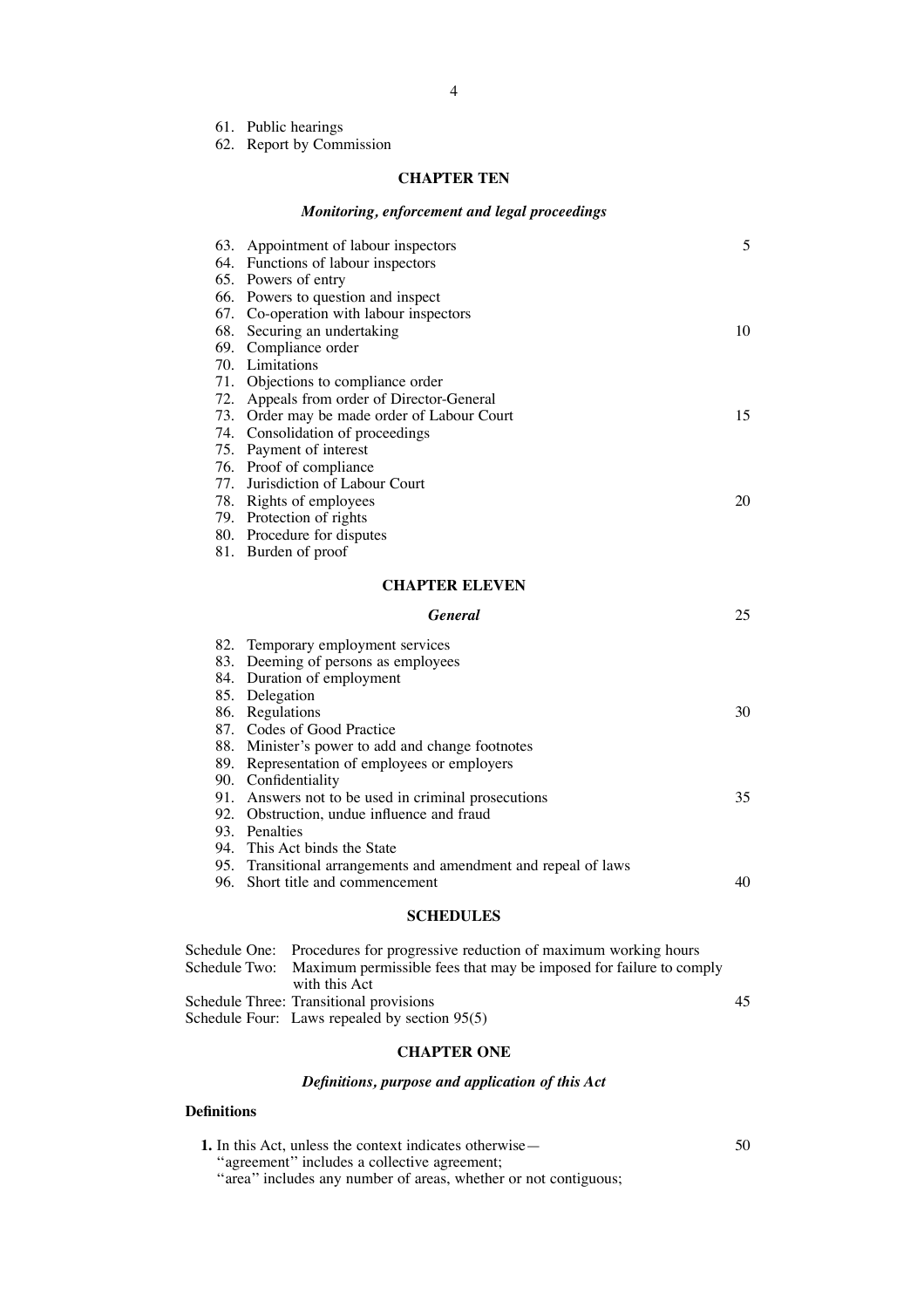''bargaining council''means a bargaining council registered in terms of the Labour Relations Act, 1995, and, in relation to the public service, includes the bargaining councils referred to in section 35 of that Act; "basic condition of employment" means a provision of this Act or sectoral determination that stipulates a minimum term or condition of employment; ''CCMA'' means the Commission for Conciliation, Mediation and Arbitration established in terms of section 112 of the Labour Relations Act, 1995; "child" means a person who is under 18 years of age; "code of good practice" means a code of good practice issued by the Minister in terms of section 87 of this Act; "collective agreement" means a written agreement concerning terms and conditions of employment or any other matter of mutual interest concluded by one or more registered trade unions, on the one hand and, on the other hand— *(a)* one or more employers; *(b)* one or more registered employers' organisations; or *(c)* one or more employers and one or more registered employers' organisation; ''Commission'' means the Employment Conditions Commission established by section  $59(1)$ ; ''compliance order'' means a compliance order issued by a labour inspector in terms of section 69(1); ''Constitution'' means the Constitution of the Republic of South Africa, 1996 (Act No. 108 of 1996); "council" includes a bargaining council and a statutory council; ''Department'' means the Department of Labour; ''Director-General'' means the Director-General of Labour; ''dispute'' includes an alleged dispute; ''domestic worker'' means an employee who performs domestic work in the home of his or her employer and includes— *(a)* a gardener; *(b)* a person employed by a household as driver of a motor vehicle; and *(c)* a person who takes care of children, the aged, the sick, the frail or the disabled, but does not include a farm worker; ''employee'' means— *(a)* any person, excluding an independent contractor, who works for another person or for the State and who receives, or is entitled to receive, any 35 remuneration; and *(b)* any other person who in any manner assists in carrying on or conducting the business of an employer, and "employed" and "employment" have a corresponding meaning;<sup>1</sup> ''employers'organisation''means any number of employers associated together for 40 the purpose, whether by itself or with other purposes, of regulating relations between employers and employees or trade unions; "employment law" includes this Act, any other Act the administration of which has been assigned to the Minister, and any of the following Acts: *(a)* The Unemployment Insurance Act, 1966 (Act No. 30 of 1966); *(b)* the Manpower Training Act, 1981 (Act No. 56 of 1981); *(c)* the Guidance and Placement Act, 1981 (Act No. 62 of 1981); *(d)* the Occupational Health and Safety Act, 1993 (Act No. 85 of 1993); *(e)* the Compensation for Occupational Injuries and Diseases Act, 1993 (Act No. 130 of 1993); "farm worker" means an employee who is employed mainly in or in connection with farming activities, and includes an employee who wholly or mainly performs domestic work in a home on a farm; ''LabourAppeal Court''means the LabourAppeal Court established by section 167 of the Labour Relations Act, 1995; 5 10 15 25 30 45 50 55

''Labour Court'' means the Labour Court established by section 151 of the Labour Relations Act, 1995;

<sup>1. &</sup>quot;Employee" is given a specific meaning in section 82(1).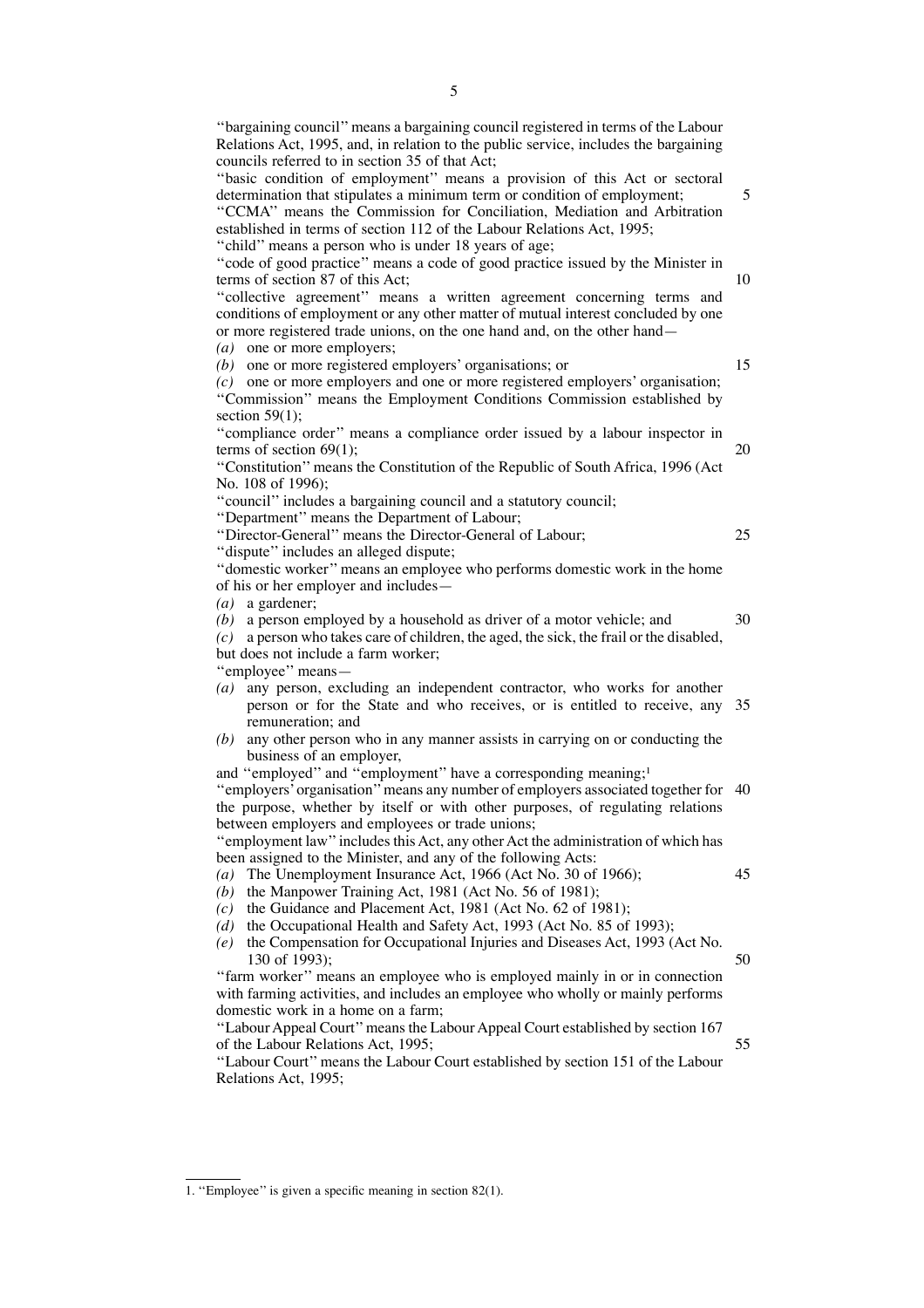''labour inspector'' means a labour inspector appointed under section 63, and includes any person designated by the Minister under that section to perform any function of a labour inspector;

''Labour Relations Act, 1995'' means the Labour Relations Act, 1995 (Act No. 66 of 1995);

''medical practitioner''means a person entitled to practise as a medical practitioner in terms of section 17 of the Medical, Dental and Supplementary Health Service Professions Act, 1974 (Act No. 56 of 1974);

''midwife'' means a person registered or enrolled to practise as a midwife in terms of section 16 of the Nursing Act, 1978 (Act No. 50 of 1978);

''Minister'' means the Minister of Labour;

''month'' means a calendar month;

''NEDLAC'' means the National Economic, Development and Labour Council established by section 2 of the National Economic, Development and Labour Council Act, 1994 (Act No. 35 of 1994);

''ordinary hours of work'' means the hours of work permitted in terms of section 9 or in terms of any agreement in terms of sections 11 or 12;

''overtime'' means the time that an employee works during a day or a week in excess of ordinary hours of work;

"prescribe" means to prescribe by regulation and "prescribed" has a correspond- 20 ing meaning;

''public holiday'' means any day that is a public holiday in terms of the Public Holidays Act, 1994 (Act No. 36 of 1994);

"public service" means the public service referred to in section  $1(1)$  of the Public Service Act, 1994 (Proclamation No. 103 of 1994), and includes any organisational component contemplated in section 7(4) of that Act and specified in the first column of Schedule 2 to that Act, but excluding— 25

*(a)* the members of the National Defence Force;

*(b)* the National Intelligence Agency; and

*(c)* the South African Secret Service;

30

50

5

10

15

''registered employers' organisation'' means an employers' organisation registered under section 96 of the Labour Relations Act, 1995;

''registered trade union'' means a trade union registered under section 96 of the Labour Relations Act, 1995;

''remuneration'' means any payment in money or in kind, or both in money and in 35 kind, made or owing to any person in return for that person working for any other person, including the State, and "remunerate" has a corresponding meaning;<sup>2</sup> "sector" means an industry or a service or a part of an industry or a service;

''sectoral determination'' means a sectoral determination made under Chapter Eight; 40

''senior managerial employee'' means an employee who has the authority to hire, discipline and dismiss employees and to represent the employer internally and externally;

"serve" means to send by registered post, telegram, telex, telefax or deliver by hand; 45

''statutory council'' means a council established under Part E of Chapter III of the Labour Relations Act, 1995;

''temporary employment service''means any person who, for reward, procures for, or provides to, a client, other persons—

*(a)* who render services to, or perform work for, the client; and

*(b)* who are remunerated by the temporary employment service;

''this Act''includes the Schedules and any regulation made under this Act, but does not include the headings or footnotes;

''trade union'' means an association of employees whose principal purpose is to regulate relations between employees and employers, including any employers' organisations; 55

''trade union official'' includes an official of a federation of trade unions;

''trade union representative'' means a trade union representative who is entitled to exercise the rights contemplated in section 14 of the Labour Relations Act, 1995;

<sup>2. &</sup>quot;Remuneration" is given a specific meaning in section 35(5).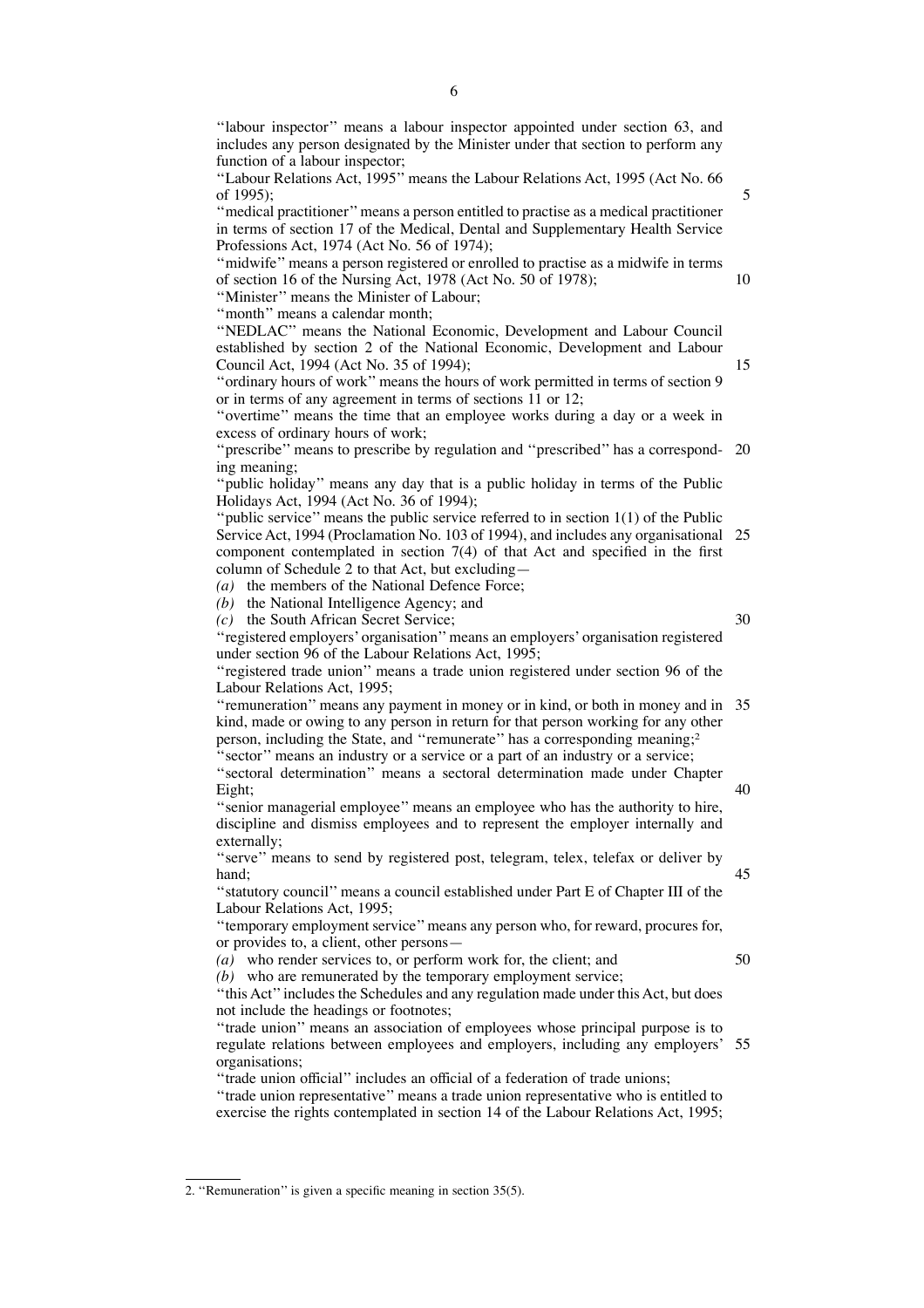''wage'' means the amount of money paid or payable to an employee in respect of ordinary hours of work or, if they are shorter, the hours an employee ordinarily works in a day or week;

"week" in relation to an employee, means the period of seven days within which the working week of that employee ordinarily falls;

''workplace'' means any place where employees work;

''workplace forum'' means a workplace forum established under Chapter V of the Labour Relations Act, 1995.

# **Purpose of this Act**

**2.** The purpose of this Act is to advance economic development and social justice by 10 fulfilling the primary objects of this Act which are—

- *(a)* to give effect to and regulate the right to fair labour practices conferred by section 23(1) of the Constitution—
	- (i) by establishing and enforcing basic conditions of employment; and
	- (ii) by regulating the variation of basic conditions of employment;
- *(b)* to give effect to obligations incurred by the Republic as a member state of the International Labour Organisation.

# **Application of this Act**

**3.** (1) This Act applies to all employees and employers except—

*(a)* members of the National Defence Force, the National Intelligence Agency 20 and the South African Secret Service; and

*(b)* unpaid volunteers working for an organisation serving a charitable purpose.

(2) This Act applies to persons undergoing vocational training except to the extent that any term or condition of their employment is regulated by the provisions of any other law.

(3) This Act, except section 41, does not apply to persons employed on vessels at sea in respect of which the Merchant Shipping Act, 1951 (Act No. 57 of 1951), applies except to the extent provided for in a sectoral determination.

#### **Inclusion of provisions in contracts of employment**

**4.** A basic condition of employment constitutes a term of any contract of employment 30 except to the extent that—

- $\overline{a}$  (*a*) any other law provides a term that is more favourable to the employee;
- *(b)* the basic condition of employment has been replaced, varied, or excluded in accordance with the provisions of this Act; or
- *(c)* a term of the contract of employment is more favourable to the employee than 35 the basic condition of employment.

#### **This Act not affected by agreements**

**5.** This Act or anything done under it takes precedence over any agreement, whether entered into before or after the commencement of this Act.

# **CHAPTER TWO**

40

#### *Regulation of working time*

#### **Application of this Chapter**

**6.** (1) This Chapter, except section 7, does not apply to—

- *(a)* senior managerial employees;
- *(b)* employees engaged as sales staff who travel to the premises of customers and 45who regulate their own hours of work;
- *(c)* employees who work less than 24 hours a month for an employer.

5

15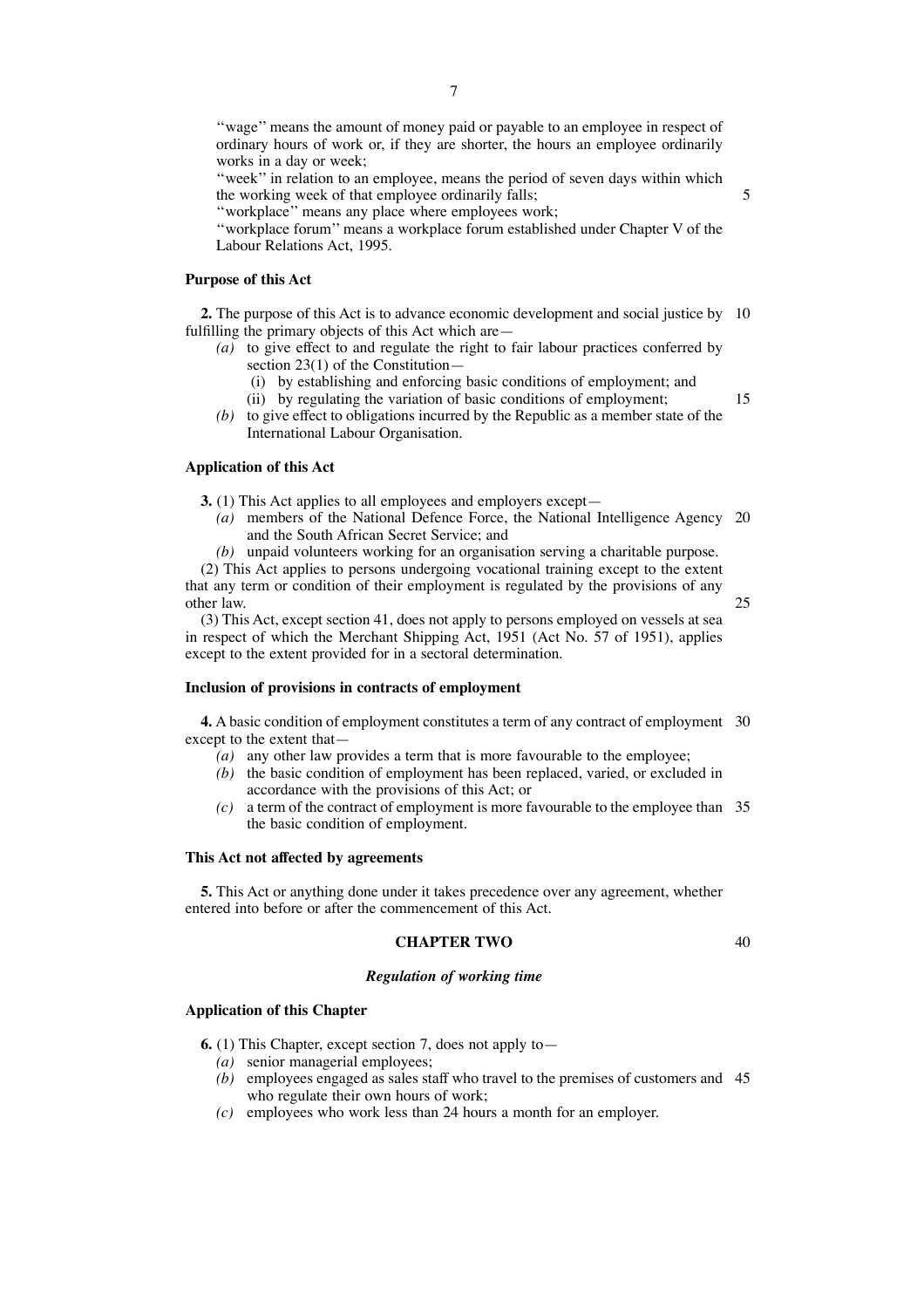(2) Sections 9, 10(1), 14(1), 15(1), 17(2) and 18(1) do not apply to work which is required to be done without delay owing to circumstances for which the employer could not reasonably have been expected to make provision and which cannot be performed by employees during their ordinary hours of work.

(3) The Minister must, on the advice of the Commission, make a determination that excludes the application of this Chapter or any provision of it to any category of employees earning in excess of an amount stated in that determination. 5

 $(4)$  Before the Minister issues a notice in terms of subsection  $(3)$ , the Minister must— *(a)* publish in the *Gazette* a draft of the proposed notice; and

*(b)* invite interested persons to submit written representations on the proposed 10 notice within a reasonable period.

# **Regulation of working time**

- **7.** Every employer must regulate the working time of each employee—
	- *(a)* in accordance with the provisions of any Act governing occupational health and safety; 15
	- *(b)* with due regard to the health and safety of employees;
	- *(c)* with due regard to the Code of Good Practice on the Regulation of Working Time3 issued under section 87(1)*(a)*; and
	- *(d)* with due regard to the family responsibilities of employees.

#### **Interpretation of day**

**8.** For the purposes of sections 9, 10 and 11, ''day'' means a period of 24 hours measured from the time when the employee normally commences work.

#### **Ordinary hours of work**

**9.** (1) Subject to this Chapter, an employer may not require or permit an employee to work more than—

- *(a)* 45 hours in any week; and
- *(b)* nine hours in any day if the employee works for five days or fewer in a week; or
- $(c)$  eight hours in any day if the employee works on more than five days in a week.
- (2) An employee's ordinary hours of work in terms of subsection (1) may by 30 agreement be extended by up to 15 minutes in a day but not more than 60 minutes in a week to enable an employee whose duties include serving members of the public to continue performing those duties after the completion of ordinary hours of work.

(3) Schedule 1 establishes procedures for the progressive reduction of the maximum ordinary hours of work to a maximum of 40 ordinary hours of work per week and eight 35 ordinary hours of work per day.

#### **Overtime**

**10.** (1) Subject to this Chapter, an employer may not require or permit an employee—

- *(a)* to work overtime except in accordance with an agreement;
- *(b)* to work more than—
	- (i) three hours' overtime a day; or
	- (ii) ten hours' overtime a week.

(2)An employer must pay an employee at least one and one-half times the employee's wage for overtime worked.

(3) Despite subsection (2), an agreement may provide for an employer to—

45

40

3. The Code of Good Practice issued by the Minister of Labour under section 87(1)*(a)* will contain provisions concerning the arrangement of work and, in particular, itsimpact upon the health,safety and welfare of employees. Issues that would be included are shift work, night work, rest periods during working time, family responsibilities and work by children.

20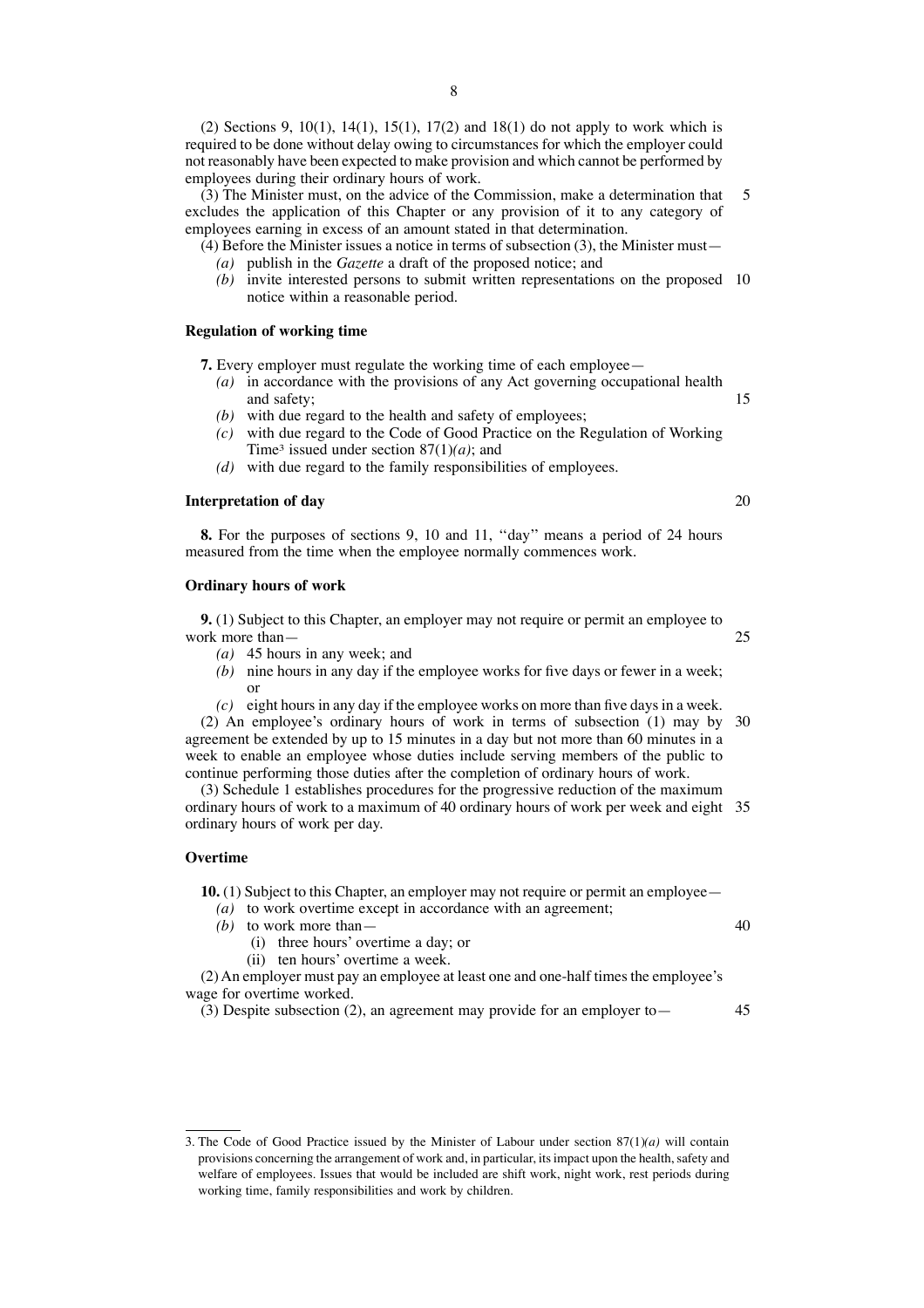- 9
- *(a)* pay an employee not less than the employee's ordinary wage for overtime worked and grant the employee at least 30 minutes' time off on full pay for every hour of overtime worked; or
- *(b)* grant an employee at least 90 minutes' paid time off for each hour of overtime worked.

(4) *(a)* An employer must grant paid time off in terms of subsection (3) within one month of the employee becoming entitled to it.

*(b)* An agreement in writing may increase the period contemplated by paragraph *(a)* to 12 months.

(5) An agreement concluded in terms of subsection (1) with an employee when the 10 employee commences employment, or during the first three months of employment, lapses after one year.

#### **Compressed working week**

**11.** (1) An agreement in writing may require or permit an employee to work up to twelve hours in a day, inclusive of the meal intervals required in terms of section 14, 15 without receiving overtime pay.

(2) An agreement in terms of subsection (1) may not require or permit an employee to work—

*(a)* more than 45 ordinary hours of work in any week;

*(b)* more than ten hours' overtime in any week; or

*(c)* on more than five days in any week.

#### **Averaging of hours of work**

**12.** (1) Despite sections 9(1) and (2) and 10(1)*(b)*, the ordinary hours of work and overtime of an employee may be averaged over a period of up to four months in terms of a collective agreement.

(2) An employer may not require or permit an employee who is bound by a collective agreement in terms of subsection (1) to work more than—

- *(a)* an average of 45 ordinary hours of work in a week over the agreed period;
- *(b)* an average of five hours' overtime in a week over the agreed period.

(3) A collective agreement in terms of subsection (1) lapses after 12 months.

(4) Subsection (3) only applies to the first two collective agreements concluded in terms of subsection (1).

# **Determination of hours of work by Minister**

**13.** (1) Despite this Chapter, the Minister, on grounds of health and safety, may prescribe by regulation the maximum permitted hours of work, including overtime, that 35 any category of employee may work—

*(a)* daily, weekly or during any other period specified in the regulation; and

*(b)* during a continuous period without a break.

(2) A regulation in terms of subsection (1) may not prescribe maximum hours in excess of those permitted in sections 9 and 10. 40

(3) A regulation in terms of subsection (1) may be made only—

- *(a)* on the advice of the chief inspector appointed in terms of section 27 of the Occupational Health and Safety Act, 1993 (Act No. 85 of 1993), or the chief inspector appointed in terms of section 48 of the Mine Health and Safety Act, 1996 (Act No. 29 of 1996); and
- *(b)* after consulting the Commission.

#### **Meal intervals**

**14.** (1) An employer must give an employee who works continuously for more than five hours a meal interval of at least one continuous hour.

(2) During a meal interval the employee may be required or permitted to perform only 50duties that cannot be left unattended and cannot be performed by another employee.

20

5

30

25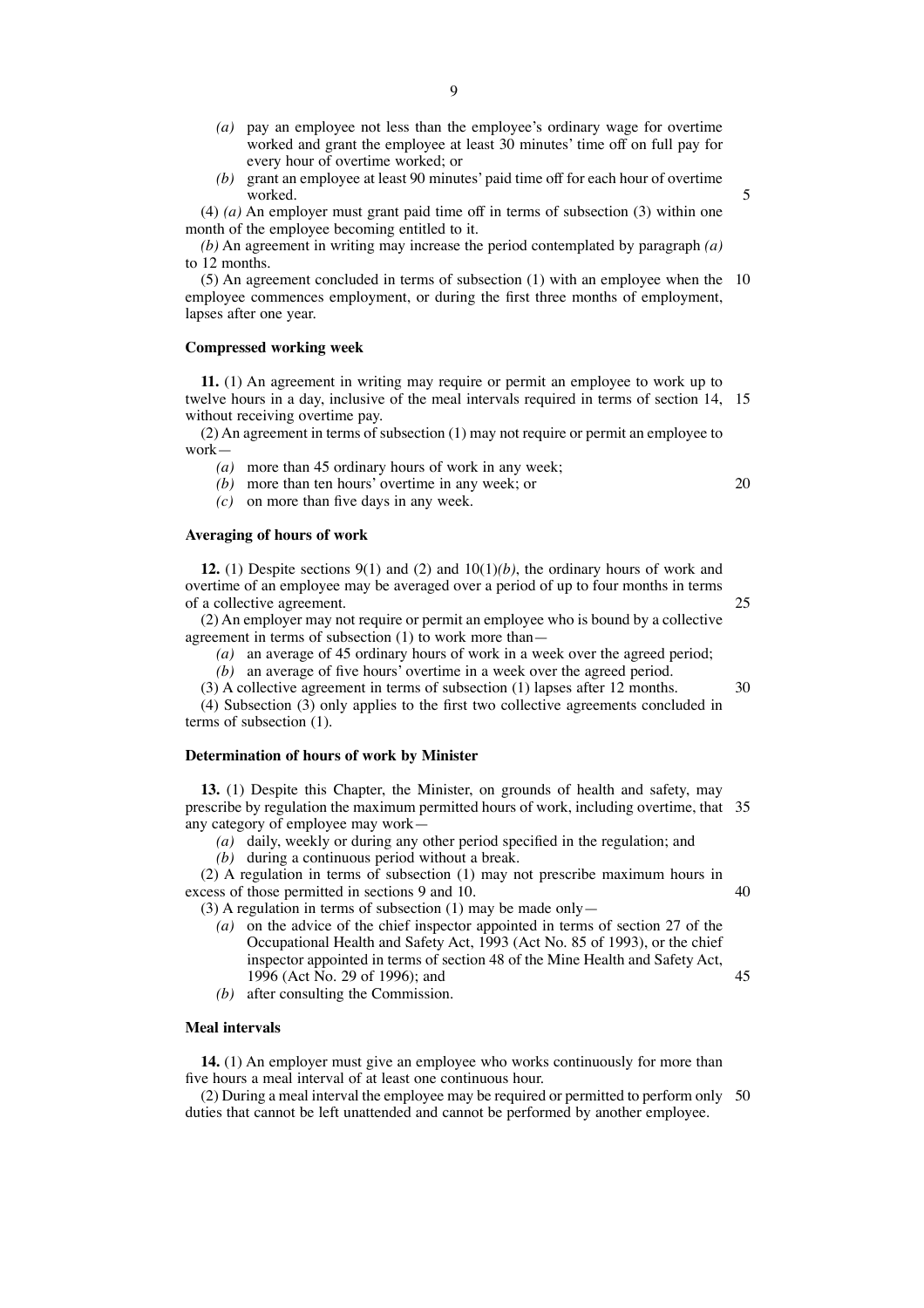- *(a)* for a meal interval in which the employee is required to work or is required to be available for work; and
- *(b)* for any portion of a meal interval that is in excess of 75 minutes, unless the employee lives on the premises at which the workplace is situated.

(4) For the purposes of subsection (1), work is continuous unless it is interrupted by an interval of at least 60 minutes.

(5) An agreement in writing may—

- *(a)* reduce the meal interval to not less than 30 minutes;
- *(b)* dispense with a meal interval for an employee who works fewer than six hours 10 on a day.

# **Daily and weekly rest period**

**15.** (1) An employer must allow an employee—

- *(a)* a daily rest period of at least twelve consecutive hours between ending and recommencing work; and
- *(b)* a weekly rest period of at least 36 consecutive hours which, unless otherwise agreed, must include Sunday.

(2) A daily rest period in terms of subsection (1)*(a)* may, by written agreement, be reduced to 10 hours for an employee—

- *(a)* who lives on the premises at which the workplace is situated; and
- *(b)* whose meal interval lasts for at least three hours.

(3) Despite subsection  $(1)(b)$ , an agreement in writing may provide for

- *(a)* a rest period of at least 60 consecutive hours every two weeks; or
- *(b)* an employee's weekly rest period to be reduced by up to eight hours in any week if the rest period in the following week is extended equivalently. 25

# **Pay for work on Sundays**

**16.** (1) An employer must pay an employee who works on a Sunday at double the employee's wage for each hour worked, unless the employee ordinarily works on a Sunday, in which case the employer must pay the employee at one and one-half times the employee's wage for each hour worked.

(2) If an employee works less than the employee's ordinary shift on a Sunday and the payment that the employee is entitled to in terms of subsection (1) is less than the employee's ordinary daily wage, the employer must pay the employee the employee's ordinary daily wage.

(3) Despite subsections (1) and (2), an agreement may permit an employer to grant an 35 employee who works on a Sunday paid time off equivalent to the difference in value between the pay received by the employee for working on the Sunday and the pay that the employee is entitled to in terms of subsections (1) and (2).

(4) Any time worked on a Sunday by an employee who does not ordinarily work on a Sunday is not taken into account in calculating an employee's ordinary hours of work 40 in terms of section  $9(1)$  and  $(2)$ , but is taken into account in calculating the overtime worked by the employee in terms of section 10(1)*(b)*.

(5) If a shift worked by an employee falls on a Sunday and another day, the whole shift is deemed to have been worked on the Sunday, unless the greater portion of the shift was worked on the other day, in which case the whole shift is deemed to have been worked 45 on the other day.

(6) *(a)* An employer must grant paid time off in terms of subsection (3) within one month of the employee becoming entitled to it.

*(b)* An agreement in writing may increase the period contemplated by paragraph *(a)* to 12 months.

#### **Night work**

**17.** (1) In this section, ''night work'' means work performed after 18:00 and before 06:00 the next day.

30

50

20

15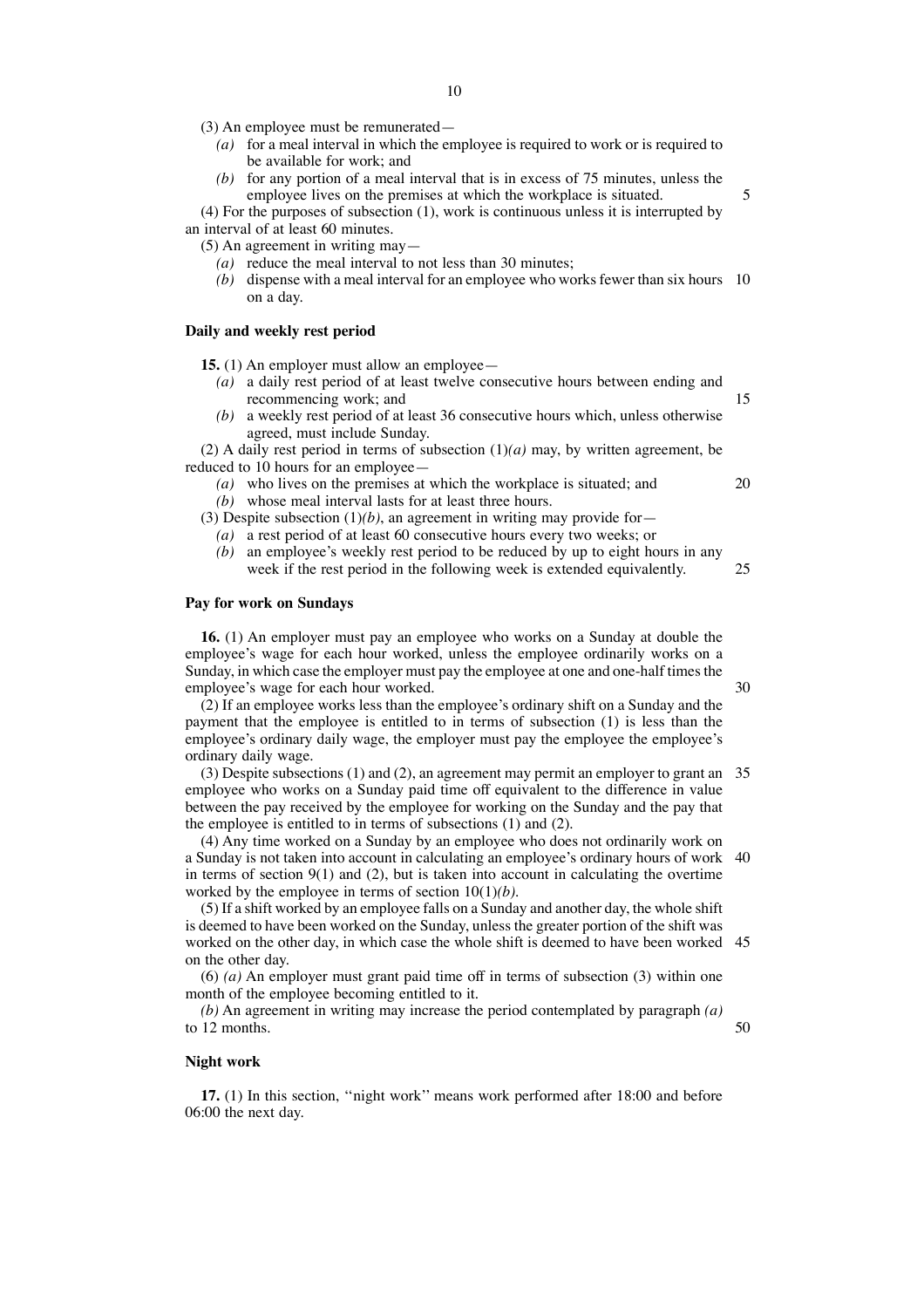(2) An employer may only require or permit an employee to perform night work, if so agreed, and if—

- *(a)* the employee is compensated by the payment of an allowance, which may be a shift allowance, or by a reduction of working hours; and
- *(b)* transportation is available between the employee's place of residence and the workplace at the commencement and conclusion of the employee's shift. 5

(3) An employer who requires an employee to perform work on a regular basis after 23:00 and before 06:00 the next day must—

- *(a)* inform the employee in writing, or orally if the employee is not able to understand a written communication, in a language that the employee 10 understands—
	- (i) of any health and safety hazards associated with the work that the employee is required to perform; and
	- (ii) of the employee's right to undergo a medical examination in terms of paragraph *(b)*;
- *(b)* at the request of the employee, enable the employee to undergo a medical examination, for the account of the employer, concerning those hazards-
	- (i) before the employee starts, or within a reasonable period of the employee starting, such work; and
	- (ii) at appropriate intervals while the employee continues to perform such 20 work; and
- $(c)$  transfer the employee to suitable day work within a reasonable time if—
	- (i) the employee suffers from a health condition associated with the performance of night work; and
	- (ii) it is practicable for the employer to do so.

(4) For the purposes of subsection (3), an employee works on a regular basis if the employee works for a period of longer than one hour after 23:00 and before 06:00 at least five times per month or 50 times per year.

(5) The Minister may, after consulting the Commission, make regulations relating to the conduct of medical examinations for employees who perform night work.<sup>4</sup>

# **Public holidays5**

**18.** (1) An employer may not require an employee to work on a public holiday except in accordance with an agreement.

(2) If a public holiday falls on a day on which an employee would ordinarily work, an employer must pay—

- *(a)* an employee who does not work on the public holiday, at least the wage that the employee would ordinarily have received for work on that day;
- *(b)* an employee who does work on the public holiday—
	- (i) at least double the amount referred to in paragraph *(a)*; or
	- (ii) if it is greater, the amount referred to in paragraph *(a)* plus the amount 40 earned by the employee for the time worked on that day.

(3) If an employee works on a public holiday on which the employee would not ordinarily work, the employer must pay that employee an amount equal to—

- *(a)* the employee's ordinary daily wage; plus
- *(b)* the amount earned by the employee for the work performed that day, whether 45calculated by reference to time worked or any other method.

(4) An employer must pay an employee for a public holiday on the employee's usual pay day.

(5) If a shift worked by an employee falls on a public holiday and another day, the whole shift is deemed to have been worked on the public holiday, but if the greater portion of the shift was worked on the other day, the whole shift is deemed to have been worked on the other day.

30

35

25

<sup>4.</sup> Section 90 protects the confidentiality of any medical examination conducted in terms of this Act.

<sup>5.</sup> In terms of section 2(2) of the Public Holidays Act, 1994 (Act No. 36 of 1994), a public holiday is exchangeable for any other day which is fixed by agreement or agreed to between the employer and the employee.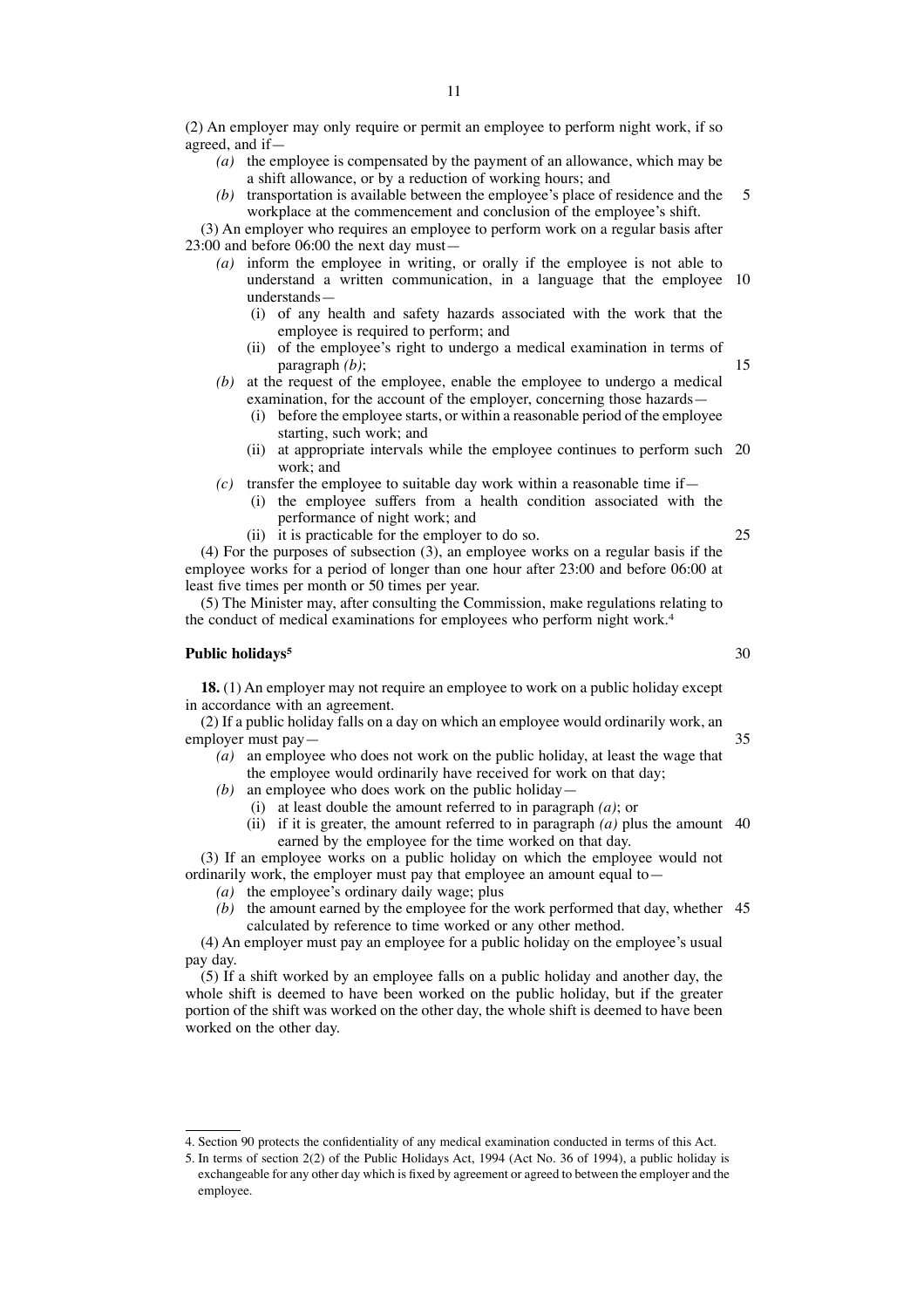#### **CHAPTER THREE**

12

#### *Leave*

#### **Application of this Chapter**

**19.** (1) This Chapter does not apply to an employee who works less than 24 hours a month for an employer.

(2) Unless an agreement provides otherwise, this Chapter does not apply to leave granted to an employee in excess of the employee's entitlement under this Chapter.

#### **Annual leave**

**20.** (1) In this Chapter, ''annual leave cycle'' means the period of 12 months' employment with the same employer immediately following—

- *(a)* an employee's commencement of employment; or
- *(b)* the completion of that employee's prior leave cycle.

(2) An employer must grant an employee at least—

- *(a)* 21 consecutive days' annual leave on full remuneration in respect of each annual leave cycle; or
- *(b)* by agreement, one day of annual leave on full remuneration for every 17 days on which the employee worked or was entitled to be paid;
- *(c)* by agreement, one hour of annual leave on full remuneration for every 17 hours on which the employee worked or was entitled to be paid.

(3) An employee is entitled to take leave accumulated in an annual leave cycle in 20 terms of subsection (2) on consecutive days.

(4) An employer must grant annual leave not later than six months after the end of the annual leave cycle.

(5)An employer may not require or permit an employee to take annual leave during—

*(a)* any other period of leave to which the employee is entitled in terms of this 25 Chapter; or

*(b)* any period of notice of termination of employment.

(6) Despite subsection (5), an employer must permit an employee, at the employee's written request, to take leave during a period of unpaid leave.

(7)An employer may reduce an employee's entitlement to annual leave by the number 30 of days of occasional leave on full remuneration granted to the employee at the employee's request in that leave cycle.

(8) An employer must grant an employee an additional day of paid leave if a public holiday falls on a day during an employee's annual leave on which the employee would ordinarily have worked. 35

(9) An employer may not require or permit an employee to work for the employer during any period of annual leave.

(10) Annual leave must be taken—

- *(a)* in accordance with an agreement between the employer and employee; or
- (b) if there is no agreement in terms of paragraph  $(a)$ , at a time determined by the 40 employer in accordance with this section.

(11) An employer may not pay an employee instead of granting paid leave in terms of this section except—

*(a)* on termination of employment; and

*(b)* in accordance with section 40*(b)* and *(c)*.

#### **Pay for annual leave**

**21.** (1) An employer must pay an employee leave pay at least equivalent to the remuneration that the employee would have received for working for a period equal to the period of annual leave, calculated—

- *(a)* at the employee's rate of remuneration immediately before the beginning of 50the period of annual leave; and
- *(b)* in accordance with section 35.

5

10

15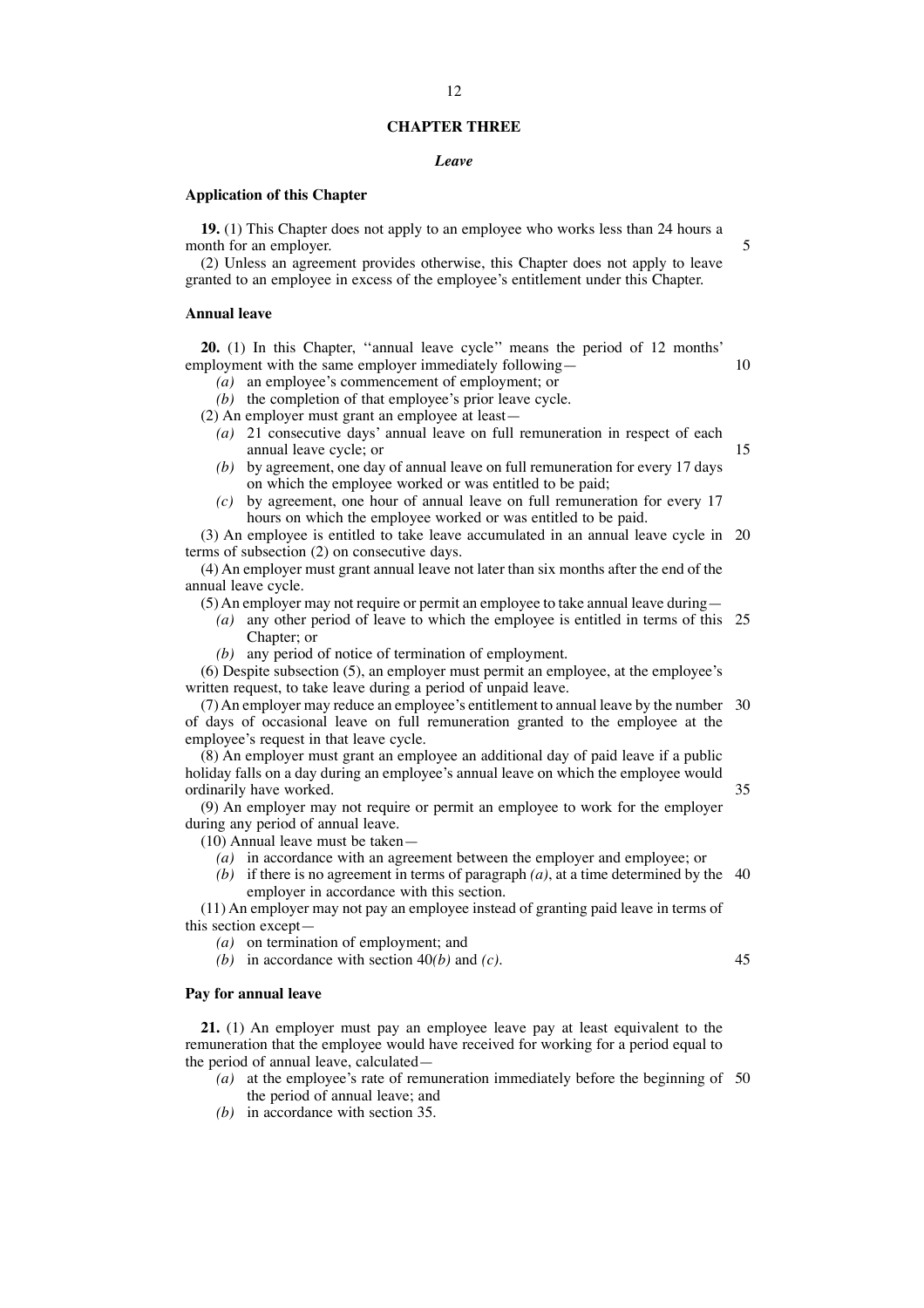(2) An employer must pay an employee leave pay—

*(a)* before the beginning of the period of leave; or

*(b)* by agreement, on the employee's usual pay day.

# **Sick leave**

**22.** (1) In this Chapter, ''sick leave cycle'' means the period of 36 months' 5 employment with the same employer immediately following—

*(a)* an employee's commencement of employment; or

*(b)* the completion of that employee's prior sick leave cycle.

(2) During every sick leave cycle, an employee is entitled to an amount of paid sick leave equal to the number of days the employee would normally work during a period 10 of six weeks.

(3) Despite subsection (2), during the first six months of employment, an employee is entitled to one day's paid sick leave for every 26 days worked.

(4) During an employee's first sick leave cycle, an employer may reduce the employee's entitlement to sick leave in terms of subsection (2) by the number of days' 15 sick leave taken in terms of subsection (3).

- (5) Subject to section 23, an employer must pay an employee for a day's sick leave— *(a)* the wage the employee would ordinarily have received for work on that day; and
	- *(b)* on the employee's usual pay day.

(6) An agreement may reduce the pay to which an employee is entitled in respect of any day's absence in terms of this section if—

- *(a)* the number of days of paid sick leave is increased at least commensurately with any reduction in the daily amount of sick pay; and
- *(b)* the employee's entitlement to pay—
	- (i) for any day's sick leave is at least 75 per cent of the wage payable to the employee for the ordinary hours the employee would have worked on that day; and
	- (ii) for sick leave over the sick leave cycle is at least equivalent to the employee's entitlement in terms of subsection (2). 30

#### **Proof of incapacity**

**23.** (1) An employer is not required to pay an employee in terms of section 22 if the employee has been absent from work for more than two consecutive days or on more than two occasions during an eight-week period and, on request by the employer, does not produce a medical certificate stating that the employee was unable to work for the 35 duration of the employee's absence on account of sickness or injury.

(2) The medical certificate must be issued and signed by a medical practitioner or any other person who is certified to diagnose and treat patients and who is registered with a professional council established by an Act of Parliament.

(3) If it is not reasonably practicable for an employee who lives on the employer's 40 premises to obtain a medical certificate, the employer may not withhold payment in terms of subsection (1) unless the employer provides reasonable assistance to the employee to obtain the certificate.

#### **Application to occupational accidents or diseases**

**24.** Sections 22 and 23 do not apply to an inability to work caused by an accident or 45occupational disease as defined in the Compensation for Occupational Injuries and Diseases Act, 1993 (Act No. 130 of 1993), or the Occupational Diseases in Mines and Works Act, 1973 (Act No. 78 of 1973), except in respect of any period during which no compensation is payable in terms of those Acts.

20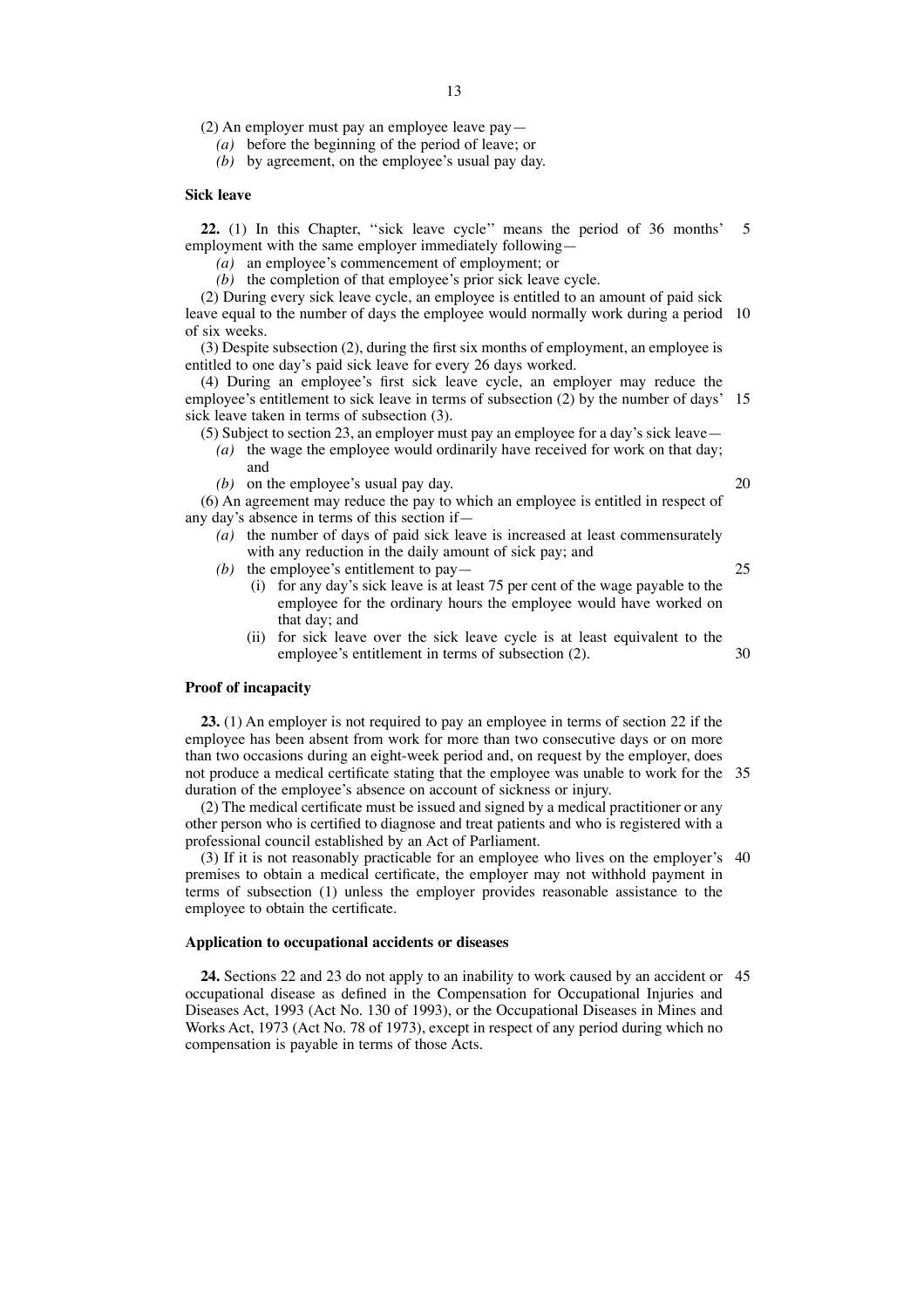#### **Maternity leave6**

**25.** (1) An employee is entitled to at least four consecutive months' maternity leave. (2) An employee may commence maternity leave—

- *(a)* at any time from four weeks before the expected date of birth, unless otherwise agreed; or
- *(b)* on a date from which a medical practitioner or a midwife certifies that it is necessary for the employee's health or that of her unborn child.

(3) No employee may work for six weeks after the birth of her child, unless a medical practitioner or midwife certifies that she is fit to do so.

(4) An employee who has a miscarriage during the third trimester of pregnancy or 10 bears a stillborn child is entitled to maternity leave for six weeks after the miscarriage or stillbirth, whether or not the employee had commenced maternity leave at the time of the miscarriage or stillbirth.

(5) An employee must notify an employer in writing, unless the employee is unable to do so, of the date on which the employee intends to—

- *(a)* commence maternity leave; and
- *(b)* return to work after maternity leave.
- (6) Notification in terms of subsection (5) must be given—
	- *(a)* at least four weeks before the employee intends to commence maternity leave; or
	- *(b)* if it is not reasonably practicable to do so, as soon as is reasonably practicable.

(7) The payment of maternity benefits will be determined by the Minister subject to the provisions of the Unemployment Insurance Act, 1966 (Act No. 30 of 1966).<sup>7</sup>

#### **Protection of employees before and after birth of a child**

**26.** (1) No employer may require or permit a pregnant employee or an employee who 25 is nursing her child to perform work that is hazardous to her health or the health of her child.8

(2) During an employee's pregnancy, and for a period of six months after the birth of her child, her employer must offer her suitable, alternative employment on terms and conditions that are no less favourable than her ordinary terms and conditions of 30 employment, if—

- *(a)* the employee is required to perform night work, as defined in section 17(1) or her work poses a danger to her health or safety or that of her child; and
- *(b)* it is practicable for the employer to do so.

# **Family responsibility leave**

**27.** (1) This section applies to an employee—

- *(a)* who has been in employment with an employer for longer than four months; and
- *(b)* who works for at least four days a week for that employer.

(2) An employer must grant an employee, during each annual leave cycle, at the 40request of the employee, three days' paid leave, which the employee is entitled to take—

- *(a)* when the employee's child is born;
- *(b)* when the employee's child is sick; or

35

5

15

<sup>6.</sup> In terms of section 187(1)*(e)* of the Labour Relations Act, 1995, the dismissal of an employee on account of her pregnancy, intended pregnancy, or any reason related to her pregnancy, is automatically unfair. The definition of dismissal in section 186 of the Labour Relations Act, 1995, includes the refusal to allow an employee to resume work after she has taken maternity leave in terms of any law, collective agreement or her contract.

<sup>7.</sup> Sections 34 and 37 of the Unemployment Insurance Act, 1966 (Act No. 30 of 1966), provide for the payment of maternity leave. Legislative amendments will be proposed to Cabinet to improve these benefits and to provide that the payment to an employee of maternity benefits does not adversely affect her right to unemployment benefits.

<sup>8.</sup> The Minister must issue a Code of Good Practice on the Protection of Employees during Pregnancy and after the Birth of a Child in terms of section 87(1)*(b)*.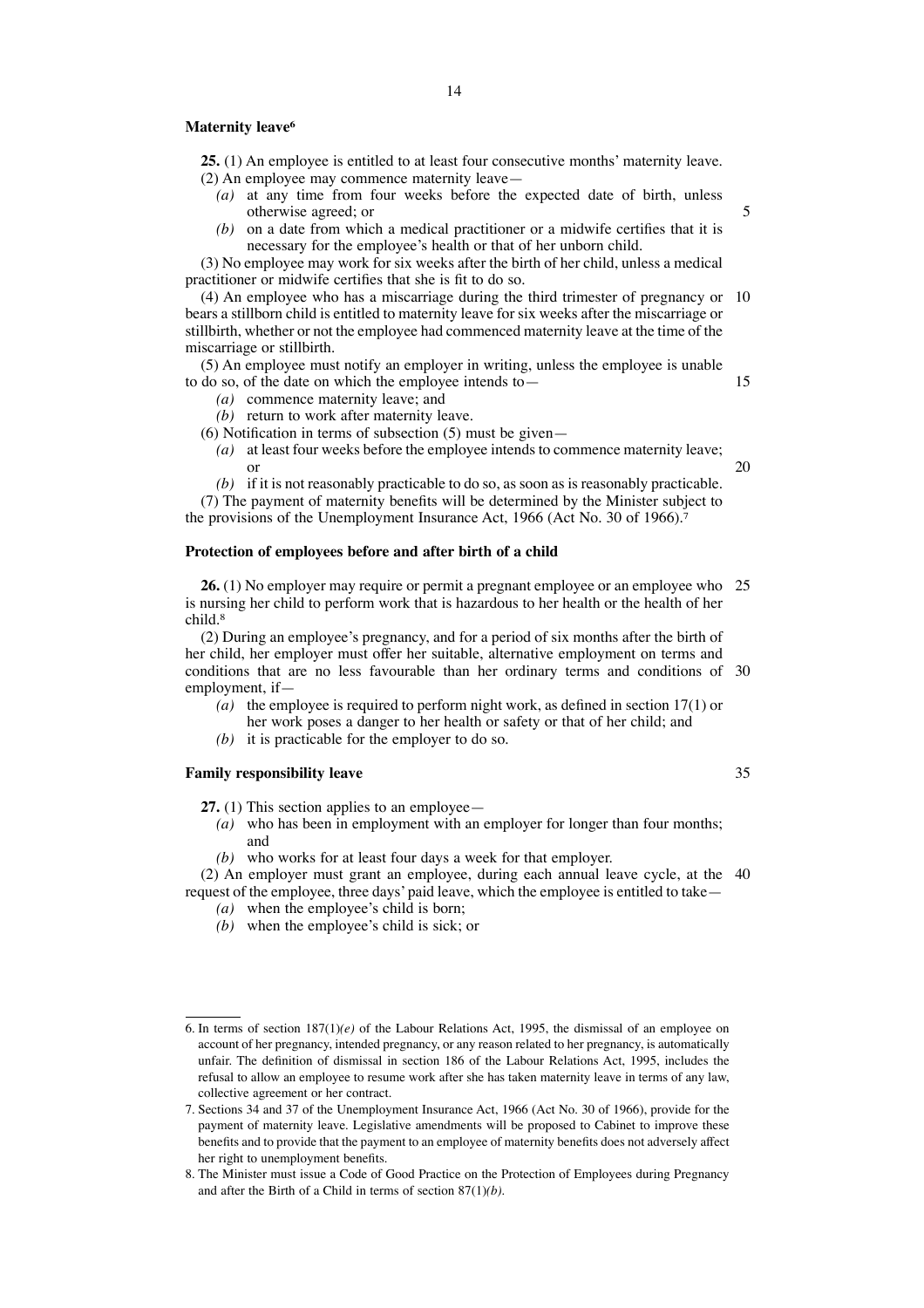$(c)$  in the event of the death of —

(i) the employee's spouse or life partner; or

(ii) the employee's parent, adoptive parent, grandparent, child, adopted child, grandchild or sibling.

(3) Subject to subsection (5), an employer must pay an employee for a day's family responsibility leave— 5

*(a)* the wage the employee would ordinarily have received for work on that day; and

*(b)* on the employee's usual pay day.

(4) An employee may take family responsibility leave in respect of the whole or a part 10 of a day.

(5) Before paying an employee for leave in terms of this section, an employer may require reasonable proof of an event contemplated in subsection (1) for which the leave was required.

(6) An employee's unused entitlement to leave in terms of this section lapses at the 15 end of the annual leave cycle in which it accrues.

(7) A collective agreement may vary the number of days and the circumstances under which leave is to be granted in terms of this section.

# **CHAPTER FOUR**

#### *Particulars of employment and remuneration*

### **Application of this Chapter**

**28.** (1) This Chapter does not apply to an employee who works less than 24 hours a month for an employer.

- (2) Sections  $29(1)(n)$ , *(o)* and *(p)*, 30, 31 and 33 do not apply to
	- *(a)* an employer who employs fewer than five employees; and
	- *(b)* the employment of a domestic worker.

# **Written particulars of employment**

**29.** (1) An employer must supply an employee, when the employee commences employment, with the following particulars in writing—

- *(a)* the full name and address of the employer;
- *(b)* the name and occupation of the employee, or a brief description of the work for which the employee is employed;
- *(c)* the place of work, and, where the employee is required or permitted to work at various places, an indication of this;
- *(d)* the date on which the employment began;
- *(e)* the employee's ordinary hours of work and days of work;
- *(f)* the employee's wage or the rate and method of calculating wages;
- *(g)* the rate of pay for overtime work;
- *(h)* any other cash payments that the employee is entitled to;
- *(i)* any payment in kind that the employee is entitled to and the value of the 40 payment in kind;
- *(j)* how frequently remuneration will be paid;
- *(k)* any deductions to be made from the employee's remuneration;
- *(l)* the leave to which the employee is entitled;
- *(m)* the period of notice required to terminate employment, or if employment is for 45 a specified period, the date when employment is to terminate;
- *(n)* a description of any council or sectoral determination which covers the employer's business;
- *(o)* any period of employment with a previous employer that counts towards the employee's period of employment; 50
- *(p)* a list of any other documents that form part of the contract of employment, indicating a place that is reasonably accessible to the employee where a copy of each may be obtained.

(2) When any matter listed in subsection (1) changes—

*(a)* the written particulars must be revised to reflect the change; and

30

35

20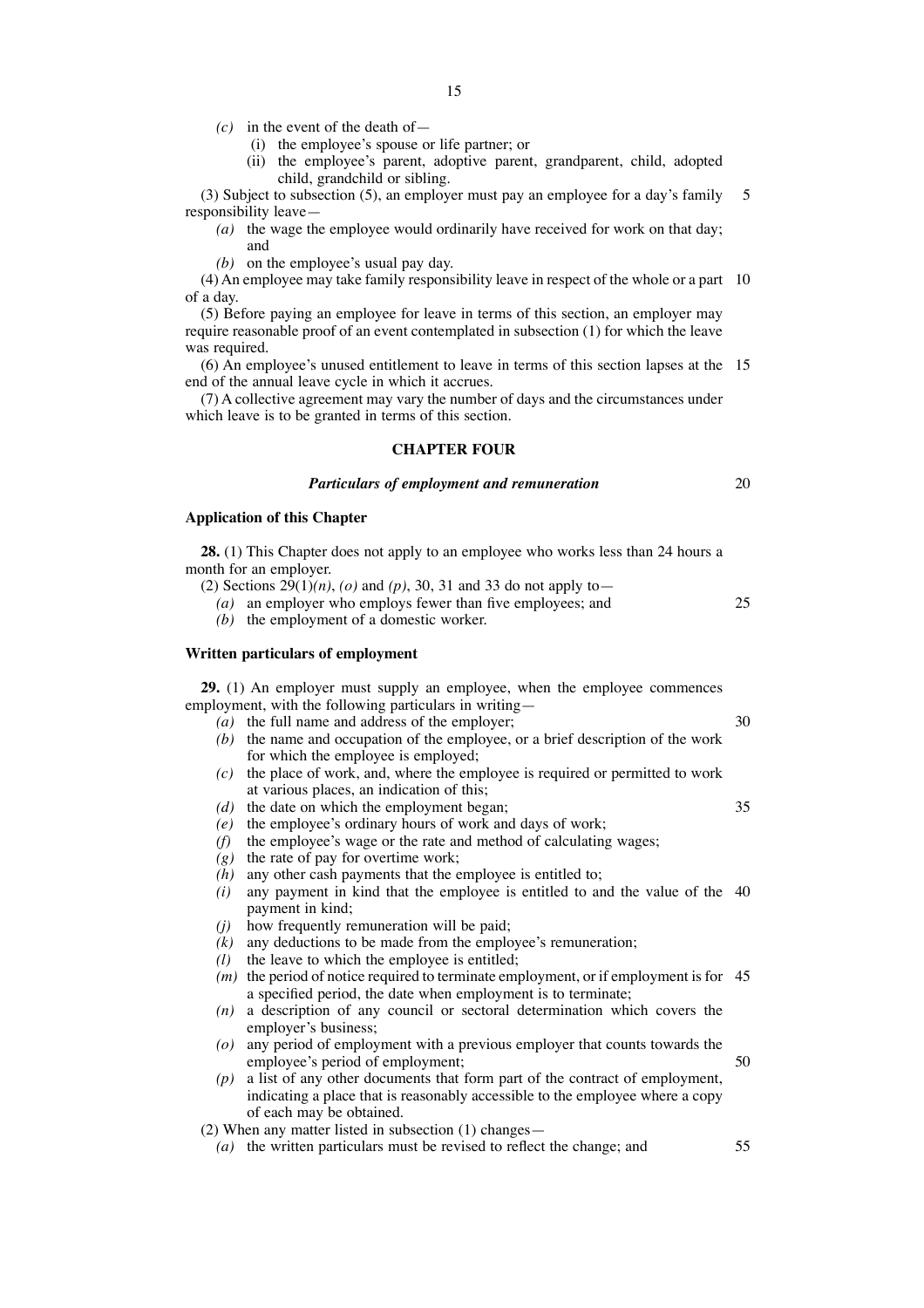*(b)* the employee must be supplied with a copy of the document reflecting the change.

(3) If an employee is not able to understand the written particulars, the employer must ensure that they are explained to the employee in a language and in a manner that the employee understands.

(4) Written particulars in terms of this section must be kept by the employer for a period of three years after the termination of employment.

# **Informing employees of their rights**

**30.** An employer must display at the workplace where it can be read by employees a statement in the prescribed form of the employee's rights under this Act in the official 10 languages which are spoken in the workplace.

#### **Keeping of records**

**31.** (1) Every employer must keep a record containing at least the following information:

*(a)* The employee's name and occupation;

*(b)* the time worked by each employee;

*(c)* the remuneration paid to each employee;

- *(d)* the date of birth of any employee under 18 years of age; and
- *(e)* any other prescribed information.

(2) A record in terms of subsection (1) must be kept by the employer for a period of 20 three years from the date of the last entry in the record.

(3) No person may make a false entry in a record maintained in terms of subsection (1).

(4) An employer who keeps a record in terms of this section is not required to keep any other record of time worked and remuneration paid as required by any other 25 employment law.

#### **Payment of remuneration**

**32.** (1) An employer must pay to an employee any remuneration that is paid in money—

- *(a)* in South African currency;
- *(b)* daily, weekly, fortnightly or monthly; and
- *(c)* in cash, by cheque or by direct deposit into an account designated by the employee.

(2) Any remuneration paid in cash or by cheque must be given to each employee— *(a)* at the workplace or at a place agreed to by the employee; 35

- *(b)* during the employee's working hours or within 15 minutes of the commencement or conclusion of those hours; and
- *(c)* in a sealed envelope which becomes the property of the employee.

(3) An employer must pay remuneration not later than seven days after—

*(a)* the completion of the period for which the remuneration is payable; or *(b)* the termination of the contract of employment.  $40$ 

(4) Subsection (3)*(b)* does not apply to any pension or provident fund payment to an employee that is made in terms of the rules of the fund.

# **Information about remuneration**

**33.** (1) An employer must give an employee the following information in writing on 45 each day the employee is paid:

- *(a)* The employer's name and address;
- *(b)* the employee's name and occupation;
- *(c)* the period for which the payment is made;
- *(d)* the employee's remuneration in money;
- *(e)* the amount and purpose of any deduction made from the remuneration;
- *(f)* the actual amount paid to the employee; and
- $(g)$  if relevant to the calculation of that employee's remuneration—

30

5

- 50
-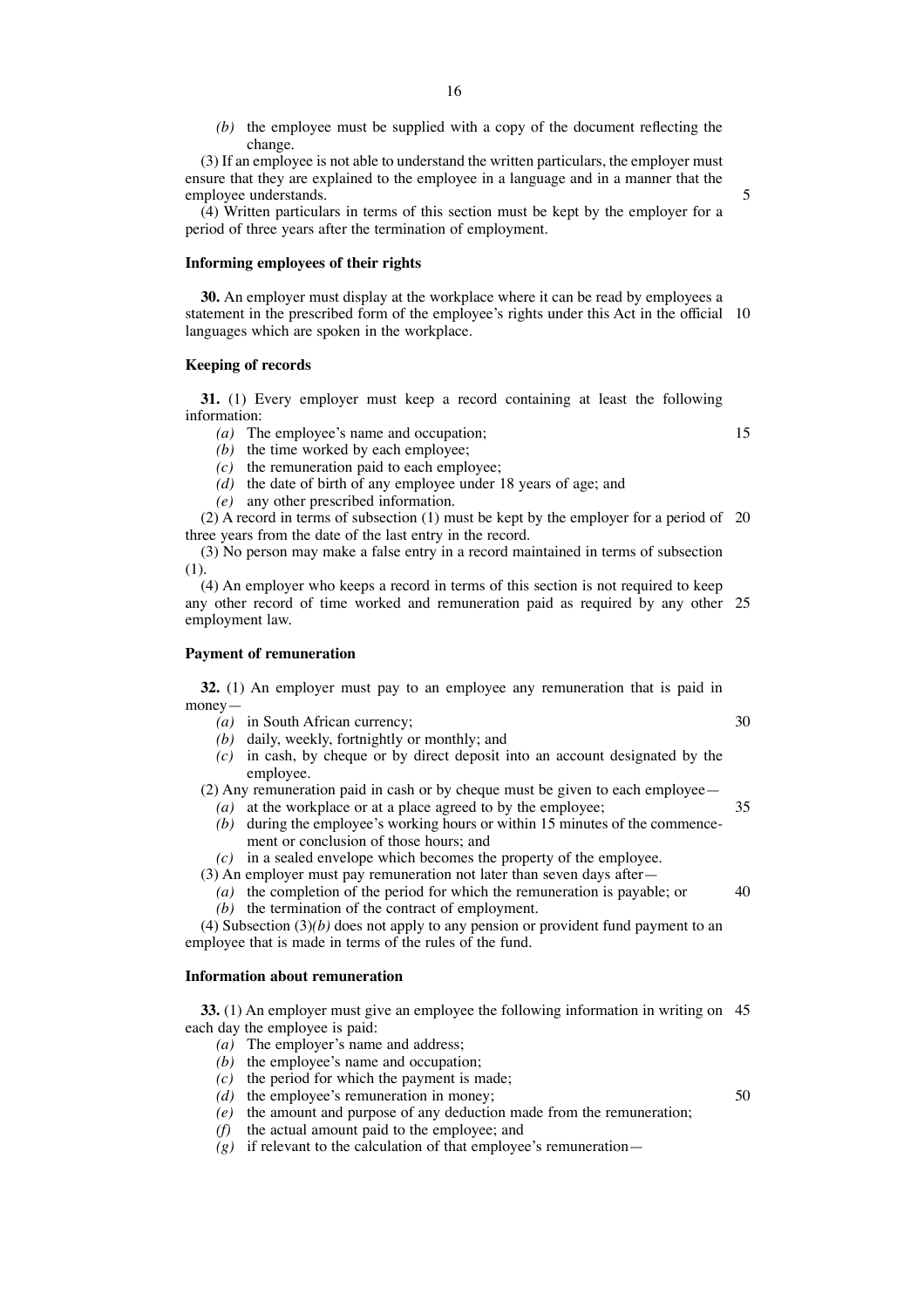- (i) the employee's rate of remuneration and overtime rate;
- (ii) the number of ordinary and overtime hours worked by the employee during the period for which the payment is made;
- (iii) the number of hours worked by the employee on a Sunday or public holiday during that period; and

5

10

50

55

(iv) if an agreement to average working time has been concluded in terms of section 12, the total number of ordinary and overtime hours worked by the employee in the period of averaging.

(2) The written information required in terms of subsection (1) must be given to each employee—

- *(a)* at the workplace or at a place agreed to by the employee; and
- *(b)* during the employee's ordinary working hours or within 15 minutes of the commencement or conclusion of those hours.

#### **Deductions and other acts concerning remuneration**

**34.** (1) An employer may not make any deduction from an employee's remuneration 15 unless—

- *(a)* subject to subsection (2), the employee in writing agrees to the deduction in respect of a debt specified in the agreement; or
- *(b)* the deduction is required or permitted in terms of a law, collective agreement, court order or arbitration award. 20

(2) A deduction in terms of subsection  $(1)(a)$  may be made to reimburse an employer for loss or damage only if—

- *(a)* the loss or damage occurred in the course of employment and was due to the fault of the employee;
- *(b)* the employer has followed a fair procedure and has given the employee a 25 reasonable opportunity to show why the deductions should not be made;
- *(c)* the total amount of the debt does not exceed the actual amount of the loss or damage; and
- *(d)* the total deductions from the employee's remuneration in terms of this subsection do not exceed one-quarter of the employee's remuneration in 30 money.

(3) A deduction in terms of subsection (1)*(a)* in respect of any goods purchased by the employee must specify the nature and quantity of the goods.

(4) An employer who deducts an amount from an employee's remuneration in terms of subsection (1) for payment to another person must pay the amount to the person in 35 accordance with the time period and other requirements specified in the agreement, law, court order or arbitration award.

(5) An employer may not require or permit an employee to—

- *(a)* repay any remuneration except for overpayments previously made by the employer resulting from an error in calculating the employee's remuneration; 40 or
- *(b)* acknowledge receipt of an amount greater than the remuneration actually received.

#### **Calculation of remuneration and wages**

**35.** (1) An employee's wage is calculated by reference to the number of hours the 45 employee ordinarily works.

(2) For the purposes of calculating the wage of an employee by time, an employee is deemed ordinarily to work—

- *(a)* 45 hours in a week, unless the employee ordinarily works a lesser number of hours in a week;
- *(b)* nine hours in a day, or seven and a half hours in the case of an employee who works for more than five days a week, or the number of hours that an employee works in a day in terms of an agreement concluded in accordance with section 11, unless the employee ordinarily works a lesser number of hours in a day.

(3) An employee's monthly remuneration or wage is four and one-third times the employee's weekly remuneration or wage, respectively.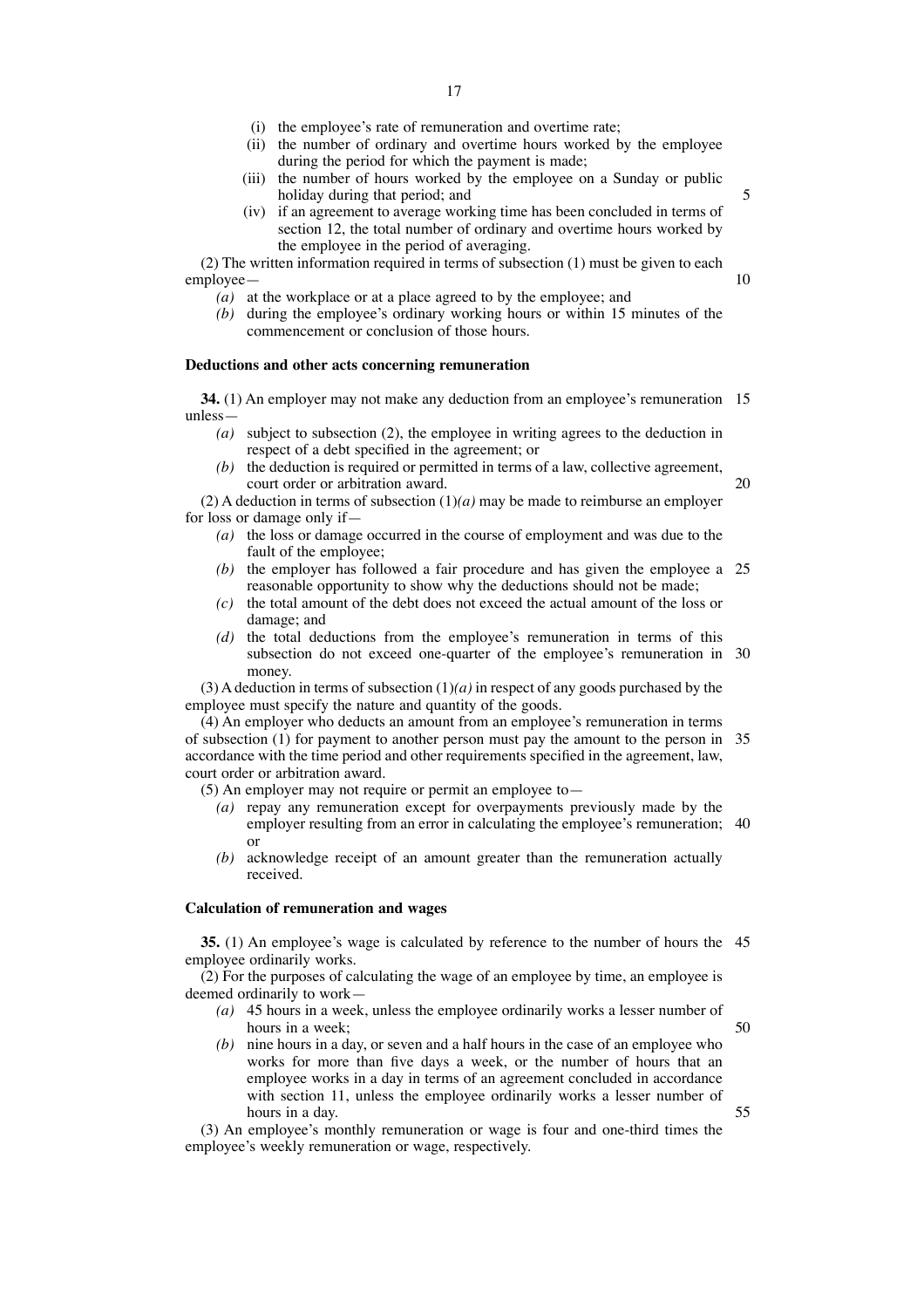(4) If an employee's remuneration or wage is calculated, either wholly or in part, on a basis other than time or if an employee's remuneration or wage fluctuates significantly from period to period, any payment to that employee in terms of this Act must be calculated by reference to the employee's remuneration or wage during—

*(a)* the preceding 13 weeks; or

# *(b)* if the employee has been in employment for a shorter period, that period.

(5) For the purposes of calculating an employee's annual leave pay in terms of section 21, notice pay in terms of section 38 or severance pay in terms of section 41, an employee's remuneration—

- *(a)* includes the cash value of any payment in kind that forms part of the 10 employee's remuneration unless the employee receives that payment in kind; but
- *(b)* excludes—
	- (i) gratuities;
	- (ii) allowances paid to an employee for the purposes of enabling an 15 employee to work; and
	- (iii) any discretionary payments not related to the employee's hours of work or work performance.

# **CHAPTER FIVE**

#### *Termination of employment*

### **Application of this Chapter**

**36.** This Chapter does not apply to an employee who works less than 24 hours in a month for an employer.

# **Notice of termination of employment**

**37.** (1) Subject to section 38, a contract of employment terminable at the instance of 25 a party to the contract may be terminated only on notice of not less than—

- *(a)* one week, if the employee has been employed for four weeks or less;
- *(b)* two weeks, if the employee has been employed for more than four weeks but not more than one year;
- *(c)* four weeks, if the employee—
	- (i) has been employed for one year or more; or
	- (ii) is a farm worker or domestic worker who has been employed for more than four weeks.

(2) A collective agreement may permit a notice period shorter than that required by subsection  $(1)$ .

(3) No agreement may require or permit an employee to give a period of notice longer than that required of the employer.

(4) *(a)* Notice of termination of a contract of employment must be given in writing, except when it is given by an illiterate employee.

*(b)* If an employee who receives notice of termination is not able to understand it, the 40 notice must be explained orally by, or on behalf of, the employer to the employee in an official language the employee reasonably understands.

(5) Notice of termination of a contract of employment given by an employer must—

- *(a)* not be given during any period of leave to which the employee is entitled in terms of Chapter Three; and
- *(b)* not run concurrently with any period of leave to which the employee is entitled in terms of Chapter Three, except sick leave.

(6) Nothing in this section affects the right—

- *(a)* of a dismissed employee to dispute the lawfulness or fairness of the dismissal in terms of Chapter VIII of the Labour Relations Act, 1995, or any other law; 50and
- *(b)* of an employer or an employee to terminate a contract of employment without notice for any cause recognised by law.

5

30

35

45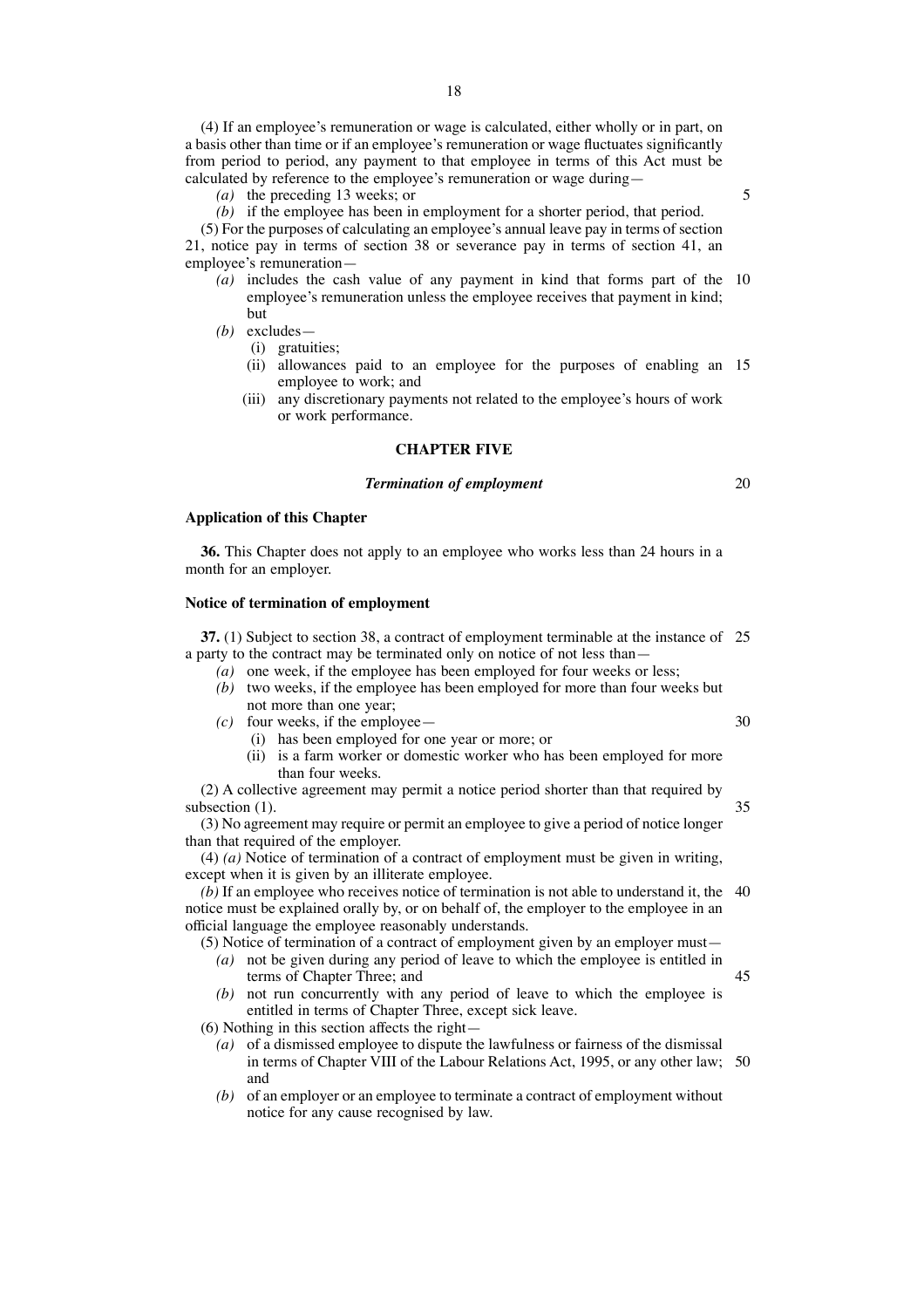#### **Payment instead of notice**

**38.** (1) Instead of giving an employee notice in terms of section 37, an employer may pay the employee the remuneration the employee would have received, calculated in accordance with section 35, if the employee had worked during the notice period.

(2) If an employee gives notice of termination of employment, and the employer waives any part of the notice, the employer must pay the remuneration referred to in subsection (1), unless the employer and employee agree otherwise. 5

# **Employees in accommodation provided by employers**

**39.** (1) If the employer of an employee who resides in accommodation that is situated on the premises of the employer or that is supplied by the employer terminates the 10 contract of employment of that employee—

- *(a)* before the date on which the employer was entitled to do so in terms of section 37; or
- *(b)* in terms of section 38,

the employer is required to provide the employee with accommodation for a period of 15 one month, or if it is a longer period, until the contract of employment could lawfully have been terminated.

(2) If an employee elects to remain in accommodation in terms of subsection (1) after the employer has terminated the employee's contract of employment in terms of section 38, the remuneration that the employer is required to pay in terms of section 38 is 20 reduced by that portion of the remuneration that represents the agreed value of the accommodation for the period that the employee remains in the accommodation.

#### **Payments on termination**

**40.** On termination of employment, an employer must pay an employee—

- *(a)* for any paid time off that the employee is entitled to in terms of section 10(3) 25 or 16(3) that the employee has not taken;
- *(b)* remuneration calculated in accordance with section 21(1) for any period of annual leave due in terms of section 20(2) that the employee has not taken; and
- *(c)* if the employee has been in employment longer than four months, in respect 30 of the employee's annual leave entitlement during an incomplete annual leave cycle as defined in section 20(1)—
	- (i) one day's remuneration in respect of every 17 days on which the employee worked or was entitled to be paid; or
	- (ii) remuneration calculated on any basis that is at least as favourable to the 35 employee as that calculated in terms of subparagraph (i).

40

#### **Severance pay**

**41.** (1) For the purposes of this section, ''operational requirements'' means requirements based on the economic, technological, structural or similar needs of an employer.

(2) An employer must pay an employee who is dismissed for reasons based on the employer's operational requirements severance pay equal to at least one week's remuneration for each completed year of continuous service with that employer, calculated in accordance with section 35.

(3) The Minister may vary the amount of severance pay in terms of subsection (2) by 45 notice in the *Gazette*. This variation may only be done after consulting NEDLAC and the Public Service Co-ordinating Bargaining Council established under Schedule 1 of the Labour Relations Act, 1995.

(4) An employee who unreasonably refuses to accept the employer's offer of alternative employment with that employer or any other employer, is not entitled to 50severance pay in terms of subsection (2).

(5) The payment of severance pay in compliance with this section does not affect an employee's right to any other amount payable according to law.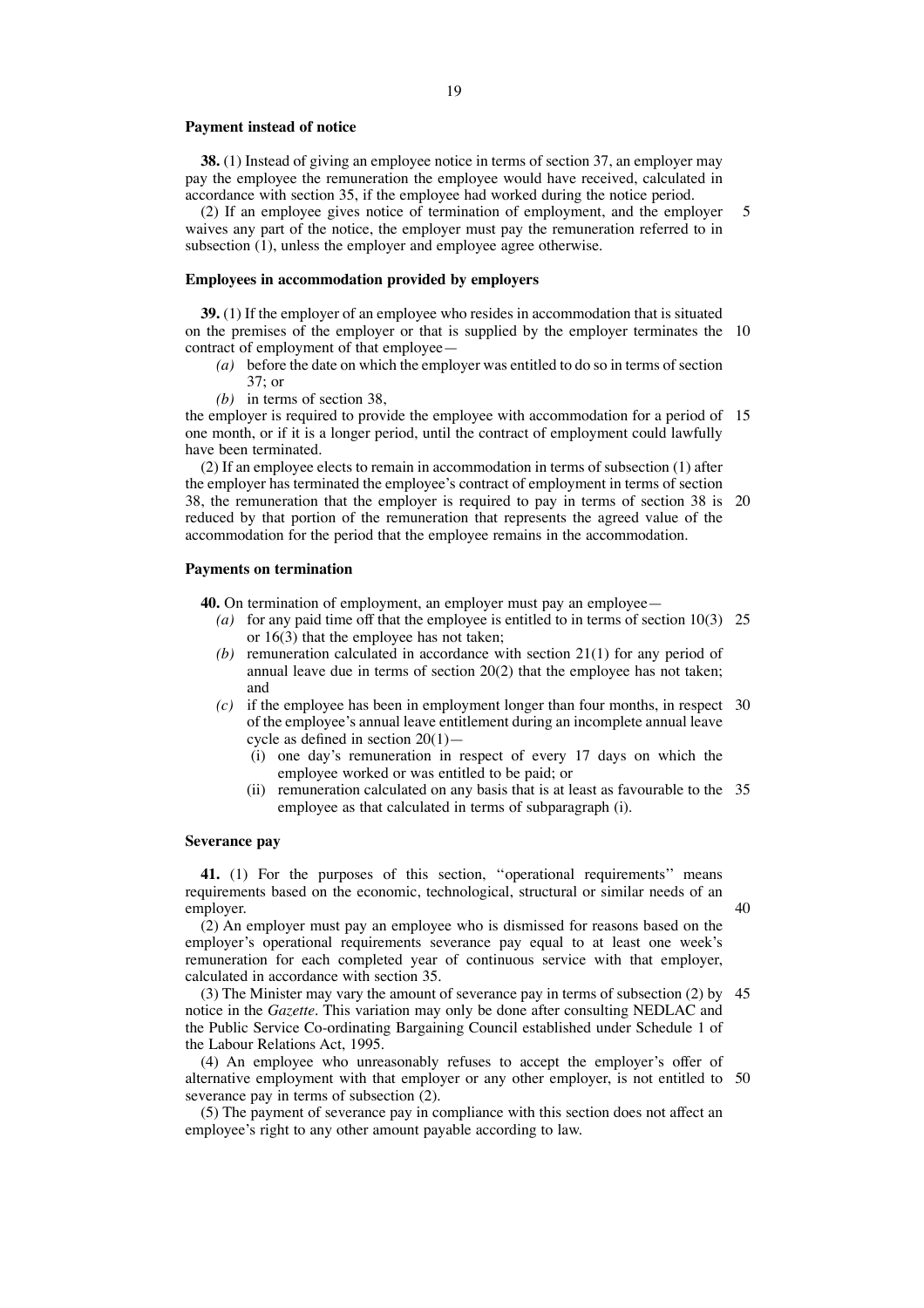(6) If there is a dispute only about the entitlement to severance pay in terms of this section, the employee may refer the dispute in writing to—

- *(a)* a council, if the parties to the dispute fall within the registered scope of that council; or
- *(b)* the CCMA, if no council has jurisdiction.

(7) The employee who refers the dispute to the council or the CCMA must satisfy it that a copy of the referral has been served on all the other parties to the dispute.

(8) The council or the CCMA must attempt to resolve the dispute through conciliation.

(9) If the dispute remains unresolved, the employee may refer it to arbitration.

(10) If the Labour Court is adjudicating a dispute about a dismissal based on the employer's operational requirements, the Court may inquire into and determine the amount of any severance pay to which the dismissed employee may be entitled and the Court may make an order directing the employer to pay that amount.

#### **Certificate of service**

**42.** On termination of employment an employee is entitled to a certificate of service stating—

- *(a)* the employee's full name;
- *(b)* the name and address of the employer;
- *(c)* a description of any council or sectoral employment standard by which the 20 employer's business is covered;
- *(d)* the date of commencement and date of termination of employment;
- *(e)* the title of the job or a brief description of the work for which the employee was employed at date of termination;
- *(f)* the remuneration at date of termination; and
- $(g)$  if the employee so requests, the reason for termination of employment.

#### **CHAPTER SIX**

### *Prohibition of employment of children and forced labour*

#### **Prohibition of employment of children**

**43.** (1) No person may employ a child—

- *(a)* who is under 15 years of age; or
- *(b)* who is under the minimum school-leaving age in terms of any law, if this is 15 or older. 9

(2) No person may employ a child in employment—

*(a)* that is inappropriate for a person of that age; *(b)* that places at risk the child's well-being, education, physical or mental health, or spiritual, moral or social development.

(3) A person who employs a child in contravention of subsection (1) or (2) commits an offence.

#### **Employment of children of 15 years or older**

**44.** (1) Subject to section 43(2), the Minister may, on the advice of the Commission, make regulations to prohibit or place conditions on the employment of children who are at least 15 years of age and no longer subject to compulsory schooling in terms of any law.

(2) A person who employs a child in contravention of subsection (1) commits an 45offence.

5

10

15

30

35

25

<sup>9.</sup> Section 31(1) of the South African Schools Act, 1996 (Act No. 84 of 1996), requires every parent to cause every learner for whom he or she is responsible to attend a school until the last school day of the year in which the learner reaches the age of 15 or the ninth grade, whichever is the first.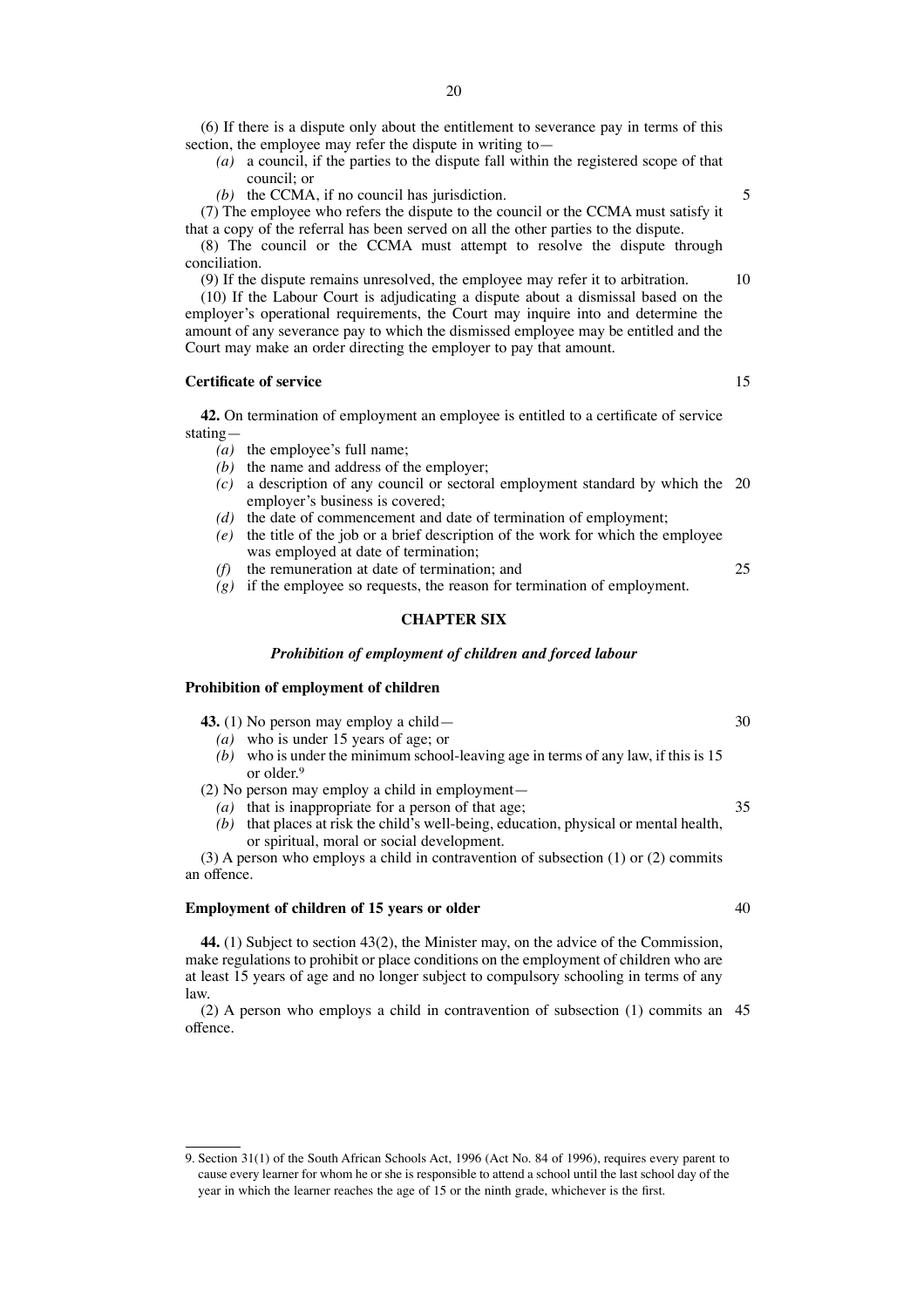#### **Medical examinations**

**45.** The Minister may, after consulting the Commission, make regulations relating to the conduct of medical examinations of children in employment.10

#### **Prohibitions**

**46.** It is an offence to—

- *(a)* assist an employer to employ a child in contravention of this Act; or
- *(b)* discriminate against a person who refuses to permit a child to be employed in contravention of this Act.

#### **Evidence of age**

**47.** In any proceedings in terms of this Act, if the age of an employee is a relevant 10 factor for which insufficient evidence is available, it is for the party who alleges that the employment complied with the provisions of this Chapter to prove that it was reasonable for that party to believe, after investigation, that the person was not below the permitted age in terms of section 43 or 44.

# **Prohibition of forced labour**

**48.** (1) Subject to the Constitution, all forced labour is prohibited.

(2) No person may for his or her own benefit or for the benefit of someone else, cause, demand or impose forced labour in contravention of subsection (1).

(3) A person who contravenes subsection (1) or (2) commits an offence.

# **CHAPTER SEVEN**

#### *Variation of basic conditions of employment*

# **Variation by agreement**

**49.** (1) A collective agreement concluded in a bargaining council may alter, replace or exclude any basic condition of employment if the collective agreement is consistent with the purpose of this Act and the collective agreement does not—

- *(a)* reduce the protection afforded to employees by sections 7, 9 and any regulation made in terms of section 13;
- *(b)* reduce the protection afforded to employees who perform night work in terms of section  $17(3)$  and (4);
- *(c)* reduce an employee's annual leave in terms of section 20 to less than two 30 weeks;
- *(d)* reduce an employee's entitlement to maternity leave in terms of section 25;
- *(e)* reduce an employee's entitlement to sick leave in terms of sections 22 to 24; *(f)* conflict with the provisions of Chapter Six.

(2) A collective agreement, other than an agreement contemplated in subsection (1), 35 may replace or exclude a basic condition of employment, to the extent permitted by this Act or a sectoral determination.

(3) An employer and an employee may agree to replace or exclude a basic condition of employment to the extent permitted by this Act or a sectoral determination.

(4) No provision in this Act or a sectoral determination may be interpreted as 40 permitting—

- *(a)* a contract of employment or agreement between an employer and an employee contrary to the provisions of a collective agreement;
- *(b)* a collective agreement contrary to the provisions of a collective agreement concluded in a bargaining council. 45

5

15

20

<sup>10.</sup> Section 90(3) protects the confidentiality of any medical examination conducted in terms of this Act.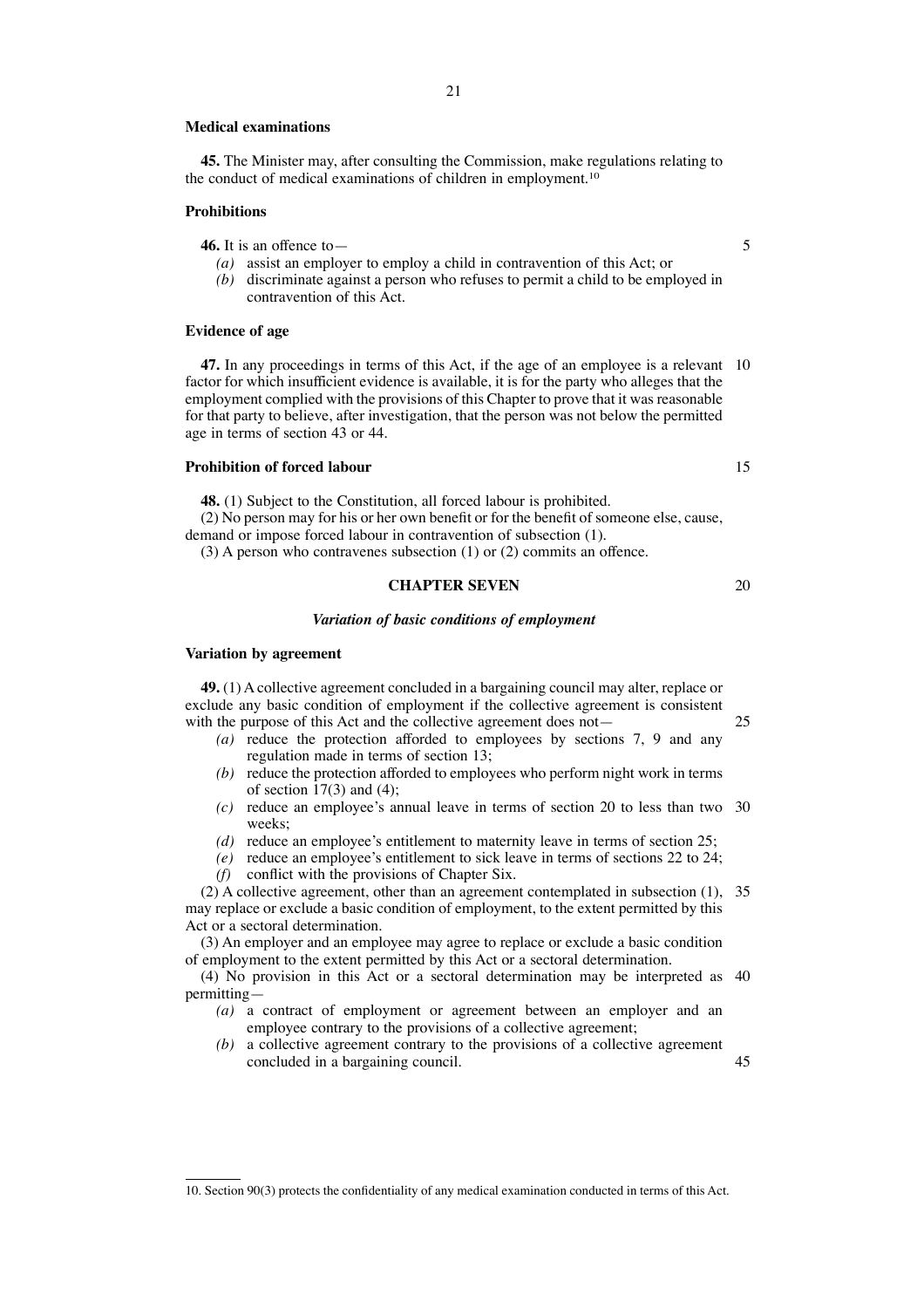#### **Variation by Minister**

**50.** (1) The Minister may, if it is consistent with the purpose of this Act, make a determination to replace or exclude any basic condition of employment provided for in this Act in respect of—

22

- *(a)* any category of employees or category of employers; or
- *(b)* any employer or employee in respect of whom an application is made by—
	- (i) the employer;
	- (ii) the registered employers' organisation;
	- (iii) the employer and the registered employers' organisation.

(2) A determination in terms of subsection  $(1)$ —

- *(a)* may not be made in respect of sections 7, 9, 17(3) and (4), 43(2), 44 or 48 or a regulation made in terms of section 13; and
- *(b)* may only be made in respect of section 43(1) to allow the employment of children in the performance of advertising, sports, artistic or cultural activities.
- (3) A determination in terms of subsection 1*(a)* must—
	- *(a)* be made on the advice of the Commission; and
	- *(b)* be issued by a notice in the *Gazette*.
- (4) The Minister may request the Commission—
	- (a) to advise on any application made in terms of subsection  $(1)(b)$ ;
	- *(b)* to prepare guidelines for the consideration of applications made in terms of subsection (1)*(b)*.
- (5) A determination in terms of subsection (1) that applies to the public service must be made by the Minister with the concurrence of the Minister for the Public Service and Administration.

(6) If a determination in terms of subsection (1) concerns the employment of children, the Minister must consult with the Minister for Welfare and Population Development before making the determination.

(7) (a) A determination in terms of subsection  $(1)(b)$  may be issued if the application has the consent of every registered trade union that represents the employees in respect 30 of whom the determination is to apply.

*(b)* If no consent contemplated in paragraph *(a)* is obtained, a determination in terms of subsection (1)*(b)* may be issued if—

- (i) the employer or employers' organisation has served a copy of the application, together with a notice stating that representations may be made to the 35 Minister, on any registered trade union that represents employees affected by the application; and
- (ii) in the case where the majority of employees are not represented by a registered trade union, the employer or employer's organisation has taken reasonable steps to bring the application and the fact that representations may 40 be made to the Minister, to the attention of those employees.

(8) A determination made in terms of subsection  $(1)(b)$ –

- *(a)* may be issued on any conditions and for a period determined by the Minister;
- *(b)* may take effect on a date earlier than the date on which the determination is given, but not earlier than the date on which application was made; 45
- *(c)* must be issued in a notice in the prescribed form if the determination is made in respect of an application made by an employer;
- *(d)* must be published in a notice in the *Gazette* if the determination is made in respect of an application made by an employers' organisation.

(9) *(a)* The Minister may on application by any affected party and after allowing other 50 affected parties a reasonable opportunity to make representations, amend or withdraw a determination issued in terms of subsection (1).

- *(b)* For the purposes of paragraph *(a)*, an affected party is—
	- (i) an employer or employer's organisation that is covered by the determination;
	- (ii) a registered trade union representing employees covered by the determination, 55or an employee covered by the determination who is not a member of a registered trade union.

5

10

15

20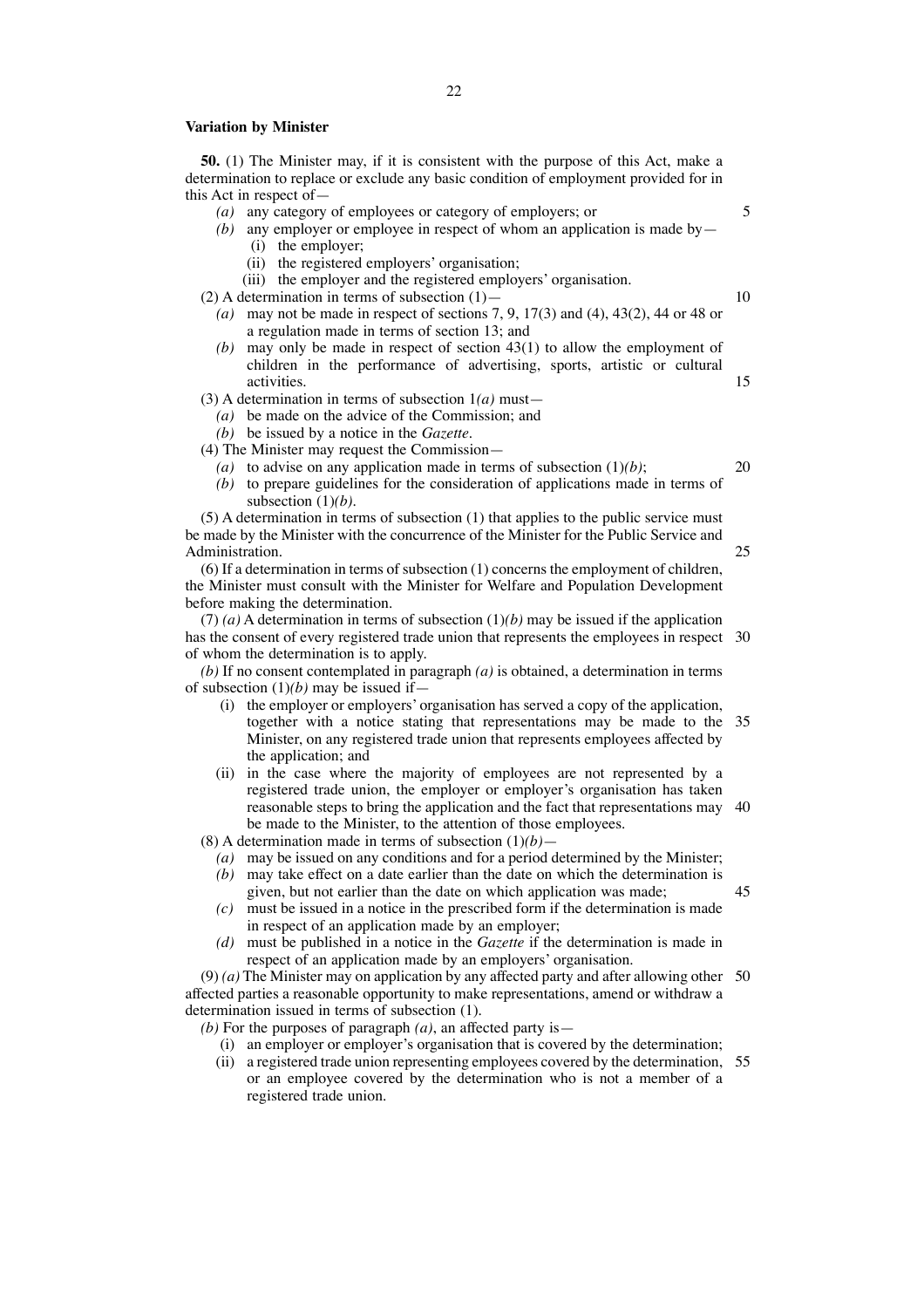(10) An employer in respect of whom a determination has been made, or whose employees are covered by a determination in terms of subsection (1), must—

- *(a)* display a copy of the notice conspicuously at the workplace where it can be read by the employees to whom the determination applies;
- *(b)* notify each employee in writing of the fact of the determination and of where 5 a copy of the notice has been displayed; and
- *(c)* give a copy of the notice to every—
	- (i) registered trade union representing those employees;
	- (ii) trade union representative representing those employees; and
	- (iii) employee who requests a copy.

**CHAPTER EIGHT**

#### *Sectoral determinations*

#### **Sectoral determination**

**51.** (1) The Minister may make a sectoral determination establishing basic conditions of employment for employees in a sector and area.

15

10

(2) A sectoral determination must be made in accordance with this Chapter and by notice in the *Gazette*.

#### **Investigation**

**52.** (1) Before making a sectoral determination, the Minister must direct the Director-General to investigate conditions of employment in the sector and area 20 concerned.

(2) The Minister must determine terms of reference for the investigation, which must include—

- *(a)* the sector and area to be investigated;
- *(b)* the categories or classes of employees to be included in the investigation; and 25
- *(c)* the matters to be investigated, which may include any matter listed in section 55(4).

(3) The Minister must publish a notice in the *Gazette* setting out the terms of reference of the investigation and inviting written representations by members of the public.

(4) If an organisation representing employers or employees in a sector and area makes 30 a written request to the Minister to investigate conditions of employment in that sector and area, the Minister must either—

- *(a)* direct the Director-General to conduct an investigation; or
- *(b)* request the Commission to advise the Minister on whether the requested investigation ought to be conducted. 35

#### **Conduct of investigation**

**53.** (1) For the purposes of conducting an investigation in terms of section 52(1), the Director-General may—

- *(a)* question any person who may be able to provide information relevant to any investigation; or 40
- *(b)* require, in writing, any employer or employee in a sector and area that is being investigated or any other person to furnish any information, book, document or object that is material to the investigation within a specified period, which must be reasonable.

(2) A person may not refuse to answer any relevant question by the Director-General 45that he or she is legally obliged to answer. 11

#### **Preparation of report**

**54.** (1) On completion of an investigation, and after considering any representations made by members of the public, the Director-General must prepare a report.

<sup>11.</sup> An answer by a person to a question put to him or her by a person conducting an investigation may not be used in any criminal proceedings except proceedings in respect of a charge of perjury or making a false statement (s. 91).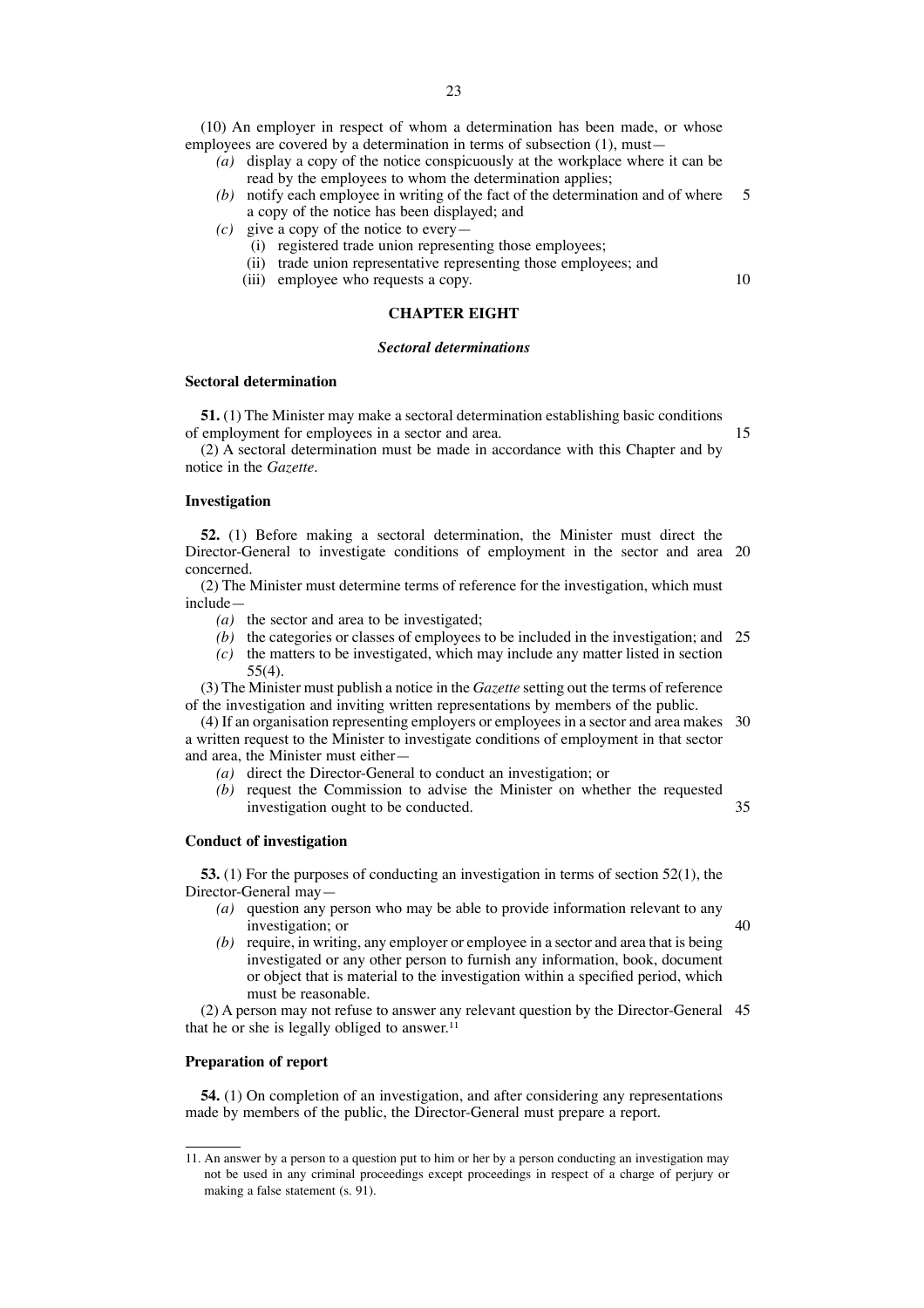(2) A copy of the report must be submitted to the Commission for its consideration. (3) When advising the Minister on the publication of a sectoral determination, the Commission must consider in respect of the sector and area concerned—

- *(a)* the report prepared in terms of subsection (1);
- *(b)* the ability of employers to carry on their business successfully;
- *(c)* the operation of small, medium or micro-enterprises, and new enterprises;
- *(d)* the cost of living;
- *(e)* the alleviation of poverty;
- *(f)* conditions of employment;
- *(g)* wage differentials and inequality;
- *(h)* the likely impact of any proposed condition of employment on current employment or the creation of employment;
- *(i)* the possible impact of any proposed conditions of employment on the health, safety or welfare of employees;
- *(j)* any other relevant information made available to the Commission.

(4) The Commission must prepare a report for the Minister containing recommendations on the matters which should be included in a sectoral determination for the relevant sector and area.

## **Making of sectoral determination**

**55.** (1) After considering the report and recommendations of the Commission 20 contemplated in section  $54(4)$ , the Minister may make a sectoral determination for one or more sector and area.

(2) If the Minister does not accept a recommendation of the Commission made in terms of section 54(4), the Minister must refer the matter to the Commission for its reconsideration indicating the matters on which the Minister disagrees with the 25 Commission.

(3) After considering the further report and recommendations of the Commission, the Minister may make a sectoral determination.

(4) A sectoral determination may in respect to the sector and area concerned—

- *(a)* set minimum terms and conditions of employment, including minimum rates 30 of remuneration;
- *(b)* provide for the adjustment of minimum rates of remuneration;
- *(c)* regulate the manner, timing and other conditions of payment of remuneration;
- *(d)* prohibit or regulate payment of remuneration in kind;
- *(e)* require employers to keep employment records;
- *(f)* require employers to provide records to their employees; *(g)* prohibit or regulate task-based work, piecework, home work and contract work;
- *(h)* set minimum standards for housing and sanitation for employees who reside on their employers' premises;
- *(i)* regulate payment of travelling and other work-related allowances;
- *(j)* specify minimum conditions of employment for trainees;
- *(k)* specify minimum conditions of employment for persons other than employees;
- *(l)* regulate training and education schemes;
- *(m)* regulate pension, provident, medical aid, sick pay, holiday and unemployment schemes or funds; and
- *(n)* regulate any other matter concerning remuneration or other terms or conditions of employment.

(5) Any provisions of a sectoral determination may apply to all or some of the 50 employers and employees in the sector and area concerned.

- (6) A sectoral determination in terms of subsection  $(1)$  -
	- *(a)* may not be made in respect of section 7, 43(2) or 44;
	- *(b)* may only be made in respect of section 43(1) to allow the employment of children in the performance of advertising, sports, artistic or cultural 55activities;
	- *(c)* may not reduce the protection afforded to employees by sections 9 and 17 (3) and (4) or a regulation made in terms of section 13.
- (7) The Minister may not publish a sectoral determination—

15

10

5

40

45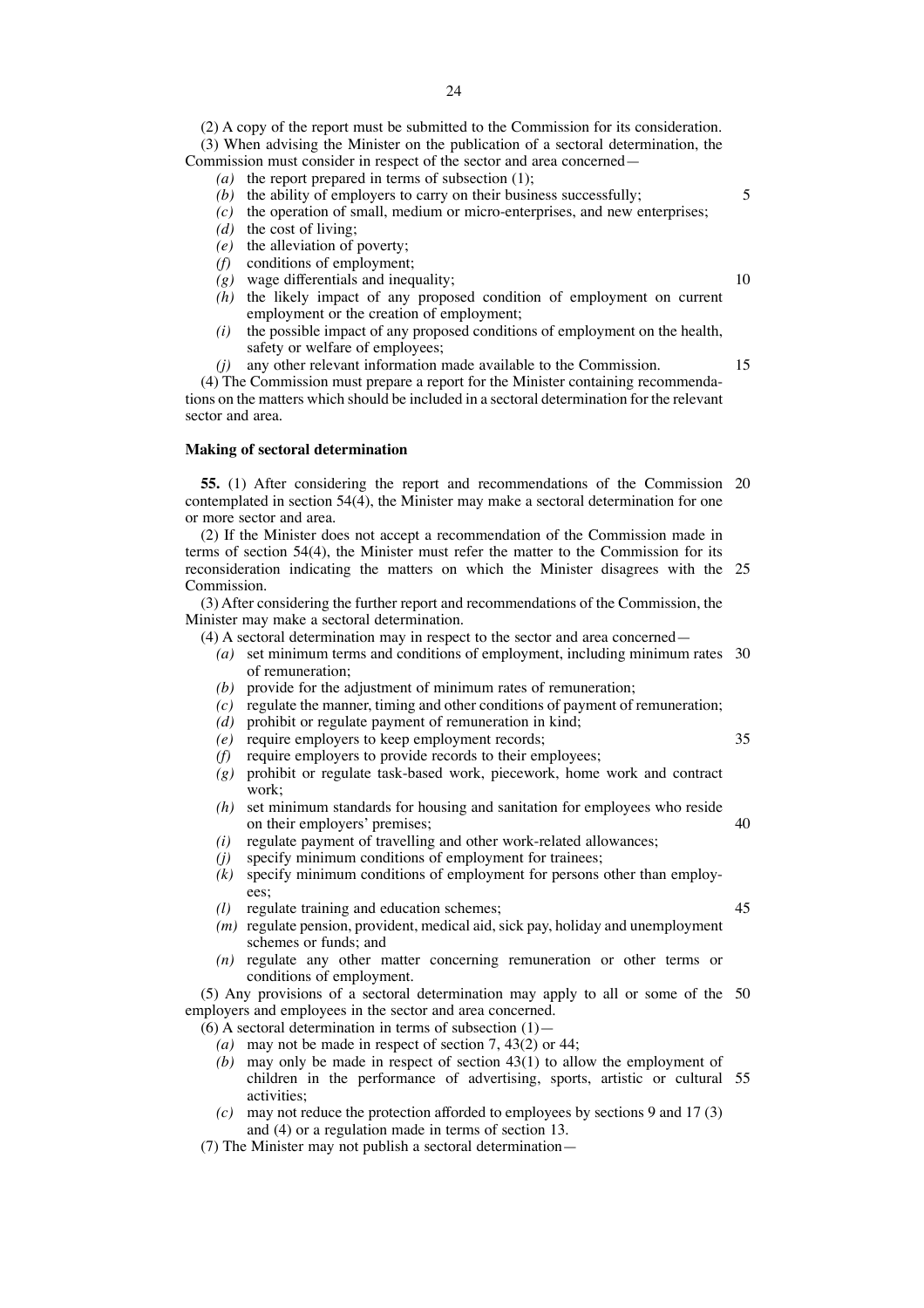- *(a)* covering employees and employers who are bound by a collective agreement concluded at a bargaining council;
- *(b)* regulating any matter in a sector and area in which a statutory council is established and in respect of which that statutory council has concluded a collective agreement;
- *(c)* regulating any matter regulated by a sectoral determination for a sector and area which has been in effect for less than 12 months.

#### **Period of operation of sectoral determination**

**56.** (1) The provisions of a sectoral determination remain binding until they are amended or superseded by a new or amended sectoral determination, or they are 10 cancelled or suspended by the Minister.

(2) If a collective agreement contemplated in section 55(6)*(a)* or *(b)* is concluded, the provisions of a sectoral determination cease to be binding upon employers and employees covered by the agreement.

(3) The Minister may, by notice in the *Gazette*—

15

40

5

- *(a)* cancel or suspend any provision of a sectoral determination, either in the sector and area as a whole or in part of the sector or in a specific area; or
- *(b)* correct or clarify the meaning of any provision of a sectoral determination as previously published.

(4) Before publishing a notice of cancellation or suspension in terms of subsection 20 (3)*(a)* the Minister must, by notice in the *Gazette*, announce the intention to do so, and allow an opportunity for public comment.

#### **Legal effect of sectoral determination**

**57.** If a matter regulated in this Act is also regulated in terms of a sectoral determination, the provision in the sectoral determination prevails. 25

# **Employer to keep a copy of sectoral determination**

**58.** Unless a sectoral determination provides otherwise, every employer on whom the sectoral determination is binding must—

- *(a)* keep a copy of that sectoral determination available in the workplace at all times; 30
- *(b)* make that copy available for inspection by an employee; and
- *(c)* give a copy of that sectoral determination—
	- (i) to an employee who has paid the prescribed fee; and
		- (ii) free of charge, on request, to an employee who is a trade union representative or a member of a workplace forum. 35

## **CHAPTER NINE**

#### *Employment Conditions Commission*

# **Establishment and functions of Employment Conditions Commission**

**59.** (1) The Employment Conditions Commission is hereby established.

- (2) The functions of the Commission are to advise the Minister—
	- *(a)* on sectoral determinations in terms of Chapter Eight;
	- *(b)* on any matter concerning basic conditions of employment;
	- *(c)* on any matter arising out of the application of this Act;
	- *(d)* on the effect of the policies of the government on employment;
	- *(e)* on trends in collective bargaining and whether any of those trends undermine 45 the purpose of this Act;
	- *(f)* and the Minister for Welfare and Population Development, on any matter concerning the employment of children, including the review of section 43;
	- *(g)* and the Minister for the Public Service and Administration, on any matter concerning basic conditions of employment in the public service. 50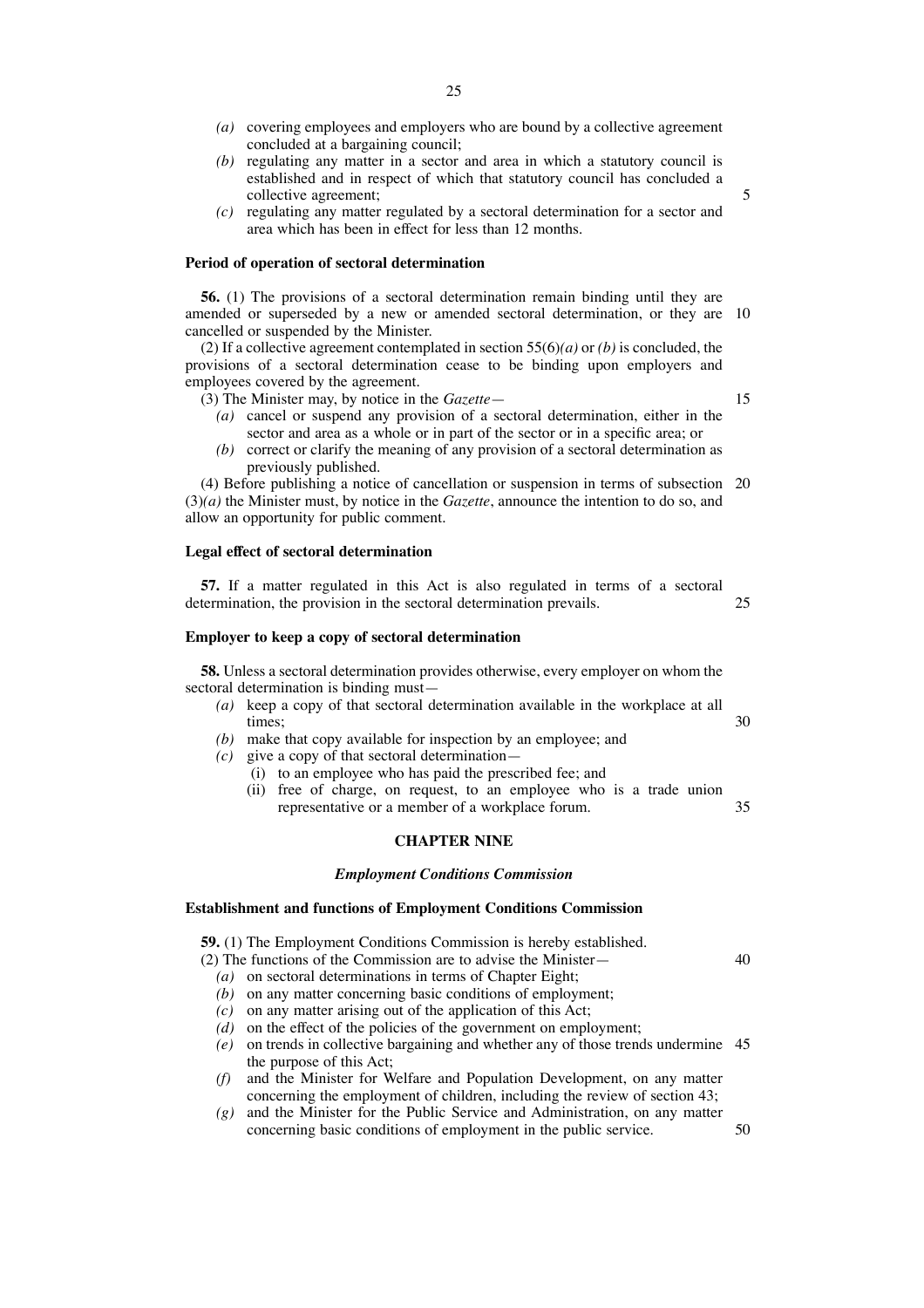(3) The Commission may draw up rules for the conduct of its meetings and public hearings.

(4) Subject to the laws governing the public service, the Minister must provide the Commission with the staff that the Minister considers necessary for the performance of its functions.

(5) The Minister must direct the Director-General to undertake research that is required to enable the Commission to perform its functions.

(6) The expenses of the Commission are to be met by money appropriated by Parliament for that purpose and which is subject to audit by the Auditor-General, referred to in section 188 of the Constitution.

#### **Composition of Commission**

**60.** (1) The Minister must, after consultation with NEDLAC, appoint as members of the Commission three persons who are knowledgeable about the labour market and conditions of employment, including the conditions of employment of vulnerable and unorganised workers, and designate one of them as the chairperson.

(2) The Minister must, in addition, appoint two more members to the Commission—

- *(a)* one of whom must be nominated by the voting members of NEDLAC representing organised labour;
- *(b)* one of whom must be nominated by the voting members of NEDLAC representing organised business. 20

(3) The chairperson and members of the Commission—

- *(a)* must be citizens or permanent residents of the Republic;
- *(b)* must act impartially when performing any function of the Commission;
- *(c)* may not engage in any activity that may undermine the integrity of the Commission; and
- *(d)* must recuse themselves from advising the Minister on any matter in respect of which they have a direct financial interest or any other conflict of interest.
- (4) The Minister must determine—
	- *(a)* the term of office of the chairperson and members of the Commission, which may not be more than three years; 30
	- *(b)* with the concurrence of the Minister of Finance, the remuneration and allowances to be paid to members of the Commission; and

*(c)* any other conditions of appointment not provided for in this section.

(5) The Minister must appoint a member to act as chairperson whenever—

- *(a)* the chairperson is absent from the Republic or from duty, or for any reason is 35 temporarily unable to function as chairperson; or
- *(b)* the office of chairperson is vacant.

(6) A person whose period of office as the chairperson or a member of the Commission has expired is eligible for reappointment.

(7) The chairperson or a member of the Commission may resign in writing. (8) The Minister may remove the chairperson or a member of the Commission from office for— 40

- *(a)* serious misconduct;
- *(b)* permanent incapacity; or
- *(c)* engaging in any activity that may undermine the integrity of the Commission. 45

#### **Public hearings**

**61.** The Commission may hold public hearings at which it may permit members of the public to make oral representations on any matter that the Commission is considering in terms of section 59(2).

#### **Report by Commission**

**62.** (1) The Commission's advice to the Minister must be in the form of a written report.

(2) The Commission must, when performing any function in terms of section 59(2)*(b)*

26

50

5

10

15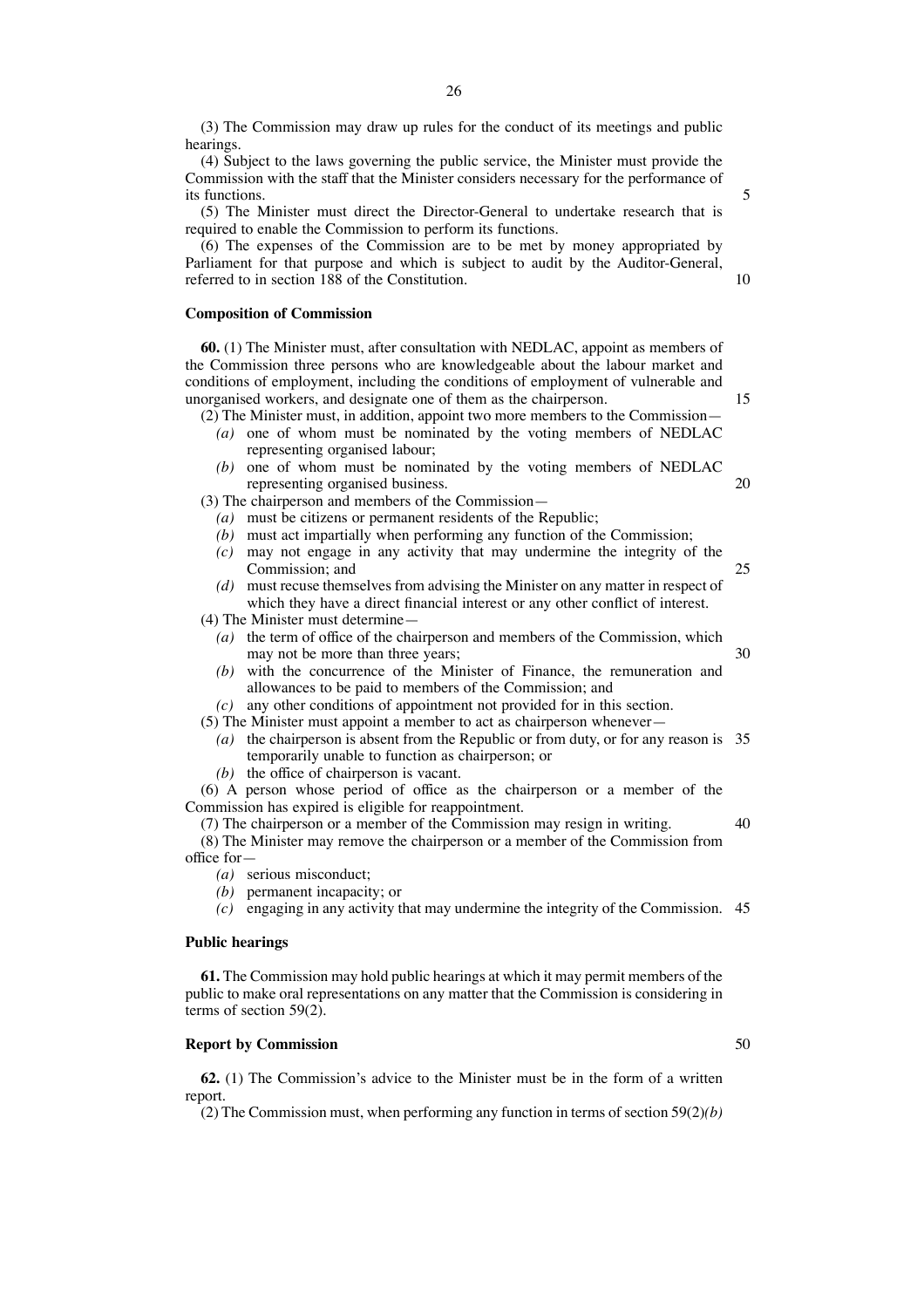to *(e)*, take into account the considerations set out in section 54(3) to the extent that they are appropriate.

(3) The members of the Commission must endeavour to prepare a unanimous report to the Minister. If the members are not able to prepare a unanimous report, each member is entitled to have his or her views reflected in the report.

#### **CHAPTER TEN**

#### *Monitoring, enforcement and legal proceedings*

## **PART A**

## **Monitoring and enforcement**

#### **Appointment of labour inspectors**

**63.** (1) The Minister may—

- *(a)* appoint any person in the public service as a labour inspector;
- *(b)* designate any person in the public service, or any person appointed as a designated agent of a bargaining council in terms of section 33 of the Labour Relations Act, 1995, to perform any of the functions of a labour inspector.

(2) Any person appointed under subsection (1) must perform his or her functions in terms of this Chapter, subject to the direction and control of the Minister.

(3) The Minister must provide each labour inspector with a signed certificate in the prescribed form stating—

- *(a)* that the person is a labour inspector;
- *(b)* which legislation that labour inspector may monitor and enforce; and
- *(c)* which of the functions of a labour inspector that person may perform.

#### **Functions of labour inspectors**

**64.** (1) A labour inspector appointed under section 63(1) may promote, monitor and enforce compliance with an employment law by—

- *(a)* advising employees and employers of their rights and obligations in terms of an employment law;
- *(b)* conducting inspections in terms of this Chapter;
- *(c)* investigating complaints made to a labour inspector;
- *(d)* endeavouring to secure compliance with an employment law by securing 30 undertakings or issuing compliance orders; and
- *(e)* performing any other prescribed function.

(2) A labour inspector may not perform any function in terms of this Act in respect of an undertaking in respect of which the labour inspector has, or may reasonably be perceived to have, any personal, financial or similar interest.

#### **Powers of entry**

**65.** (1) In order to monitor and enforce compliance with an employment law, a labour inspector may, without warrant or notice, at any reasonable time, enter—

- *(a)* any workplace or any other place where an employer carries on business or keeps employment records, that is not a home;
- *(b)* any premises used for training in terms of the Manpower Training Act, 1981 (Act No. 56 of 1981); or
- *(c)* any private employment office registered under section 15 of the Guidance and Placement Act, 1981 (Act No. 62 of 1981).

(2) A labour inspector may enter a home or any place other than a place referred to in 45 subsection (1) only—

*(a)* with the consent of the owner or occupier; or

*(b)* if authorised to do so in writing in terms of subsection (3).

(3) The Labour Court may issue an authorisation contemplated in subsection (2) only on written application by a labour inspector who states under oath or affirmation the 50

20

25

15

5

10

35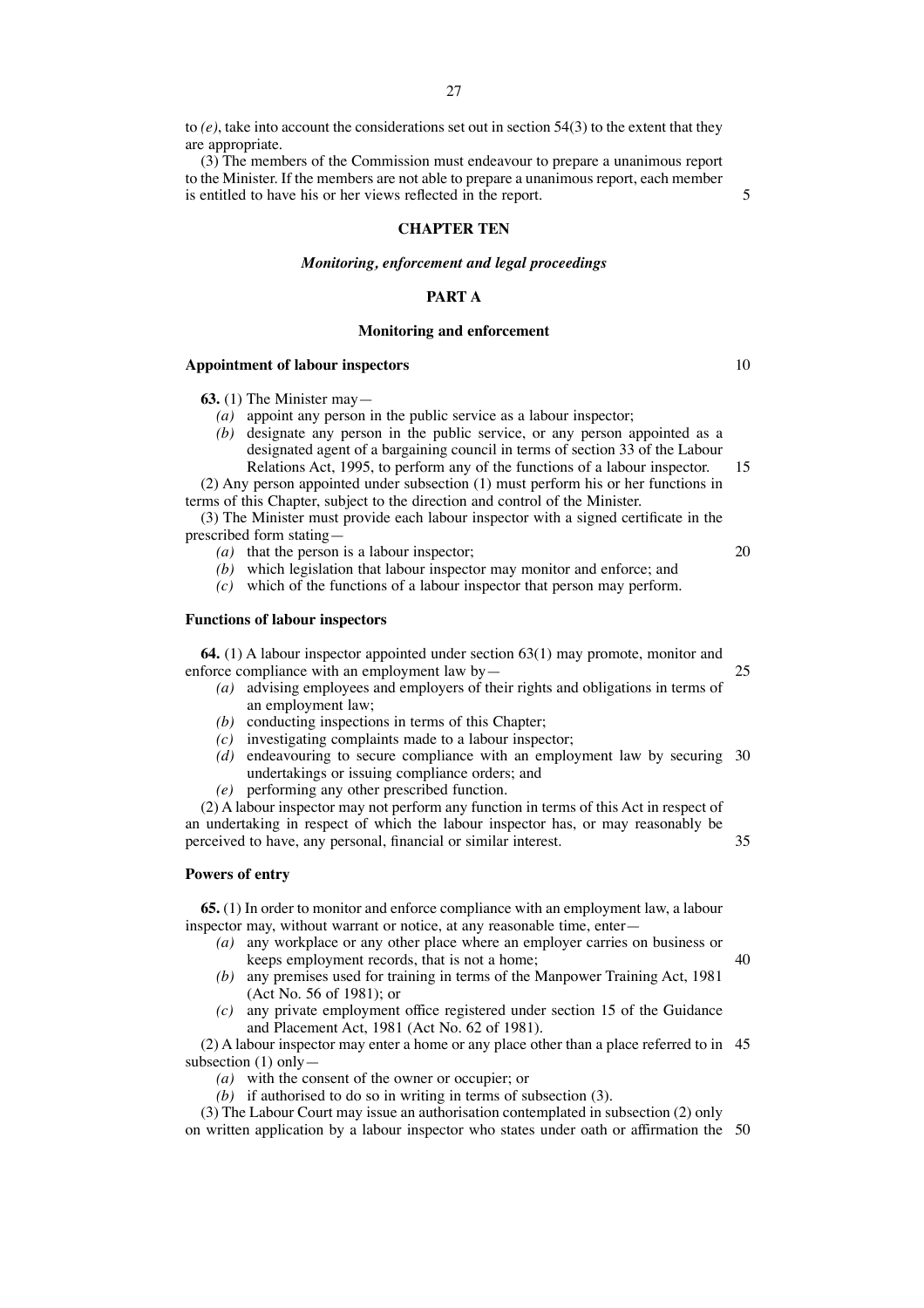reasons for the need to enter a place in order to monitor or enforce compliance with any employment law.

(4) If it is practical to do so, the employer and a trade union representative must be notified that the labour inspector is present at a workplace and of the reason for the inspection.

#### **Powers to question and inspect**

**66.** (1) In order to monitor or enforce compliance with an employment law, a labour inspector may—

- *(a)* require a person to disclose information, either orally or in writing, and either alone or in the presence of witnesses, on any matter to which an employment 10 law relates, and require that the disclosure be made under oath or affirmation;
- *(b)* inspect, and question a person about, any record or document to which an employment law relates;
- *(c)* copy any record or document referred to in paragraph *(b)*, or remove these to make copies or extracts;
- *(d)* require a person to produce or deliver to a place specified by the labour inspector any record or document referred to in paragraph *(b)* for inspection;
- *(e)* inspect, question a person about, and if necessary remove, any article, substance or machinery present at a place referred to in section 65;
- *(f)* inspect or question a person about any work performed; and *(g)* perform any other prescribed function necessary for monitoring or enforcing
- compliance with an employment law. (2) A labour inspector may be accompanied by an interpreter and any other person reasonably required to assist in conducting the inspection.
	- (3) A labour inspector must—
		- $(a)$  produce on request the certificate referred to in section 63(3);
		- *(b)* provide a receipt for any record, document, article, substance or machinery removed in terms of subsection (1)*(c)* or *(e)*; and
		- *(c)* return anything removed within a reasonable period of time.

(4) The powers provided for in this Part are in addition to any power of a labour 30 inspector in terms of any other employment law.

#### **Co-operation with labour inspectors**

**67.** (1) Any person who is questioned by a labour inspector in terms of section 66 must answer all relevant questions lawfully put to that person truthfully and to the best of his or her ability. 12

(2) Every employer and each employee must provide any facility and assistance at a workplace that is reasonably required by a labour inspector to perform the labour inspector's functions effectively.

### **Securing an undertaking**

**68.** (1) A labour inspector who has reasonable grounds to believe that an employer has 40 not complied with any provision of this Act must endeavour to secure a written undertaking by the employer to comply with the provision.

(2) In endeavouring to secure the undertaking, the labour inspector—

- *(a)* may seek to obtain agreement between the employer and employee as to any amount owed to the employee in terms of this Act; 45
- *(b)* may arrange for payment to an employee of any amount paid as a result of an undertaking;
- *(c)* may, at the written request of an employee, receive payment on behalf of the employee; and
- *(d)* must provide a receipt for any payment received in terms of paragraph *(c)*. 50

25

20

35

15

<sup>12.</sup> An answer by a person to a question of a labour inspector may not be used in any criminal proceedings except proceedings in respect of a charge of perjury or making a false statement (s. 91).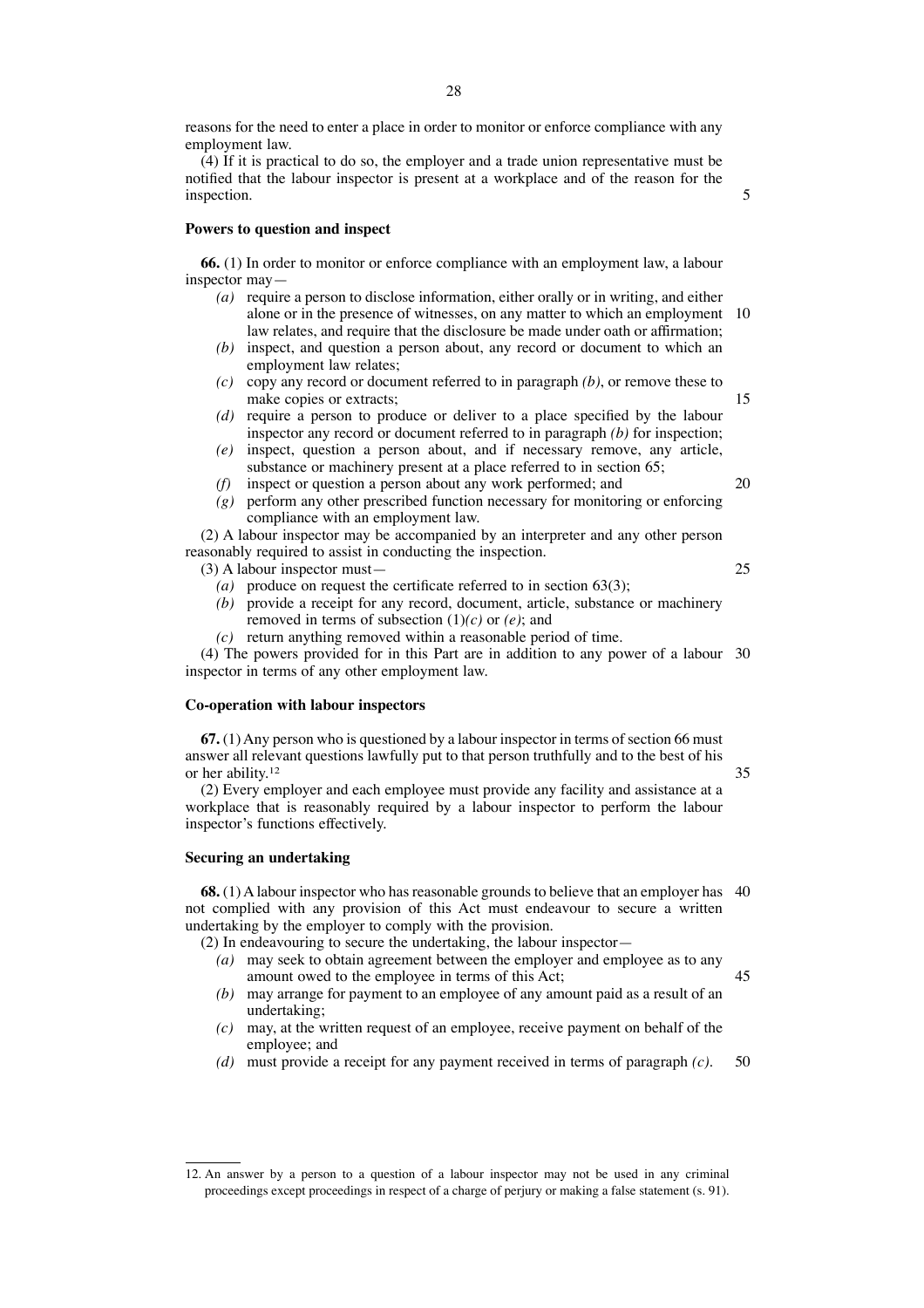#### **Compliance order**

**69.** (1)Alabour inspector who has reasonable grounds to believe that an employer has not complied with a provision of this Act may issue a compliance order.

(2) A compliance order must set out—

- *(a)* the name of the employer, and the location of every workplace, to which it applies; 5
- *(b)* any provision of this Act that the employer has not complied with, and details of the conduct constituting non-compliance;
- *(c)* any amount that the employer is required to pay to an employee;
- *(d)* any written undertaking by the employer in terms of section 68(1) and any 10 failure by the employer to comply with a written undertaking;
- *(e)* any steps that the employer is required to take including, if necessary, the cessation of the contravention in question and the period within which those steps must be taken; and
- *(f)* the maximum fine that may be imposed upon the employer in accordance with 15 Schedule Two for a failure to comply with a provision of this Act.

(3) A labour inspector must deliver a copy of the compliance order to the employer named in it, and to each employee affected by it or, if this is impractical, a representative of the employees.

(4) The employer must display a copy of the compliance order prominently at a place 20 accessible to the affected employees at each workplace named in it.

(5)An employer must comply with the compliance order within the time period stated in the order unless the employer objects in terms of section 71.

#### **Limitations**

**70.** A labour inspector may not issue a compliance order in respect of any amount 25 payable to an employee as a result of a failure to comply with a provision of this Act if—

- *(a)* the employee is covered by a collective agreement that provides for resolution by arbitration of disputes concerning amounts owing in terms of this Act;
- *(b)* the employee is employed in a category of employees mentioned in section  $6(1)(a)$  or in respect of which a notice has been issued in terms of section  $6(3)$ ; 30
- *(c)* any proceedings have been instituted for the recovery of that amount or, if proceedings have been instituted, those proceedings have been withdrawn; or
- *(d)* that amount has been payable for longer than 12 months.

#### **Objections to compliance order**

**71.** (1) An employer may object to a compliance order by making representations in 35 writing to the Director-General within 21 days of receipt of that order.

(2) If the employer shows good cause at any time, the Director-General may permit the employer to object after the period of 21 days has expired.

(3) After considering any representations by the employer and any other relevant information, the Director-General— 40

- *(a)* may confirm, modify or cancel an order or any part of an order; and
- *(b)* must specify the period within which the employer must comply with any part of an order that is confirmed or modified.

45

- (4) The information that the Director-General must consider includes—
	- *(a)* any evidence concerning the employer's compliance record;
	- *(b)* the likelihood that the employer was aware of the relevant provisions; and
	- *(c)* the steps taken by the employer to ensure compliance with the relevant provision.

(5) The Director-General must serve a copy of the order made in terms of subsection (3) on the employer and on each employee affected by it or, if this is impractical, on a 50representative of the employees.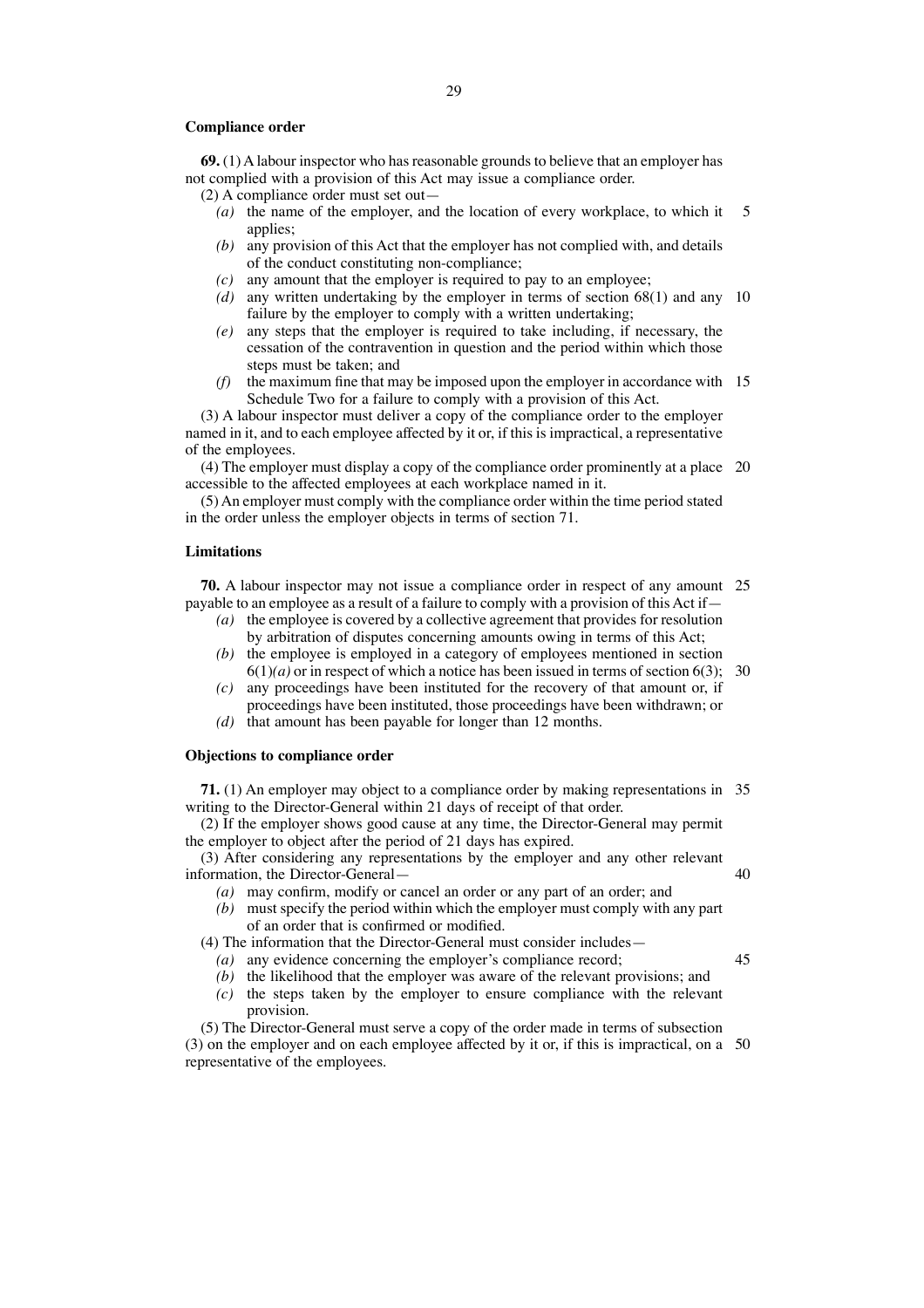(6) If the Director-General confirms or modifies the order or any part of the order, the employer must comply with that order within the time period specified in that order.

#### **Appeals from order of Director-General**

**72.** (1) An employer may appeal to the Labour Court against an order of the Director-General within 21 days of receipt of that order.

(2) The order is suspended pending the final determination of the appeal by the Labour Court or any appeal from the Labour Court.

(3) If the employer shows good cause at any time, the Labour Court may permit the employer to appeal after the period of 21 days has expired.

# **Order may be made order of Labour Court**

**73.** (1) The Director-General may apply to the Labour Court for a compliance order to be made an order of the Labour Court in terms of section 158(1)*(c)* of the Labour Relations Act, 1995, if the employer has not complied with the order and has not lodged an objection against the order in terms of section 71(1).

(2) The Director-General may apply to the Labour Court for an order of the 15 Director-General in terms of section 71(3) to be made an order of the Labour Court in terms of section 158(1)*(c)* of the Labour Relations Act, 1995, if the employer has not complied with the order and has not appealed against the order in terms of section 72(1).

(3) For the purposes of section 158(1)*(c)* of the Labour Relations Act, 1995, a compliance order or an order in terms of section 71(3) is deemed to be an arbitration 20 award.

#### **PART B**

# **Legal proceedings**

#### **Consolidation of proceedings**

**74.** (1) A dispute concerning a contravention of this Act may be instituted jointly with 25 proceedings instituted by an employee under Part C of this Chapter.

(2) If an employee institutes proceedings for unfair dismissal, the Labour Court or the arbitrator hearing the matter may also determine any claim for an amount that is owing to that employee in terms of this Act if—

- *(a)* the claim is referred in compliance with section 191 of the Labour Relations 30 Act, 1995;
- *(b)* the amount has not been owing to the employee for longer than one year; and
- *(c)* no compliance order has been made and no other legal proceedings have been instituted to recover the amount.

(3) A dispute concerning any amount that is owing to an employee as a result of a 35 contravention of this Act may be initiated jointly with a dispute instituted by that employee over the entitlement to severance pay in terms of section 41(6).

#### **Payment of interest**

**75.** An employer must pay interest on any amount due and payable in terms of the Prescribed Rate of Interest Act, 1975 (Act No. 55 of 1975), to any person to whom a 40 payment should have been made.

#### **Proof of compliance**

**76.** (1) In any proceedings concerning a contravention of this Act or any sectoral determination it is for an employer—

*(a)* to prove that a record maintained by or for that employer is valid and accurate; 45

10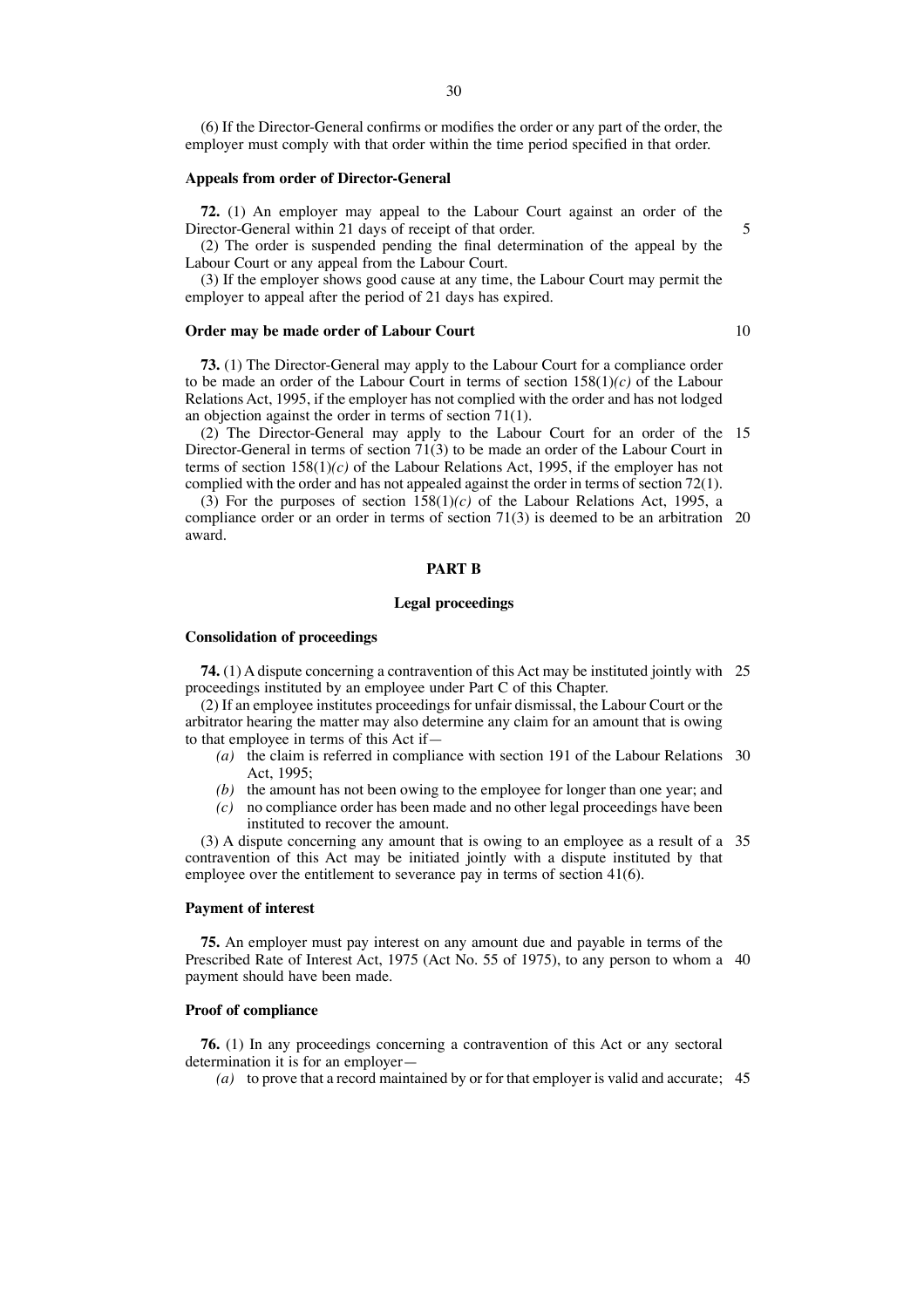*(b)* who has failed to keep any record required by this Act that is relevant to those proceedings, to prove compliance with any provision of this Act.

#### **Jurisdiction of Labour Court**

**77.** (1) Subject to the Constitution and the jurisdiction of the Labour Appeal Court, and except where this Act provides otherwise, the Labour Court has exclusive jurisdiction in respect of all matters in terms of this Act, except in respect of an offence specified in sections 43, 44, 46, 48, 90 and 92. 5

(2) The Labour Court may review the performance or purported performance of any function provided for in this Act or any act or omission of any person in terms of this Act on any grounds that are permissible in law.

(3) The Labour Court has concurrent jurisdiction with the civil courts to hear and determine any matter concerning a contract of employment, irrespective of whether any basic condition of employment constitutes a term of that contract.

(4) Subsection (1) does not prevent any person relying upon a provision of this Act to establish that a basic condition of employment constitutes a term of a contract of 15 employment in any proceedings in a civil court or an arbitration held in terms of an agreement.

(5) If proceedings concerning any matter contemplated in terms of subsection (1) are instituted in a court that does not have jurisdiction in respect of that matter, that court may at any stage during proceedings refer that matter to the Labour Court. 20

#### **PART C**

#### **Protection of employees against discrimination**

# **Rights of employees**

**78.** (1) Every employee has the right to—

- *(a)* make a complaint to a trade union representative, a trade union official or a 25 labour inspector concerning any alleged failure or refusal by an employer to comply with this Act;
- *(b)* discuss his or her conditions of employment with his or her fellow employees, his or her employer or any other person;
- *(c)* refuse to comply with an instruction that is contrary to this Act or any sectoral 30 determination;
- *(d)* refuse to agree to any term or condition of employment that is contrary to this Act or any sectoral determination;
- *(e)* inspect any record kept in terms of this Act that relates to the employment of that employee; 35
- *(f)* participate in proceedings in terms of this Act;
- *(g)* request a trade union representative or a labour inspector to inspect any record kept in terms of this Act and that relates to the employment of that employee.

(2) Every trade union representative has the right, at the request of an employee, to inspect any record kept in terms of this Act that relates to the employment of that 40 employee.

# **Protection of rights**

**79.** (1) In this section, ''employee'' includes a former employee or an applicant for employment.

(2) No person may discriminate against an employee for exercising a right conferred 45by this Part and no person may do, or threaten to do, any of the following:

- *(a)* Require an employee not to exercise a right conferred by this Part;
- *(b)* prevent an employee from exercising a right conferred by this Part; or
- *(c)* prejudice an employee because of a past, present or anticipated—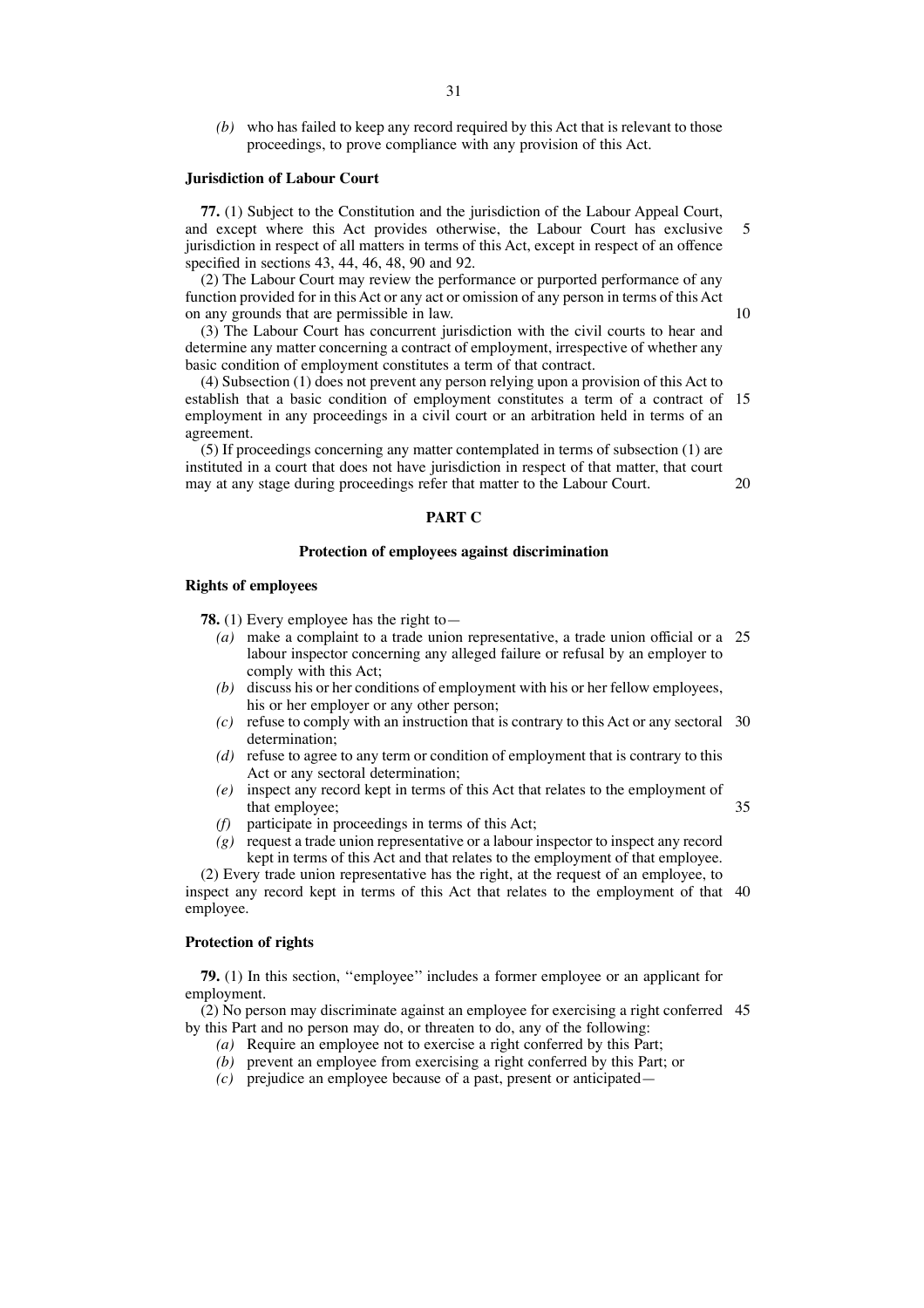- (i) failure or refusal to do anything that an employer may not lawfully permit or require an employee to do;
- (ii) disclosure of information that the employee is lawfully entitled or required to give to another person; or
- (iii) exercise of a right conferred by this Part.

5

(3) No person may favour, or promise to favour, an employee in exchange for the employee not exercising a right conferred by this Part. However, nothing in this section precludes the parties to a dispute from concluding an agreement to settle the dispute.

# **Procedure for disputes**

**80.** (1) If there is a dispute about the interpretation or application of this Part, any 10 party to the dispute may refer the dispute in writing to—

- *(a)* a council, if the parties to the dispute fall within the registered scope of that council; or
- *(b)* the CCMA, if no council has jurisdiction.

(2) The party who refers a dispute must satisfy the council or the CCMA that a copy 15 of the referral has been served on all the other parties to the dispute.

(3) The council or the CCMA must attempt to resolve a dispute through conciliation. (4) If a dispute remains unresolved, any party to the dispute may refer it to the Labour Court for adjudication.

(5) In respect of a dispute in terms of this Part, the relevant provisions of Part C of 20 Chapter VII of the Labour Relations Act, 1995, apply with the changes required by the context.

#### **Burden of proof**

**81.** In any proceeding in terms of this Part—

- *(a)* an employee who alleges that a right or protection conferred by this Part has 25 been infringed, must prove the facts of the conduct said to constitute such infringement; and
- *(b)* the party who allegedly engaged in the conduct in question must then prove that the conduct did not infringe any provision of this Part.

#### **CHAPTER ELEVEN**

30

# *General*

#### **Temporary employment services**

**82.** (1) For the purposes of this Act, a person whose services have been procured for, or provided to, a client by a temporary employment service is the employee of that temporary employment service, and the temporary employment service is that person's 35 employer.

(2) Despite subsection (1), a person who is an independent contractor is not an employee of a temporary employment service, nor is the temporary employment service the employer of that person.

(3) The temporary employment service and the client are jointly and severally liable 40 if the temporary employment service, in respect of any employee who provides services to that client, does not comply with this Act or a sectoral determination.

#### **Deeming of persons as employees**

**83.** (1) The Minister may, on the advice of the Commission and by notice in the *Gazette*, deem any category of persons specified in the notice to be employees for 45 purposes of this Act or any sectoral determination.

 $(2)$  Before the Minister issues a notice under subsection (1), the Minister must—

- *(a)* publish a draft of the proposed notice in the *Gazette*; and
- *(b)* invite interested persons to submit written representations on the proposed notice within a reasonable period. 50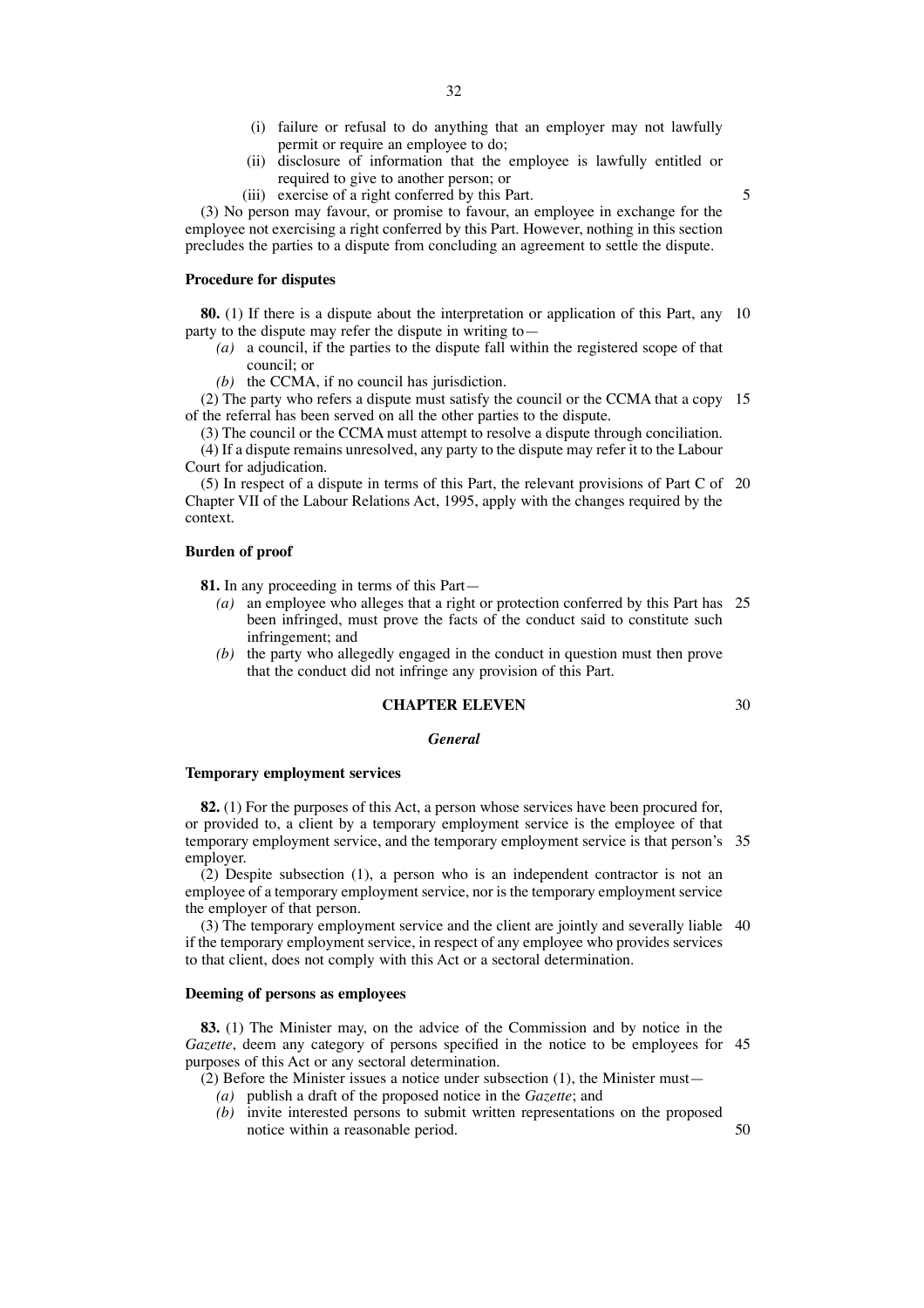#### **Duration of employment**

**84.** (1) For the purposes of determining the length of an employee's employment with an employer for any provision of thisAct, previous employment with the same employer must be taken into account if the break between the periods of employment is less than one year.

(2) Any payment made or any leave granted in terms of this Act to an employee contemplated in subsection (1) during a previous period of employment must be taken into account in determining the employee's entitlement to leave or to a payment in terms of this Act.

#### **Delegation**

**85.** (1) The Minister may in writing delegate or assign to the Director-General or any employee in the public service of the rank of assistant director or of a higher rank, any power or duty conferred or imposed upon the Minister in terms of this Act, except the Minister's powers in terms of sections  $6(3)$ ,  $55(1)$ ,  $60$ ,  $83$ ,  $87$  and  $95(2)$  and the Minister's power to make regulations.

(2) A delegation or assignment in terms of subsection (1) does not limit or restrict the Minister's authority to exercise or perform the delegated or assigned power or duty.

(3) Any person to whom a power or duty is delegated or assigned in terms of subsection (1) must exercise or perform that power or duty subject to the direction of the Minister.

(4) The Minister may at any time—

*(a)* withdraw a delegation or assignment made in terms of subsection (1); and

*(b)* withdraw or amend any decision made by a person exercising or performing a power or duty delegated or assigned in terms of subsection (1).

(5) The Director-General may in writing delegate or assign any power or duty 25 conferred or imposed upon the Director-General by Chapter Ten of this Act to any employee in the Department of the rank of assistant director or of a higher rank.

(6) Subsections (2), (3) and (4) apply with changes required by the context to any delegations or assignments by the Director-General under subsection (5).

#### **Regulations**

**86.** (1) The Minister may by notice in the *Gazette*, after consulting the Commission, make regulations regarding any matter that may be necessary or expedient to prescribe in order to achieve the objects of this Act.

(2) A regulation regarding state revenue or expenditure may be made only with the concurrence of the Minister of Finance.

# **Codes of Good Practice**

**87.** (1) The Minister, after consulting NEDLAC—

- *(a)* must issue a Code of Good Practice on the Arrangement of Working Time;
- *(b)* must issue a Code of Good Practice on the Protection of Employees during Pregnancy and after the Birth of a Child;
- *(c)* may issue other codes of good practice; and
- *(d)* may change or replace any code of good practice.

(2) Any code of good practice or any change to or replacement of a code of good practice must be published in the *Gazette*.

(3) Any person interpreting or applying this Act must take into account relevant codes 45of good practice.

#### **Minister's power to add and change footnotes**

**88.** The Minister may, by notice in the *Gazette*, add to, change or replace any footnote in this Act.

10

15

20

5

30

35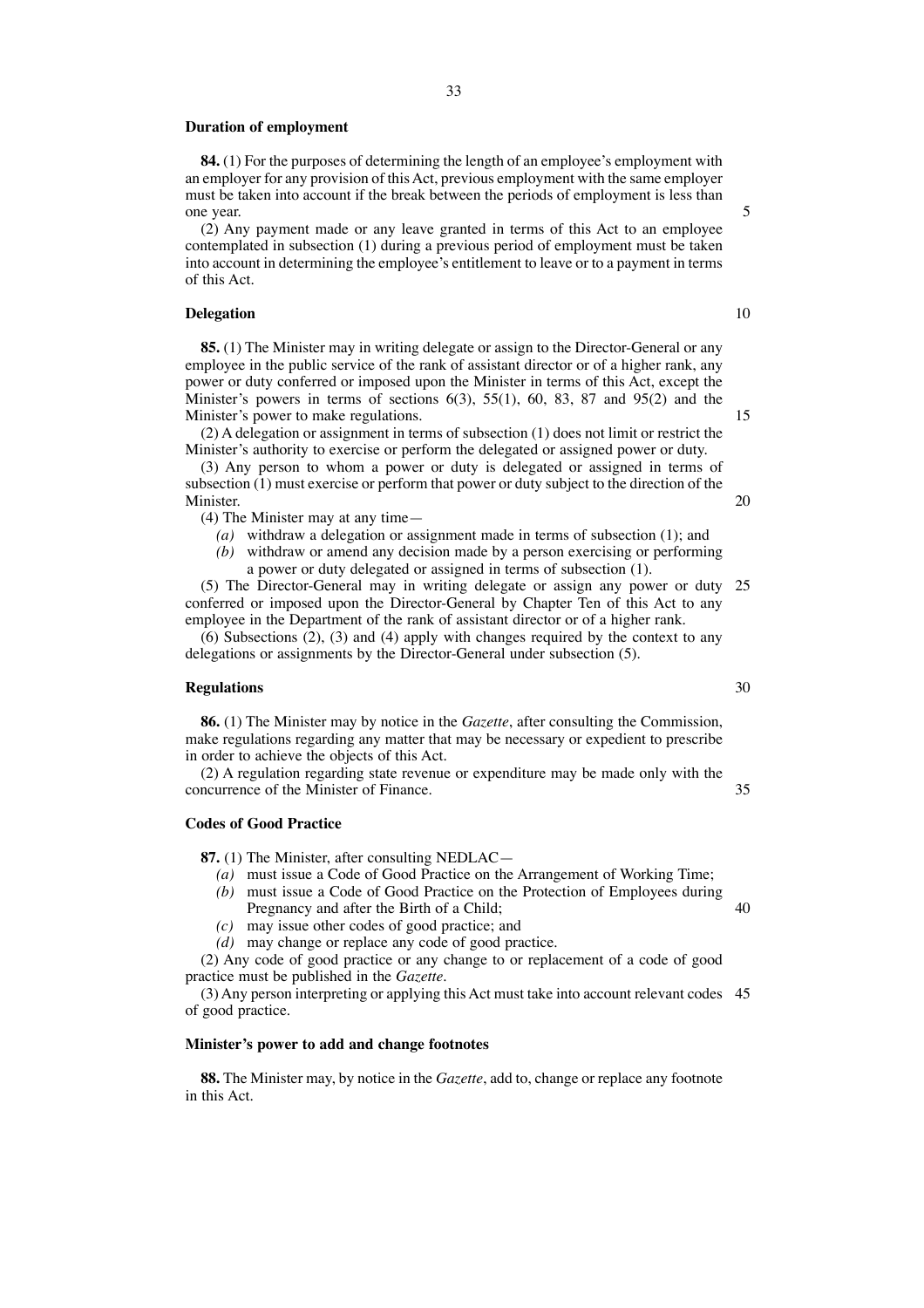#### **Representation of employees or employers**

**89.** (1) A registered trade union or registered employers' organisation may act in any one or more of the following capacities in any dispute to which any of its members is a party:

- *(a)* In its own interest;
- *(b)* on behalf of any of its members;
- *(c)* in the interest of any of its members.

(2) A registered trade union or a registered employers' organisation is entitled to be a party to any proceedings in terms of this Act if one or more of its members is a party to these proceedings.

## **Confidentiality**

**90.** (1) It is an offence for any person to disclose information which that person acquired while exercising or performing any power or duty in terms of this Act and which relates to the financial or business affairs of any other person, except if the information is disclosed in compliance with the provisions of any law—

- *(a)* to enable a person to perform a function or exercise a power in terms of an employment law;
- *(b)* for the purposes of the proper administration of this Act;
- *(c)* for the purposes of the administration of justice.

(2) Subsection (1) does not prevent the disclosure of any information concerning an 20 employer's compliance or non-compliance with the provisions of any employment law.

(3) The record of any medical examination performed in terms of this Act must be kept confidential and may be made available only—

- *(a)* in accordance with the ethics of medical practice;
- *(b)* if required by law or court order; or
	-
- *(c)* if the employee has in writing consented to the release of that information.

# **Answers not to be used in criminal prosecutions**

**91.** No answer by any person to a question by a person conducting an investigation in terms of section 53 or by a labour inspector in terms of section 66 may be used against that person in any criminal proceedings except proceedings in respect of a charge of 30 perjury or making a false statement.

# **Obstruction, undue influence and fraud**

**92.** It is an offence to—

- *(a)* obstruct or attempt to influence improperly a person who is performing a function in terms of this Act;
- *(b)* obtain or attempt to obtain any prescribed document by means of fraud, false pretences, or by presenting or submitting a false or forged document;
- *(c)* pretend to be a labour inspector or any other person performing a function in terms of this Act;
- *(d)* refuse or fail to answer fully any lawful question put by a labour inspector or 40 any other person performing a function in terms of this Act;
- *(e)* refuse or fail to comply with any lawful request of, or lawful order by, a labour inspector or any other person performing a function in terms of this Act;
- *(f)* hinder or obstruct a labour inspector or any other person performing a function in terms of this Act. 45

35

#### **Penalties**

**93.** (1) Any magistrates' court has jurisdiction to impose a penalty for an offence provided for in this Act.

(2) Any person convicted of an offence in terms of any section mentioned in the first

5

10

15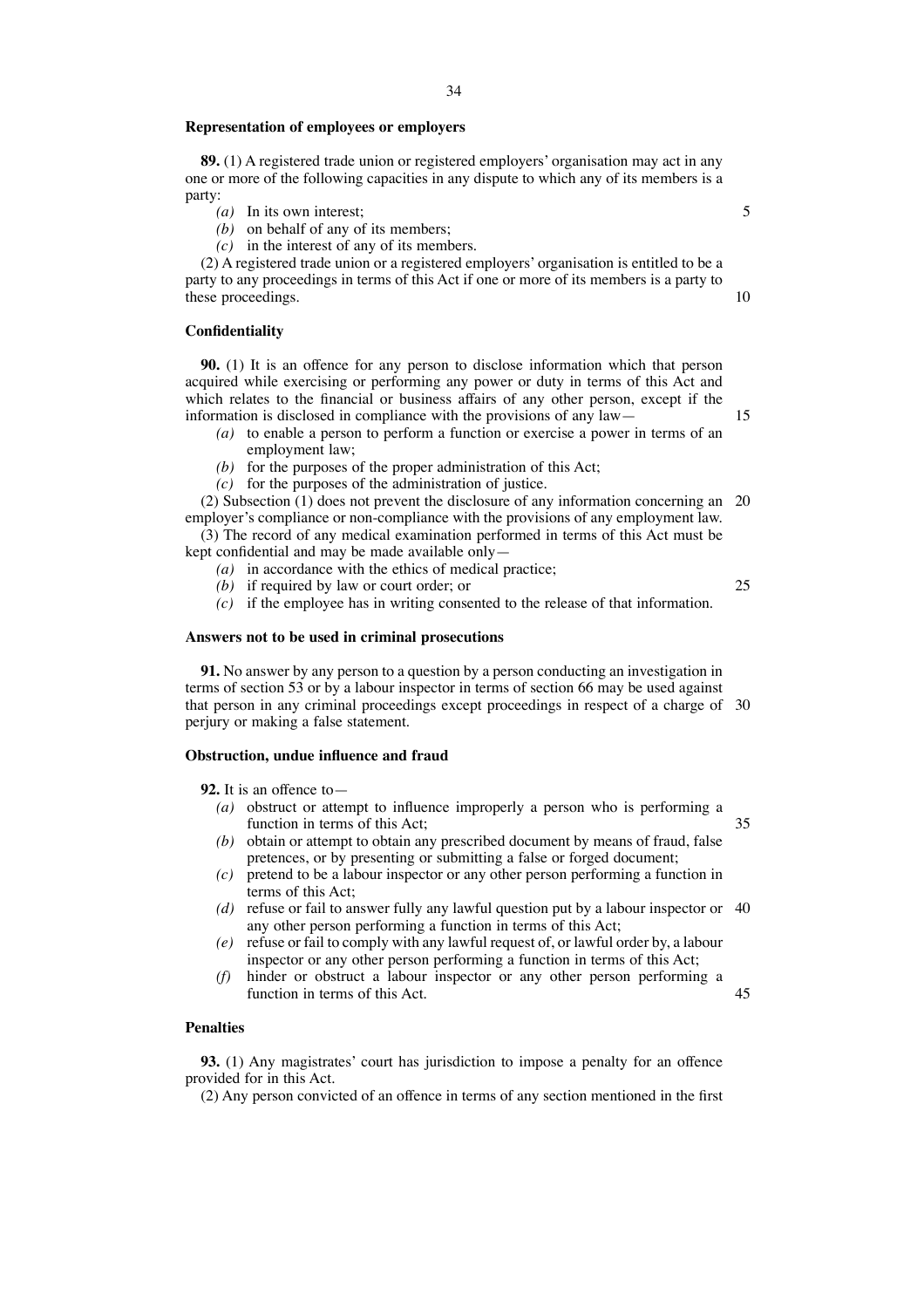column of the table below may be sentenced to a fine or imprisonment for a period not longer than the period mentioned in the second column of that table opposite the number of that section.

# **OFFENCES AND PENALTIES**

| Section under which convicted | <b>Maximum term of imprisonment</b> | 5  |
|-------------------------------|-------------------------------------|----|
| Section 43                    | 3 years                             |    |
| Section 44                    | 3 years                             |    |
| Section 46                    | 3 years                             |    |
| Section 48                    | 3 years                             | 10 |
| Section $90(1)$ and (3)       | l year                              |    |
| Section 92                    | year                                |    |

#### **This Act binds the State**

**94.** This Act binds the State except in so far as criminal liability is concerned.

## **Transitional arrangements and amendment and repeal of laws**

15

30

**95.** (1) The provisions of Schedule Three apply to the transition from other laws to this Act.

(2) The Minister may for the purposes of regulating the transition from any law to this Act add to or change Schedule Three.

(3) Any addition or change to Schedule Three must be tabled in the National 20 Assembly and takes effect—

*(a)* if the National Assembly does not pass a resolution that the addition or change is not binding within 14 days of the date of the tabling; and

*(b)* on publication in the *Gazette*.

(4) Section 186 of the Labour Relations Act, 1995, is hereby amended by the deletion 25 of subparagraph (ii) of paragraph *(c)*.

(5) The laws mentioned in the first two columns of Schedule Four are hereby repealed to the extent indicated opposite that law in the third column of that Schedule.

(6) The repeal of any law by subsection (5) does not affect any transitional arrangement provided for in Schedule Three.

#### **Short title and commencement**

**96.** This is the Basic Conditions of Employment Act, 1997, and comes into effect on a date to be fixed by the President by proclamation in the *Gazette*.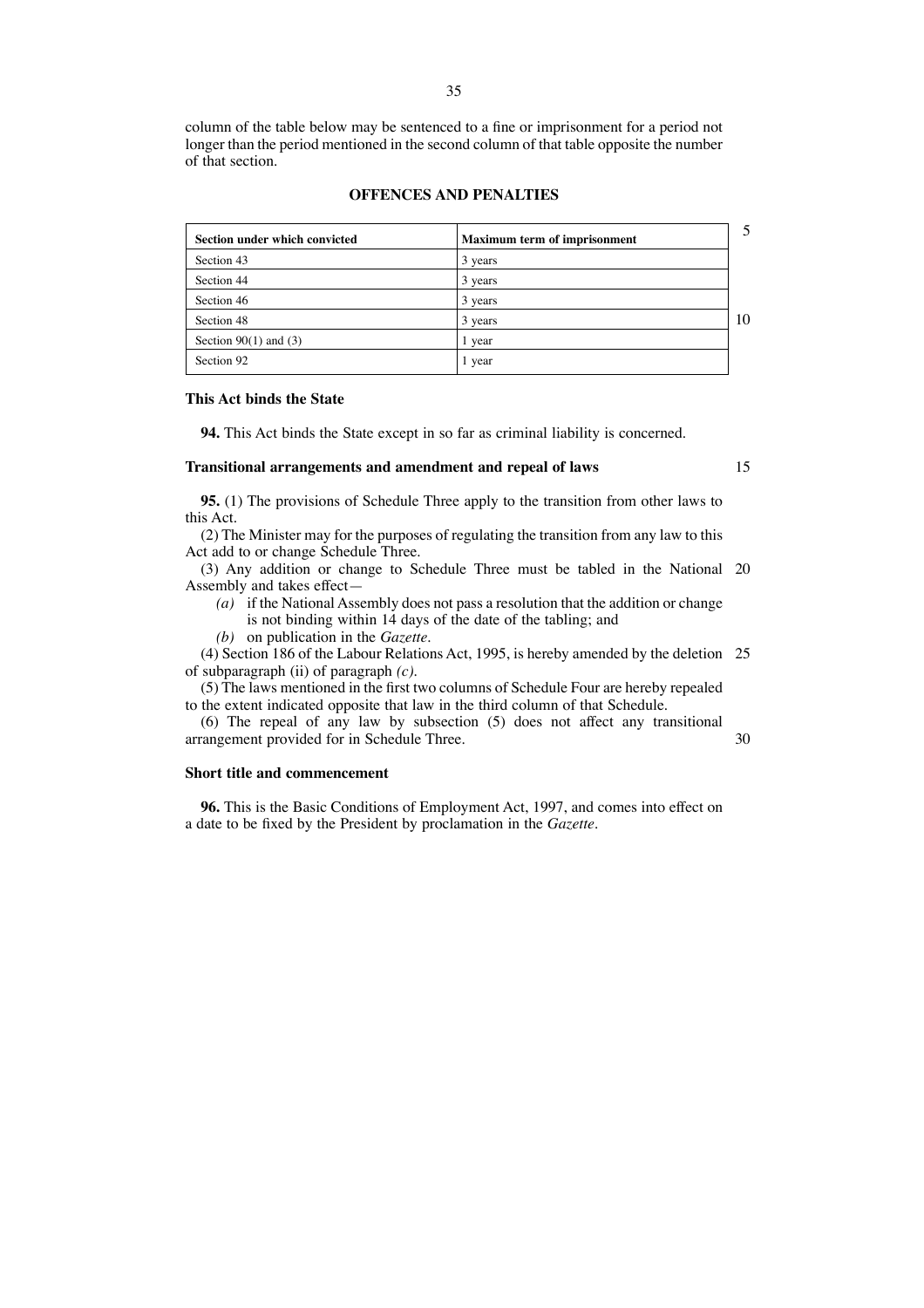#### **SCHEDULE ONE**

## **PROCEDURES FOR PROGRESSIVE REDUCTION OF MAXIMUM WORKING HOURS**

#### **Goal**

**1.** This Schedule records the procedures to be adopted to reduce the working hours of employees to the goal of a 40 hour working week and an eight hour working day—

- *(a)* through collective bargaining and the publication of sectoral determinations;
- *(b)* having due regard to the impact of a reduction of working hours on existing employment and opportunities for employment creation, economic efficiency and the health, safety and welfare of employees.

# **Collective bargaining**

**2.** When during negotiations on terms and conditions of employment, a party to the negotiations introduces the reduction of maximum working hours as a subject for negotiation, the parties must negotiate on that issue.

## **Role of Employment Conditions Commission**

**3.** The Commission may investigate the possibility of reducing working hours in a particular sector and area and make recommendations to the Minister thereon.

#### **Investigation by Department of Labour**

**4.** (1) The Department of Labour must, after consultation with the Commission, conduct an investigation as to how the reduction of weekly working hours to a level of 40 hours per week may be achieved.

(2) The investigation must be completed and the report submitted to the Minister not later than 18 months after the Act has come into operation.

#### **Reports**

- **5.** (1) The Department of Labour must, after consultation with the Commission—
	- *(a)* monitor and review progress made in reducing working hours;
	- *(b)* prepare and publish a report for the Minister on the progress made in the reduction of working hours.
- (2) The Department must publish reports every two years.
- (3) The reports must be tabled at Nedlac and in Parliament by the Minister.

(4) The Minister may prescribe the returns to be submitted by employers, trade unions and councils on any matter concerning this Schedule.

# **SCHEDULE TWO**

# **MAXIMUM PERMISSIBLE FINES THAT MAY BE IMPOSED FOR FAILURE TO COMPLY WITH THIS ACT**

1. This Schedule sets out the maximum fine that may be imposed in terms of Chapter Ten for a failure to comply with a provision of this Act.

2. The maximum fine that may be imposed—

- *(a)* for a failure to comply with a provision of this Act not involving a failure to pay an amount due to an employee in terms of any basic condition of employment, is the fine determined in terms of Table One or Table Two;
- *(b)* involving a failure to pay an amount due to an employee, is the greater of the amount determined in terms of Table One or Table Two.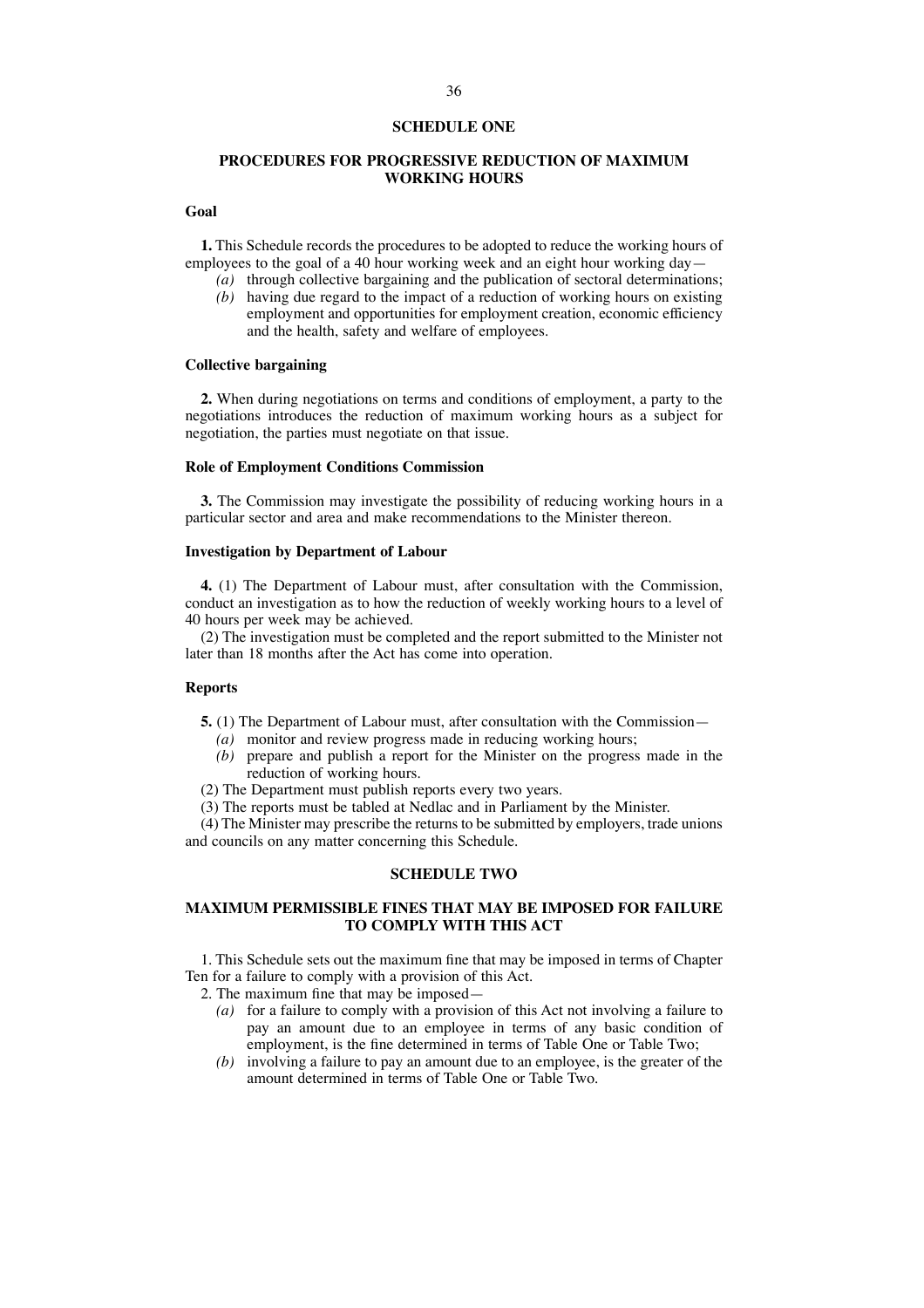# **TABLE ONE: MAXIMUM PERMISSIBLE FINE NOT INVOLVING AN UNDERPAYMENT**

| No previous failure to comply                       | R100 per employee in respect of whom the failure |
|-----------------------------------------------------|--------------------------------------------------|
|                                                     | to comply occurs                                 |
| A previous failure to comply in respect of the same | R200 per employee in respect of whom the failure |
| provision                                           | to comply occurs                                 |
| A previous failure to comply within the previous    | R300 per employee in respect of whom the failure |
| 12 months or two previous failures to comply in     | to comply occurs                                 |
| respect of the same provision within three years    |                                                  |
| Three previous failures to comply in respect of the | R400 per employee in respect of whom the failure |
| same provision within three years                   | to comply occurs                                 |
| Four previous failures to comply in respect of the  | R500 per employee in respect of whom the failure |
| same provision within three years                   | to comply occurs                                 |

# **TABLE TWO: MAXIMUM PERMISSIBLE FINE INVOLVING AN UNDERPAYMENT**

| No previous failure to comply                                                                                                                                                | 25% of the amount due, including any interest<br>owing on the amount at the date of the order |
|------------------------------------------------------------------------------------------------------------------------------------------------------------------------------|-----------------------------------------------------------------------------------------------|
| A previous failure to comply in respect of the same                                                                                                                          | 50% of the amount due, including any interest                                                 |
| provision within three years                                                                                                                                                 | owing on the amount at the date of the order                                                  |
| A previous failure to comply in respect of the same<br>provision within a year, or two previous failures to<br>comply in respect of the same provision within<br>three years | 75% of the amount due, including any interest<br>owing on the amount at the date of the order |
| Three previous failures to comply in respect of the                                                                                                                          | 100% of the amount due, including any interest                                                |
| same provision within three years                                                                                                                                            | owing on the amount at the date of the order                                                  |
| Four or more previous failures to comply in re-                                                                                                                              | 200% of the amount due, including any interest                                                |
| spect of the same provision within three years                                                                                                                               | owing on the amount at the date of the order                                                  |

# **SCHEDULE THREE**

# **TRANSITIONAL PROVISIONS**

#### **Definitions**

**1.** For the purposes of this Schedule—

''Basic Conditions of Employment Act, 1983'' means the Basic Conditions of Employment Act, 1983 (Act No. 3 of 1983);

''domestic worker''means an employee defined as a ''domestic servant''in section 1(1) of the Basic Conditions of Employment Act, 1983;

"farm worker" means an employee who is employed mainly in or in connection with farming activities, and includes an employee who wholly or mainly performs domestic work in home premises on a farm;

''mineworker'' means an employee employed at a mine whose hours of work are prescribed in terms of any regulation that is in force in terms of item 4 of Schedule 4 to the Mine Health and Safety Act, 1996 (Act No. 29 of 1996);

''security guard''means an employee defined as a ''guard'' or a ''security guard''in terms of the Basic Conditions of Employment Act, 1983;

''Wage Act, 1957'' means the Wage Act, 1957 (Act No. 5 of 1957);

''wage determination''means a wage determination made in terms of section 14 of the Wage Act, 1957.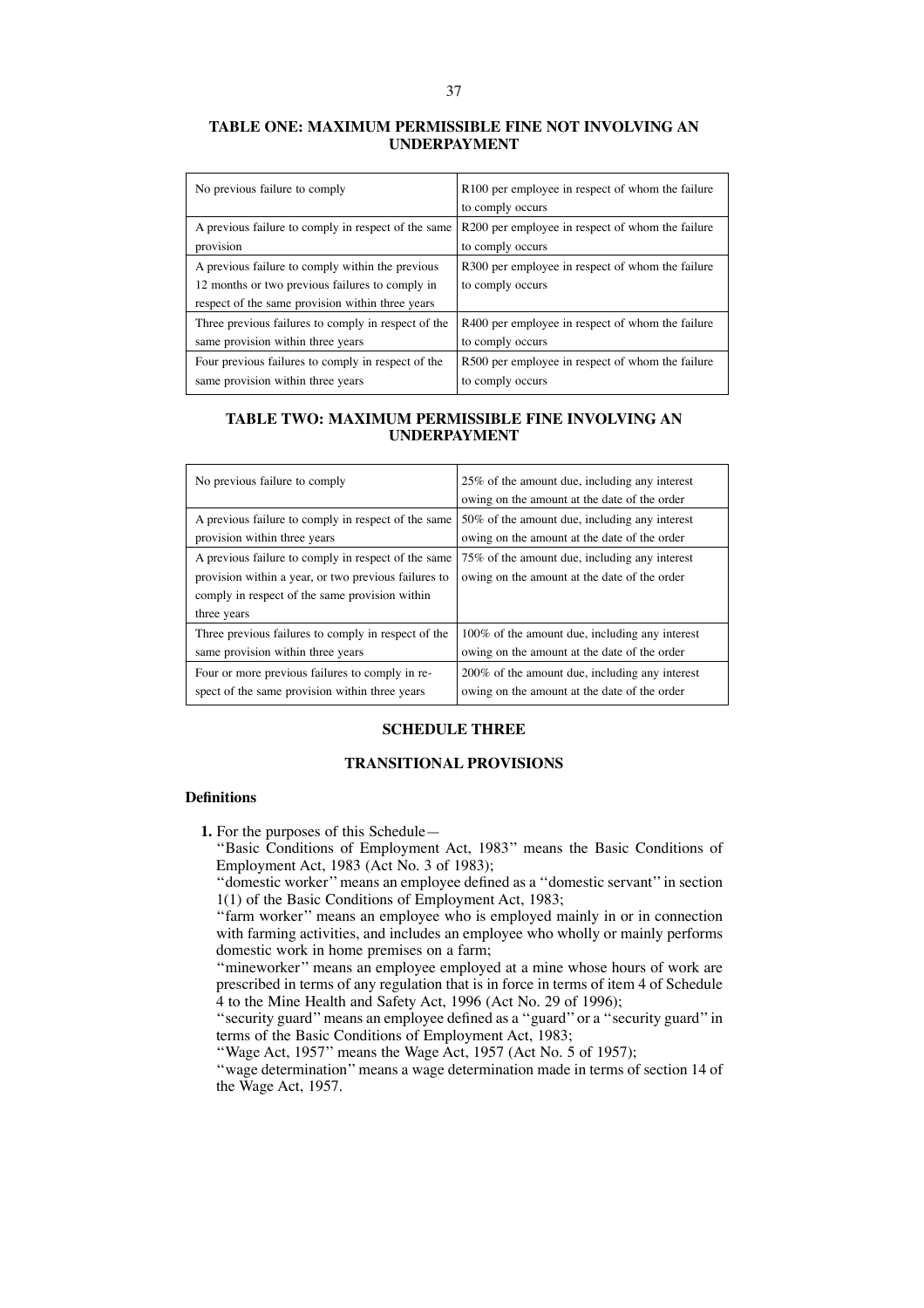#### **Application to public service**

**2.** This Act, except section 41, does not apply to the public service for 18 months after the commencement of this Act, unless a bargaining council concludes a collective agreement that a provision of this Act will apply from an earlier date.

#### **Application to farm workers**

**3.** (1) Sections 6A, 10(2A) and 14(4A) of the Basic Conditions of Employment Act, 1983, continue to apply to the employment of a farm worker until such time as the matters regulated by those provisions are regulated by a sectoral determination applicable to the farm worker.

 $(2)$  Until regulated by a sectoral determination, section 17(3) applies to farm workers who work after 20:00 and before 04:00 at least five times per month or 50 times per year.

#### **Payment in kind of domestic workers and farm workers**

**4.** (1) The definition of ''wage'' in section 1(1) of the Basic Conditions of Employment Act, 1983, and the definition of ''payment in kind'' in the regulations published under that Act continue to apply to the employment of domestic workers and farm workers, until regulated by a sectoral determination.

(2) The Minister may, by notice in the *Gazette*, amend any cash amount prescribed in the definition of ''payment in kind'' in accordance with section 37 of the Basic Conditions of Employment Act, 1983, as if that section had not been repealed.

#### **Ordinary hours of work**

**5.** An employer may require or permit an employee who is employed as a farm worker, mineworker or security guard to work ordinary hours of work in excess of those prescribed by section  $9(1)$  and  $(2)$  for the period specified in column two of Table One: Provided that—

- *(a)* any condition in column two of Table One is complied with;
- *(b)* the employee's hours of work do not exceed any limit on hours of work in any law or any wage-regulating measure applicable to that category of employee immediately before this Act came into effect;
- *(c)* the employee and his or her employer do not conclude an agreement in terms of sections 11 and 12.

| Farm workers    | For a period of 12 months after the commencement<br>date of this Act, provided that the employee's<br>ordinary hours of work do not exceed 48 hours per<br>week.                                                                                                                                                                       |
|-----------------|----------------------------------------------------------------------------------------------------------------------------------------------------------------------------------------------------------------------------------------------------------------------------------------------------------------------------------------|
| Mineworkers     | For a period of 12 months after the commencement<br>date of this Act, provided that the employee's total<br>hours of work do not exceed any limit on hours or<br>work prescribed in any applicable regulation that is<br>in force in terms of item 4 of Schedule 4 to the<br>Mine Health and Safety Act, 1996 (Act No. 29 of<br>1996). |
| Security guards | For a period of 12 months after the commencement<br>date of this Act, provided that the employee's ordi-<br>nary hours of work do not exceed 55 hours per<br>week; and thereafter for a further period of 12<br>months, provided that the employee's ordinary<br>hours of work do not exceed 50 hours per week.                        |

# **TABLE ONE**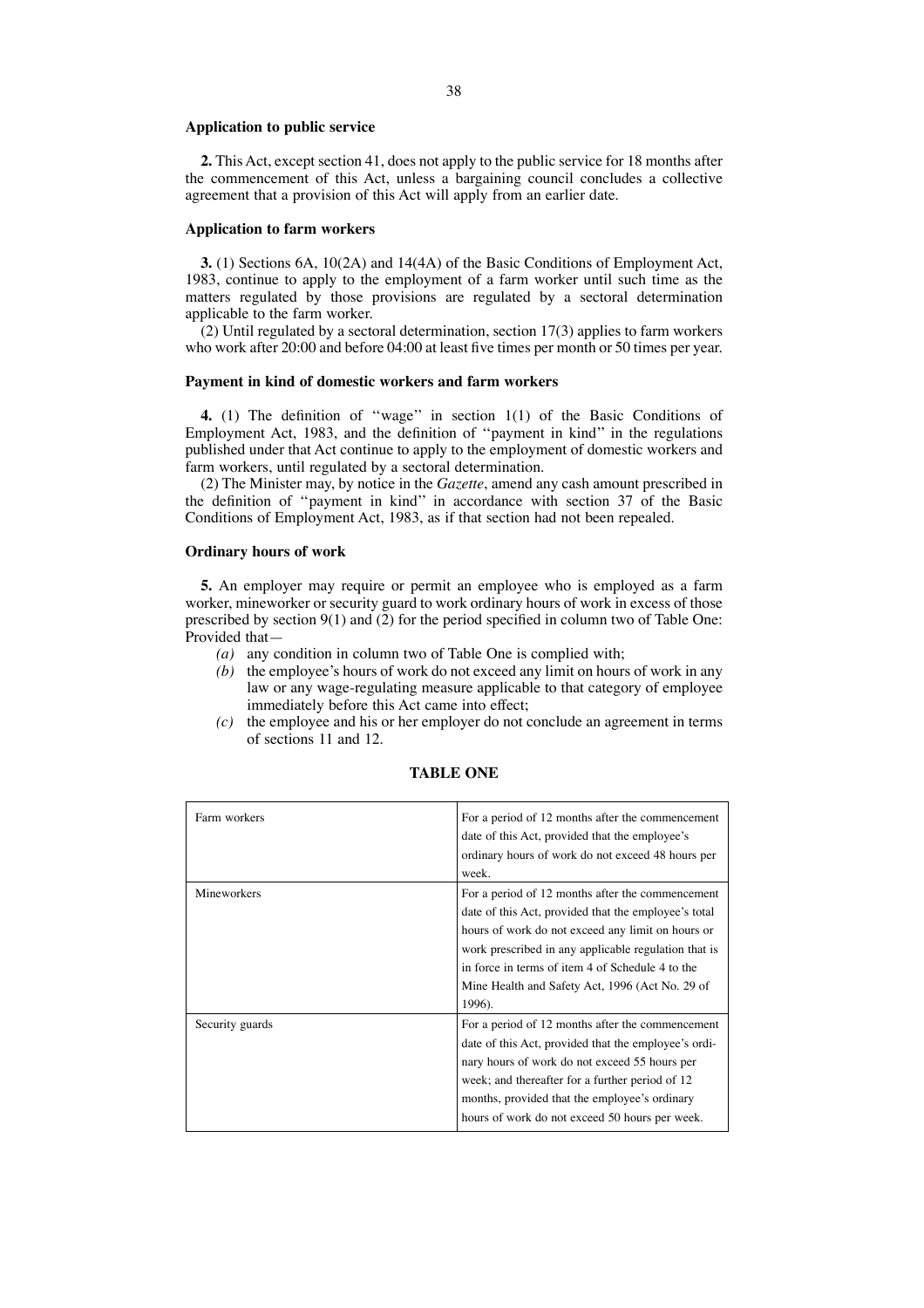#### **Leave pay**

**6.** (1) The entitlement in terms of section 20(2) of an employee employed continuously before and after the commencement of this Act takes effect on the date on which, but for the enactment of this Act, the employee would next have commenced a leave cycle in terms of section 12 of the Basic Conditions of Employment Act, 1983, or any wage determination.

(2) Any accrued leave to which an employee was entitled in terms of section 12 of the Basic Conditions of Employment Act, 1983, or a wage determination, but which has not been granted by the date on which section 20(2) takes effect with respect to that employee, must be added to the paid leave earned by that employee in terms of this Act.

(3) Section 22(3) does not apply to any leave earned by the employee in respect of any period prior to the date on which this Act takes effect.

#### **Pay for sick leave**

**7.** (1) Table Two applies in respect of any employee, as defined in the Basic Conditions of Employment Act, 1983, in employment at the commencement of this Act.

(2) An employee listed in column one who was in continuous employment before the commencement of this Act for the period set out in column two becomes entitled to the rights under section  $22(2)$  on the date listed in column three and section  $22(3)$  on the date listed in column four.

#### **TABLE TWO**

# **TRANSITIONAL ARRANGEMENTS IN RELATION TO SICK LEAVE**

| <b>Employees as defined</b><br>in the Basic Conditions<br>of Employment Act,<br>1983 | <b>Period of continuous</b><br>employment before<br>commencement date of<br>this Act | Date of entitlement to<br>six weeks' paid sick<br>leave over 36-months<br>sick leave cycle in<br>terms of section $22(2)$           | Date of entitlement to<br>one day's paid sick<br>leave every 26 days<br>worked during the first<br>six consecutive months<br>of employment in<br>terms of section $22(3)$ |
|--------------------------------------------------------------------------------------|--------------------------------------------------------------------------------------|-------------------------------------------------------------------------------------------------------------------------------------|---------------------------------------------------------------------------------------------------------------------------------------------------------------------------|
| Employees and regular<br>day workers                                                 | Less than six months                                                                 | Six months after com-<br>mencement date of em-<br>ployment                                                                          | Date on which em-<br>ployee began employ-<br>ment                                                                                                                         |
| Casual employees                                                                     | Less than six months                                                                 | Six months after com-<br>mencement date of em-<br>ployment                                                                          | Commencement date of<br>this Act                                                                                                                                          |
| Regular day workers<br>and casual employees                                          | More than six months                                                                 | Commencement date of<br>this Act                                                                                                    | Not applicable                                                                                                                                                            |
| Employees (other than<br>casual workers and<br>regular day workers)                  | Between six and 12.<br>months                                                        | Commencement date of<br>this Act                                                                                                    | Not applicable                                                                                                                                                            |
| Employees                                                                            | More than 12 months                                                                  | At conclusion of current<br>sick leave cycle in terms<br>of section $13(1)$ of the<br>Basic Conditions of Em-<br>ployment Act, 1983 | Not applicable                                                                                                                                                            |

(3) Any period of paid sick leave granted to an employee in accordance with Table Two, may be deducted from the employee's entitlement in terms of either section 22(2) or section  $22(3)$ , if  $-$ 

*(a)* it was taken before the commencement of this Act; or

*(b)* it was taken during the period that the relevant section was in effect with respect to that employee.